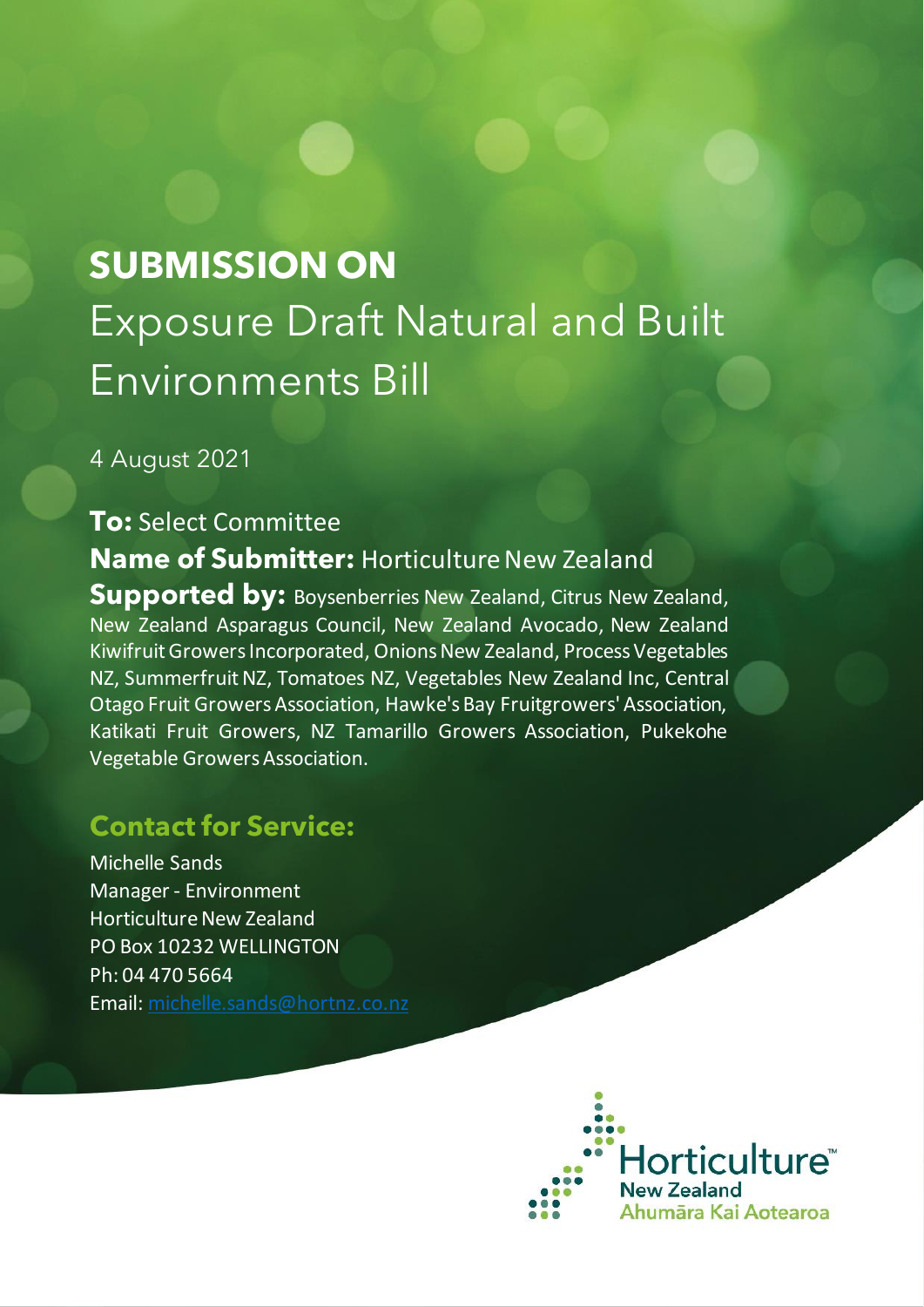## **OVERVIEW**

## **Submission structure**

#### Part 1: HortNZ's Role

An overview of HortNZ, executive summary and key overarching themes of this submission: food security, transition to low emissions economy and highly productive land.

Part 2: Feedback on the exposure draft of the NBA Feedback on the provisions included in the exposure draft of the NBA, including rationale for the amendments sought in this submission. This is accompanied by **Appendix A**, which details tracked changes amendments sought.

#### **Part 3: Feedback on the Parliamentary Paper**

Commentary on specific aspects discussed in the parliamentary paper on the exposure draft.

Part 4: An efficient and risk-based regulatory system

Provides commentary on making the new system more efficient, more proportionate to the scale and/or risks associated with given activities, more affordable for the end user, and less complex, compared to the current system.

## **Our submission**

Horticulture New Zealand (HortNZ) thanks the Environment Select Committee for the opportunity to submit on the 'Inquiry on the Natural and Built Environments Bill: Parliamentary Paper' and exposure draft. We welcome any opportunity to discuss our submission.

The HortNZ submission represents an industry wide view and is supported by the affiliated groups named in this submission. Many of these groups, have also developed individual submissions to highlight issues that are more specifically relevant to them.

HortNZ wishes to be heard in support of our submission.

The details of HortNZ's submission and decisions we are seeking are set out in our submission below.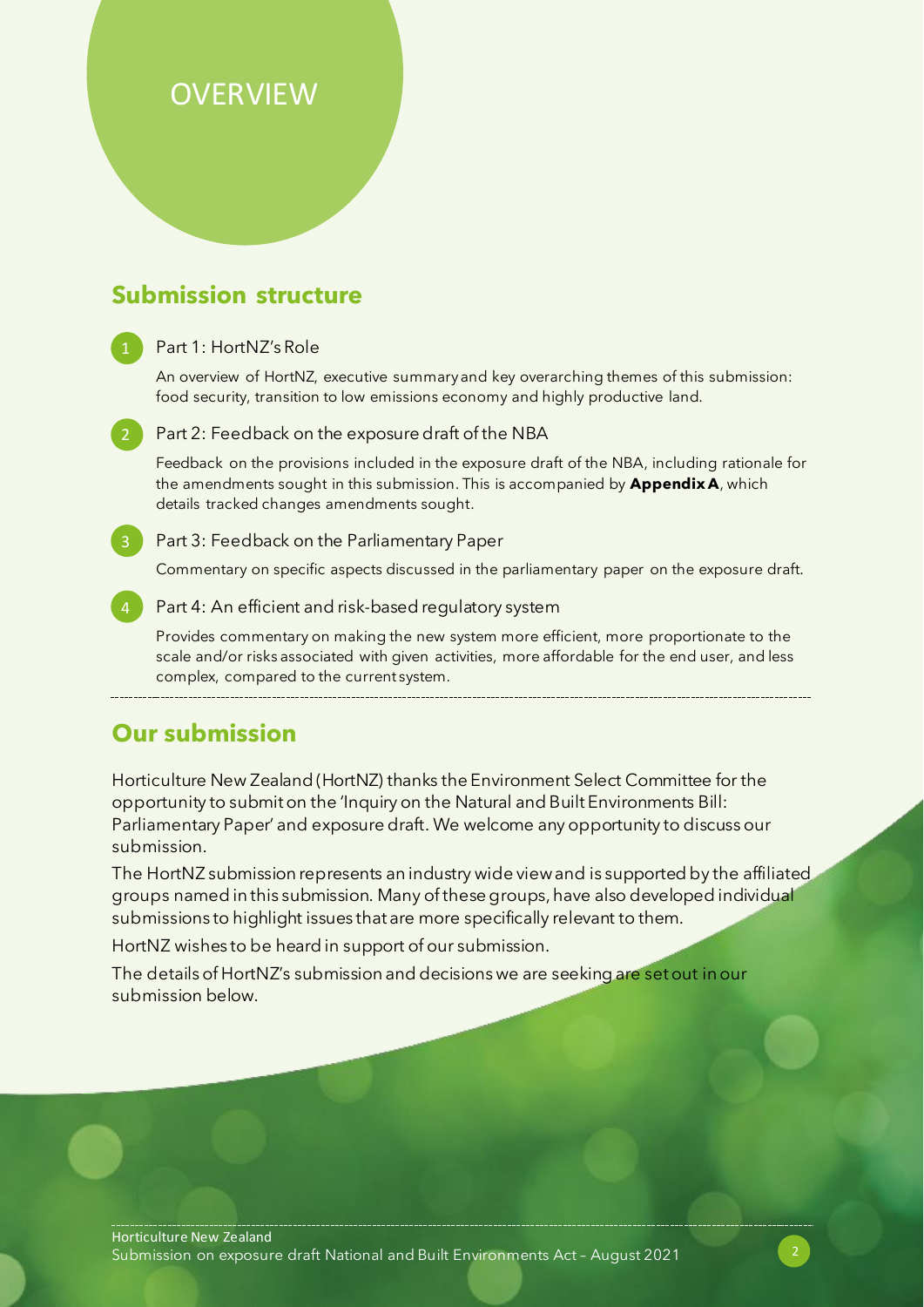## **Executive Summary**

## **Background to HortNZ**

HortNZ represents the interests of 6000 commercial fruit and vegetable growers in New Zealand, who grow around 100 different crop types and employ over 60,000 workers.

HortNZ is active within the RMA system, representing the interests of growers in district, regional and national planning processes. This submission summarises the key issues for horticulture and draws in many years of experience with the RMA to make recommendations for the future legislation.

## **Key high-level issues for horticulture**

## **Wellbeing**

People are part of the natural environment, and the social, economic, and cultural wellbeing of all people must be provided for within natural environmental limits.

Horticulture produces healthy food to support the essential health needs of people and provides jobs and export earnings which support the social, economic, and cultural wellbeing of our population.

Unworkable regulations are taking a toll on the mental health of growers, and we seek a more efficient and risk-based approach to managing our natural and built environment.

## **Food Security**

HortNZ see a need for greater recognition of food security (as an important outcome) at the national level within the new legislation.

Food security is a nationally important issue which needs to be addressed at a strategic level, it is integral to human health. It is critical that New Zealand's domestic food supply (and food security) is one of the outcomes that is promoted and considered when making trade-offs that will inevitably be required to meet environmental limits and outcomes.

## **Transition to Low Emissions Economy**

Diversification to horticulture presents an opportunity to reduce emissions. HortNZ supports the Environmental Objective relating to Greenhouse Gas emissions. It is important that decision makers can assess the benefits of land use change.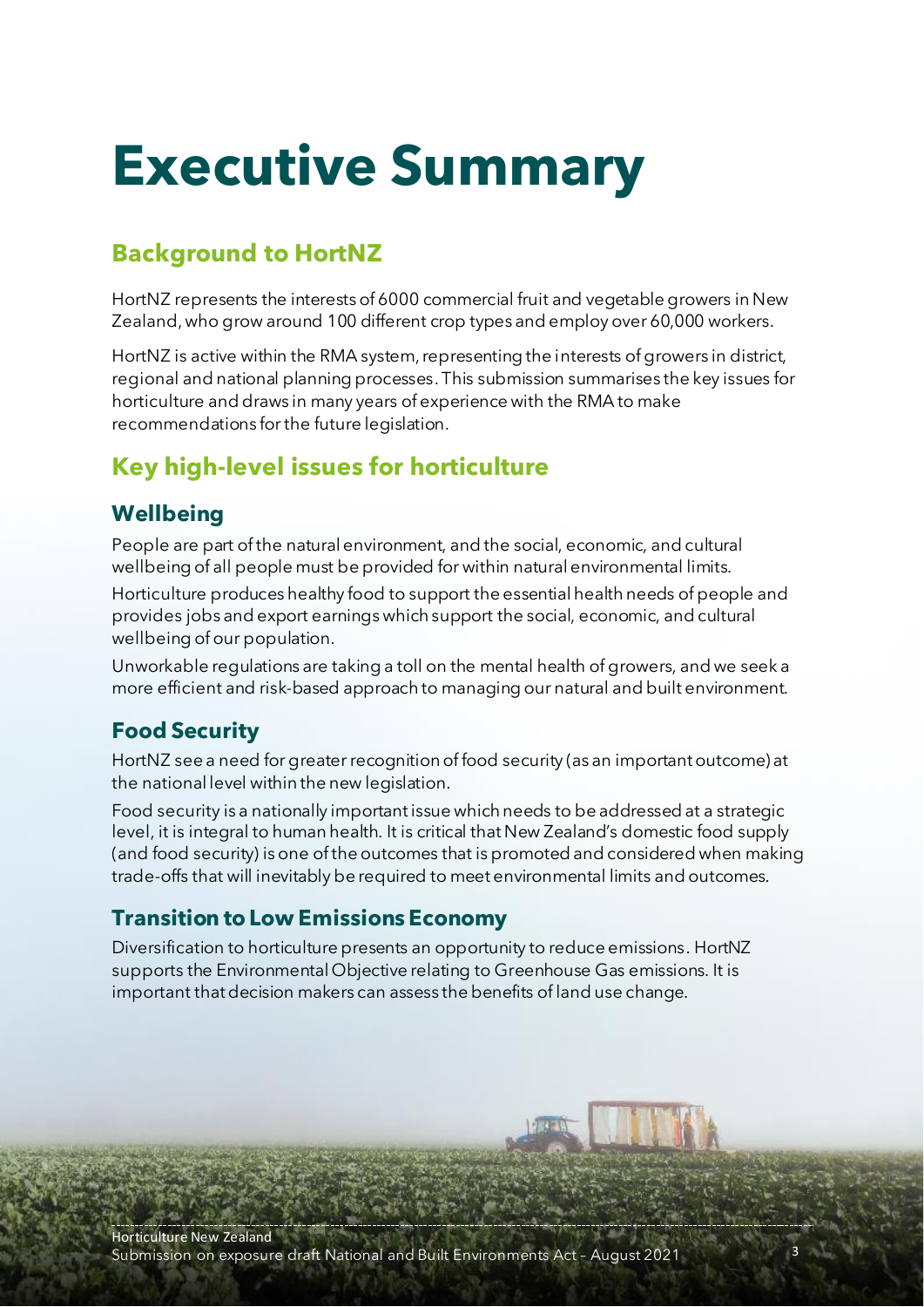## **Highly Productive Land**

HortNZ supports recognition of the importance of highly productive land (HPL) as an environmental outcome within the Natural and Built Environments Act but seek amendments to promote its use (for primary production) as well as protection from inappropriate subdivision, use and development. We consider the management of HPL must be addressed in the National Planning Framework.

## **Amendments sought to exposure draft NBA**

The following is a high-level summary of the key amendments HortNZ's submission seeks to the exposure draft NBA:

Part 1 – Preliminary provisions

- **Re-consider the definition of mitigate** definition, and instead provide specific definitions for offsetting and compensation, to align with case law.
- **Amend the definition of natural environment**, to clarify that it is only the essential human health needs of humans that are considered part of the natural environment. This provides necessary context to the inclusion of humans in the natural environment and provides additional robustness.
- **Include a definition for essential human health** based on Maslow's hierarchy of needs, to enable assessment of uses/outcomes that promote human health.
- **Include a definition for highly productive land**, that recognises factors additional to LUC class.
- **Provide greater clarity to the lake and river definitions** (and associated terms, including what is excluded, as well as the meaning of river bed and floodplain) through the NBA.

#### Part 2 – Purpose and related provisions

- **Retain enabling use of the environment to support 'wellbeing'** it is important that social and economic well-being of people and communities (and their health) remains central to the purpose, alongside environmental and cultural wellbeing.
- **Amend to refer to 'natural' environmental limits,** as this wording is more consistent with biophysical intent**.**
- **Re-word how limits may be formulated** so that there is a clearer relationship between what is a 'limit' and what is a state (which the limit should be designed to achieve).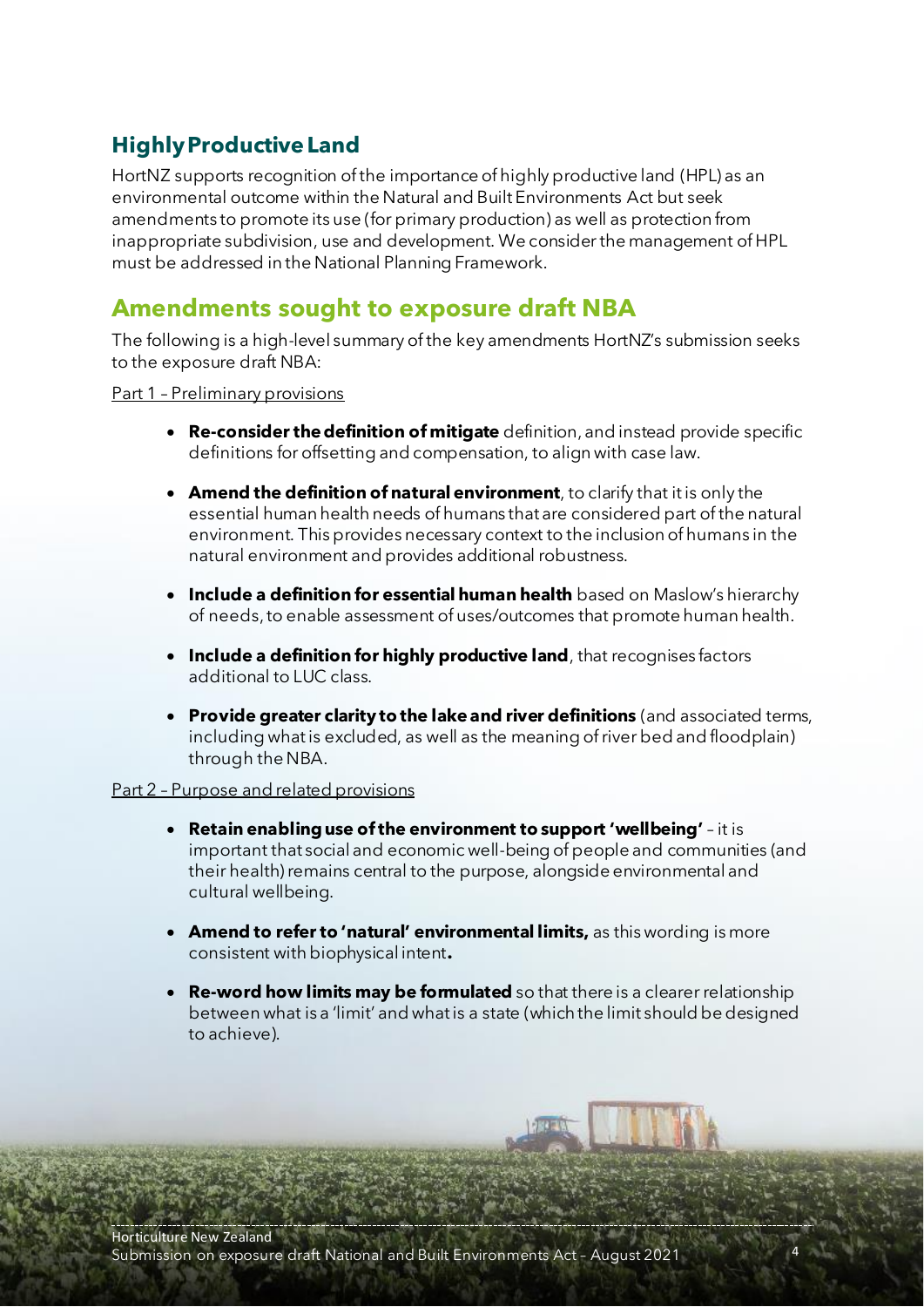- **Review the approach to the drafting in Section 8 Environmental Outcomes**  to provide clearer, more structured drafting and review the use of terminology to use more consistent terms.
- **Amend the outcome for rural areas** to retain the concept of sustainable use and development, include providing for essential human health/domestic food system and enabling the use of HPL for food production and land use change low emissions to lower agricultural emissions.
- **Include the domestic food system and highly productive land as matter the national planning framework must address** - we seek these are added to Part 3 Clause 13.

## **Other matters**

**Case law**: It is important to make use of existing case law and areas which have been contentious where there could be opportunities to provide additional clarity through his legislation.

**Spatial Strategies**: We expect the Regional Spatial Strategies to play a significant role in managing/promoting environmental outcomes for resources such as highly productive land and to assist with resolving issues of conflict, allocation and priorities.

**Treaty of Waitangi:** HortNZ support a more consistent and efficient approach to resource management that gives effect to the Treaty of Waitangi-however this requires greater clarity. A key aspect of achieving this is greater clarity in the roles of tangata whenua, hapu and iwi, to provide a more consistent, effective, and efficient approach to resource management.

**More Efficient System**: We see potential for the new system to ensure that resource management processes are more efficient including through greater consistency across the country, as we discuss in Part 4 of this submission.

- Incentivising positive outcomes,
- Leveraging Freshwater Farm Plans,
- An NES for Commercial Vegetable Growing, and
- Streamlining consenting and plan making processes,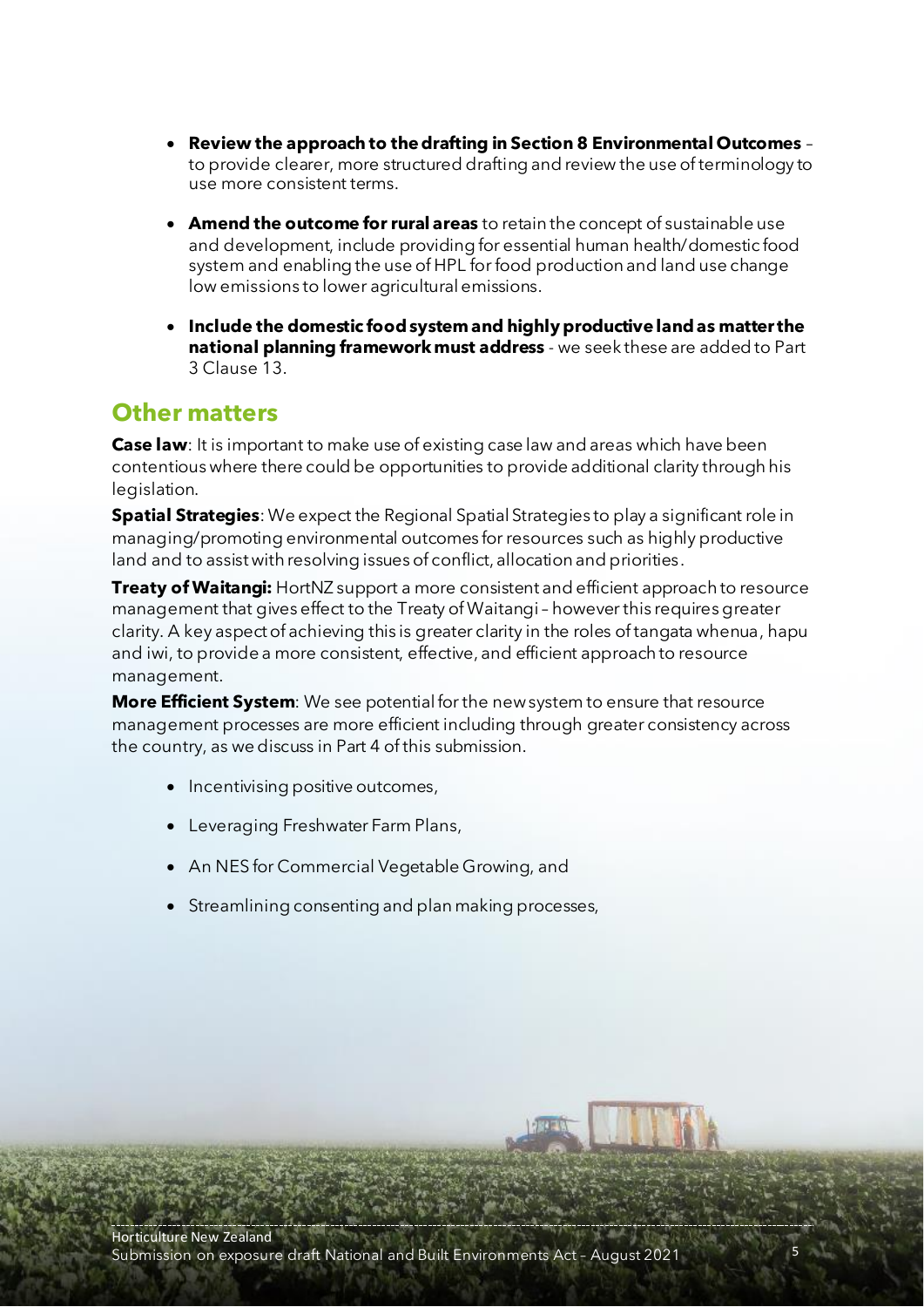## **HortNZ's Role**

## **1. Background to HortNZ**

HortNZ represents the interests of 6000 commercial fruit and vegetable growers in New Zealand, who grow around 100 different crop types and employ over 60,000 workers.

There is approximately 120,000 hectares of horticultural land in New Zealand approximately 80,000 ha of this is fruit and vegetables. The remaining 40,000 ha is primarily made up of wine grapes and hops, which HortNZ does not represent.

It is not just the economic benefits associated with horticultural production that are important. The rural economy supports rural communities and rural production defines much of the rural landscape. Food production values provide a platform for long term sustainability of communities, through the provision of food security.

HortNZ's purpose is to create an enduring environment where growers prosper. This is done through enabling, promoting and advocating for growers in New Zealand.



**Industry value \$6.73bn Total exports \$4.55bn Total domestic \$2.18bn**

## **2. HortNZ's Resource Management Act 1991 Involvement**

On behalf of its grower members HortNZ takes a detailed involvement in resource management planning processes around New Zealand. HortNZ works to raise growers' awareness of the Resource Management Act 1991 (RMA) to ensure effective grower involvement under the Act.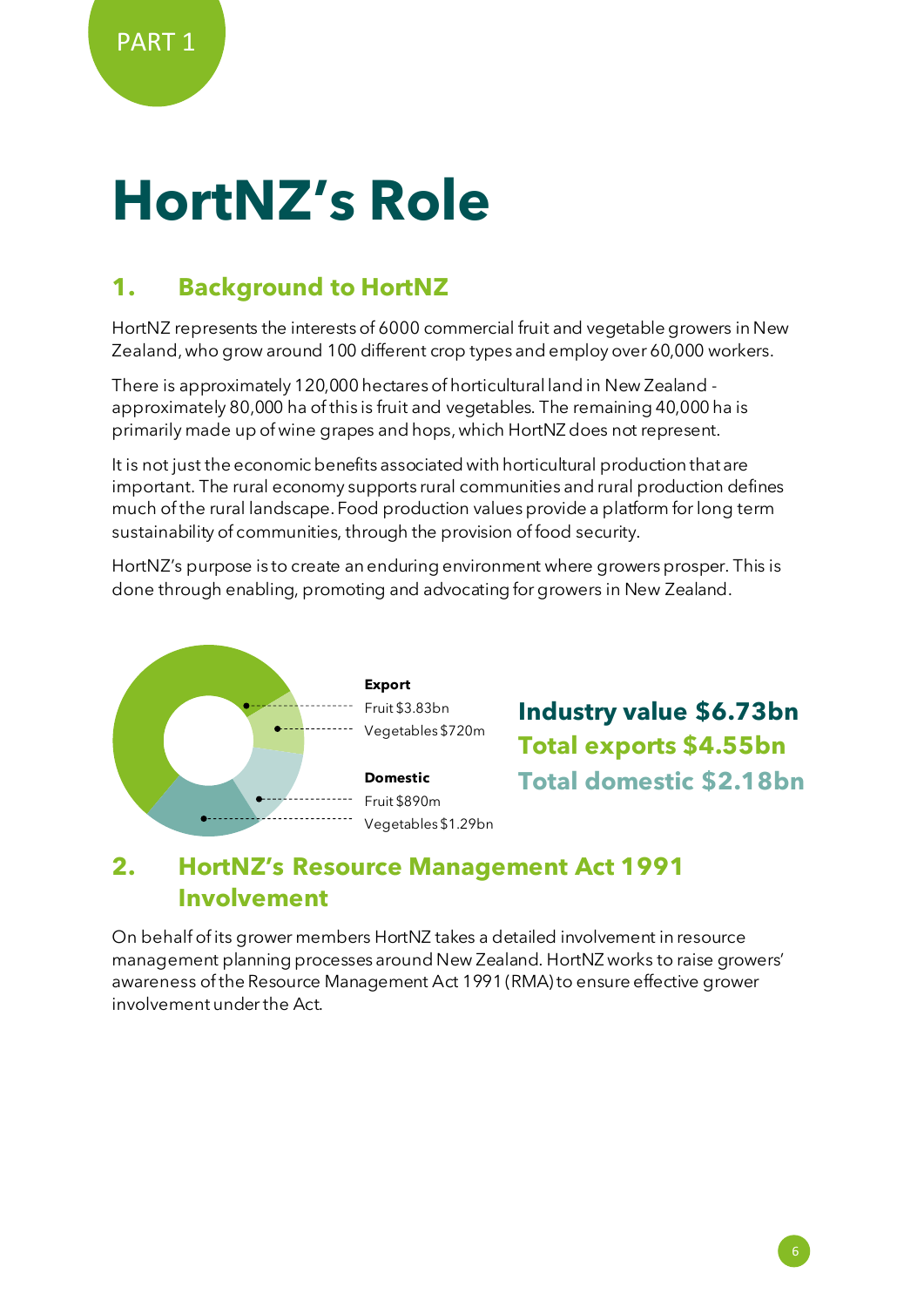## **3. Wellbeing**

People are part of the natural environment, and the social, economic, and cultural wellbeing of all people must be provided for within natural environmental limits. It is essential that all four well-beings are provided for within the purpose of the NBA legislation.

Horticulture produces healthy food to support the essential health needs of people and provides jobs and export earnings which support the social, economic, and cultural wellbeing of our population.

A global study into the gap between fruit and vegetable production and recommended consumption concluded that achieving recommended consumption of fruit and vegetable "*will require concentrated efforts across the food system to reorient investments and interventions to prioritise fruits and vegetables more. It will require additional investments in research and development to encourage more fruit and vegetable production, while decreasing its environmental footprint*". It also noted that greater fruit and vegetable consumption could be 'win-win' for both public and ecological health.<sup>1</sup>

## **3.1. Resilience and mental health**

A lot ofresource management regulation has been negative from the perspective of production of healthy food. The lack of recognition of the positive contribution of the sector is impacting on the mental health of growers.

We have heard clearly from growers that they need more time to consider and respond to the changes being proposed in the RMA reform, and that they seek a streamlined and risk-based approach to future regulation.

## <span id="page-6-0"></span>**4. Food Security**

Food security is a nationally important issue which needs to be addressed at a strategic level. While New Zealand is a net food exporter, many of the vegetables and some of the fruit that we grow are only for domestic food supply.

Growing of vegetables for domestic supply is integrated with vegetables grown for export in crop rotations. We also have a national food producing system that relies on growing vegetables and fruit in pockets of highly productive land, with good climate and access to freshwater. Fruit and vegetables are essential for the human health of New Zealanders.

Over 80 percent of vegetables grown in New Zealand are for domestic consumption. Deloitte's report on the 'Pukekohe Hub' <sup>2</sup> described three distribution channels:retail, foodservice and exports. In this area, the most heavily used channel was retail which distributes 83 percent of produce. The other two channels – food



<sup>1</sup> Mason-D-Croz et al. (2019). Gaps between fruit and vegetable production, demand, and recommended consumption at global and national levels: an integrated modelling study.

<sup>&</sup>lt;sup>2</sup> The growing area that straddles the Auckland and Waikato boundaries and is a key producer of vegetables in New Zealand.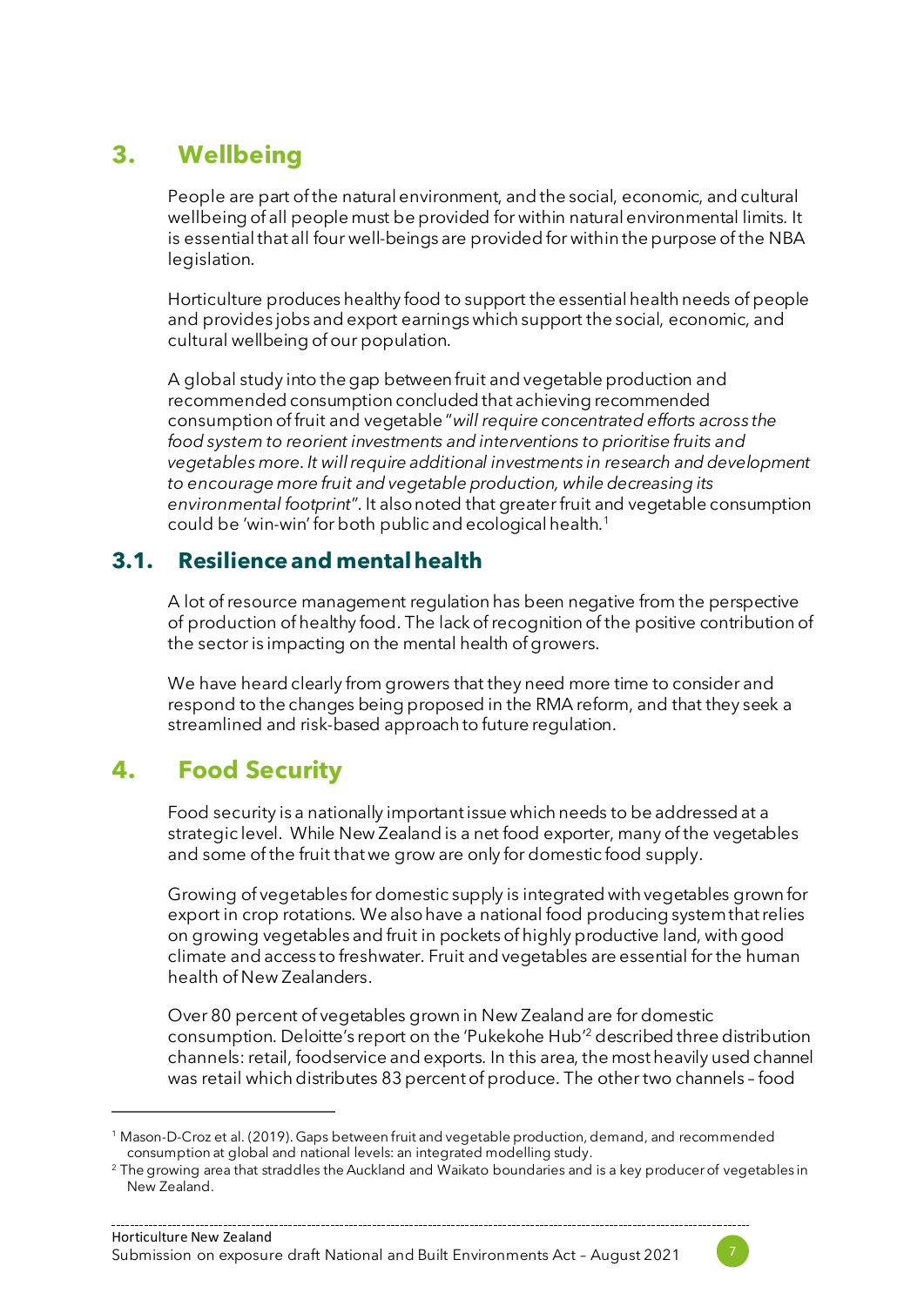services and export - distribute 7 percent and 10 percent, respectively.<sup>3</sup> Similarly, KPMG's 2017 report on New Zealand's domestic vegetable production demonstrated that for the ten key vegetables that are staples of New Zealand diets, the vast majority are consumed or processed in New Zealand. 4

For most vegetable crops, the domestic market is the primary market, but many growers produce export crops within their rotations for practical (soil health) and economic reasons. For example, onions which are predominately grown for export are grown with other vegetables crops in rotation. Onions grown in rotation with non-alliaceae crops promote soil health. Export income provides greater economic resilience.

New Zealand also has an important role in exporting fresh vegetables to the Pacific Islands. For example, in 2016 76% of total exported potatoes wentto Fiji, 87% of exported Kumara and 82% of exported cauliflower, 75% of exported cabbage went to the Pacific Islands. NZ has an important role in the food security of Pacific Islands. 5

New Zealand and our Pacific Island neighbours are too remote to import many fresh vegetables from elsewhere in the world. Most vegetables that New Zealand imports are processed. In 2019, the most imported vegetables were preserved tomatoes and frozen potatoes.<sup>6</sup>

Some fruit crops grown in New Zealand have a predominately export focus – for example, it has been estimated by NZIER that 95% of kiwifruit and 83% of apples are exported<sup>7</sup>. These two crops account for approximately 75% of New Zealand's fruit and vegetable exports<sup>8</sup>. The next largest fruit export crops are avocados, cherries, and blueberries.

Many fruit crops are grown mainly for the domestic supply. For example, nectarines, peaches and plums, oranges, mandarins. feijoas, tamarillos, and strawberries.<sup>9</sup>

#### **4.1.1. NATIONAL FOOD SYSTEM**

The production of fruit and vegetables (both outdoor growing and covered crops) in New Zealand operates as part of a national system, and therefore warrants national planning recognition.

Compared to 40-50 years ago, there is a greater reliance on large food hubs for vegetable growing – such as Pukekohe, the Horowhenua and Canterbury – to feed New Zealand's population.<sup>10</sup> New Zealand's vegetable-growing regions supply



<sup>&</sup>lt;sup>3</sup> Deloitte "New Zealand's Food Story: The Pukekohe Hub" Prepared for Horticulture New Zealand (August 2018)

<sup>4</sup> KPMG, 2017 New Zealands domestic vegetable production: the growing story.

<sup>5</sup>https://wits.worldbank.org/CountryProfile/en/Country/WSM/Year/2019/TradeFlow/Import/Partner/all/Product /16-24\_FoodProd

<sup>6</sup> Plant and Food, Fresh Facts 2019

<sup>7</sup> NZIER, 2019. Farm share of retail prices. Analysis of domestic farmer margins in a globalised world.

<sup>&</sup>lt;sup>8</sup> Fresh facts 2020 data, as a proportion of total horticultural exports (excluding wine, hops, and 'other horticulture').

<sup>9</sup> FreshFacts 2020

<sup>&</sup>lt;sup>10</sup> KPMG, 2017 New Zealands domestic vegetable production: the growing story.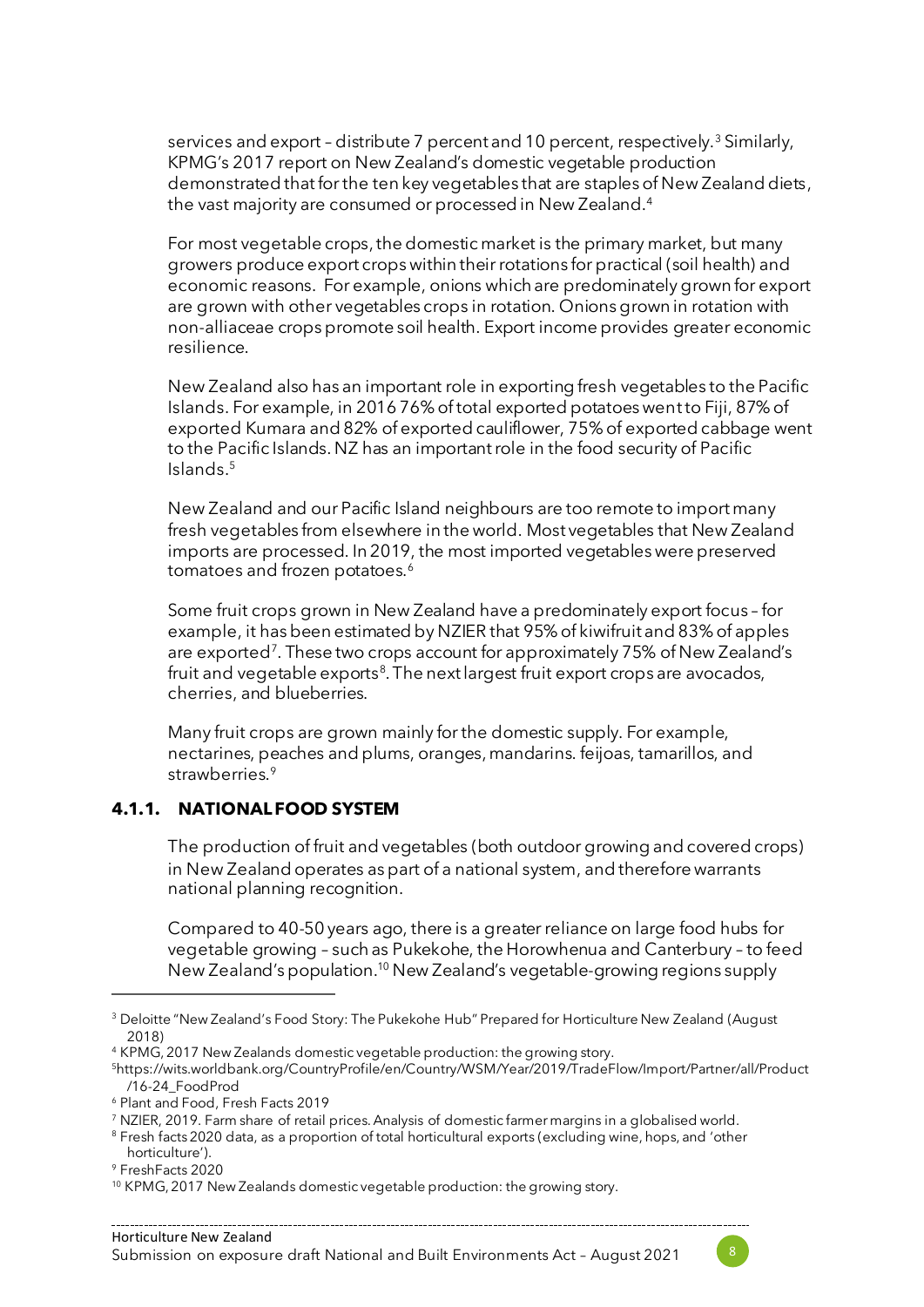markets at different times of the year; a sustainable, year-round supply of produce for New Zealand is only possible if the different growing regions work in conjunction to ensure that seasonality and other variables, such as diseases and weather, do not interrupt that supply.

Similarly, fruit crops are predominately grown in certain regions in response to the specific soil and climatic conditions required, and where key infrastructure exists – for example, avocados are predominately grown in Bay of Plenty and Northland, summerfruit predominately in Hawkes Bay and Central Otago, apples predominately in Tasman and Hawkes Bay, citrus predominately in Gisborne and Northland. 11

#### **4.1.2. FOOD INSECURITY AND HEALTH LOSS**

Ministry of Health data indicates that only 33.5% of adults and 44.1% of children are meeting fruit and vegetable intake guidelines.<sup>12</sup>

Despite, on the whole, New Zealand producing more food than we can consume (noting this is not true of all crops – as explained above), many New Zealanders live in food insecurity. A 2019 Ministry of Health study analysed household food insecurity among children in New Zealand, it estimated that 174,000 (19%) of all children in New Zealand live in food-insecure households. 13

There is an extensive body of research indicating that children experiencing household food insecurity have lower fruit and vegetable intake, diets higher in fat, and are at an increased risk of obesity.<sup>14</sup>

In New Zealand, for families living in deprived areas, increases in fruit and vegetable prices, especially around their off-season, compel them to substitute the purchase of healthier whole fruit and vegetables with cheap energy-dense and nutrient-poor products.<sup>15</sup>

Just as maintaining our environmental brand is of value to our high value export products, so too is ensuring that all New Zealanders have access to the healthy food, that we built our export reputation on.<sup>16</sup>

There are complex social and economic reasons that people struggle to meet their nutritional needs.Growers are passionate about providing healthy produce; however, it is still a business and for them to continue to grow the healthy food we rely on, it has to be economically viable.



<sup>11</sup> FreshFacts 2020

<sup>12</sup> New Zealand Health Survey Data. Accessed here: https://minhealthnz.shinyapps.io/nz-health-survey-2019- 20-annual-data-explorer/\_w\_b6ac76b1/#!/explore-topics

<sup>13</sup> Ministry of Health. (2019). *Household food insecurity among children, New Zealand Health Survey*

 $14$  Ibid.

<sup>15</sup> Rush, E., Savila, F., Jalili-Moghaddam, S., & Amoah, I. (2018). Vegetables: New Zealand Children Are Not Eating Enough. Front. Nutr.

<sup>16</sup> /assets.kpmg/content/dam/kpmg/nz/pdf/2020/05/agri-food-now-normal-future.pdf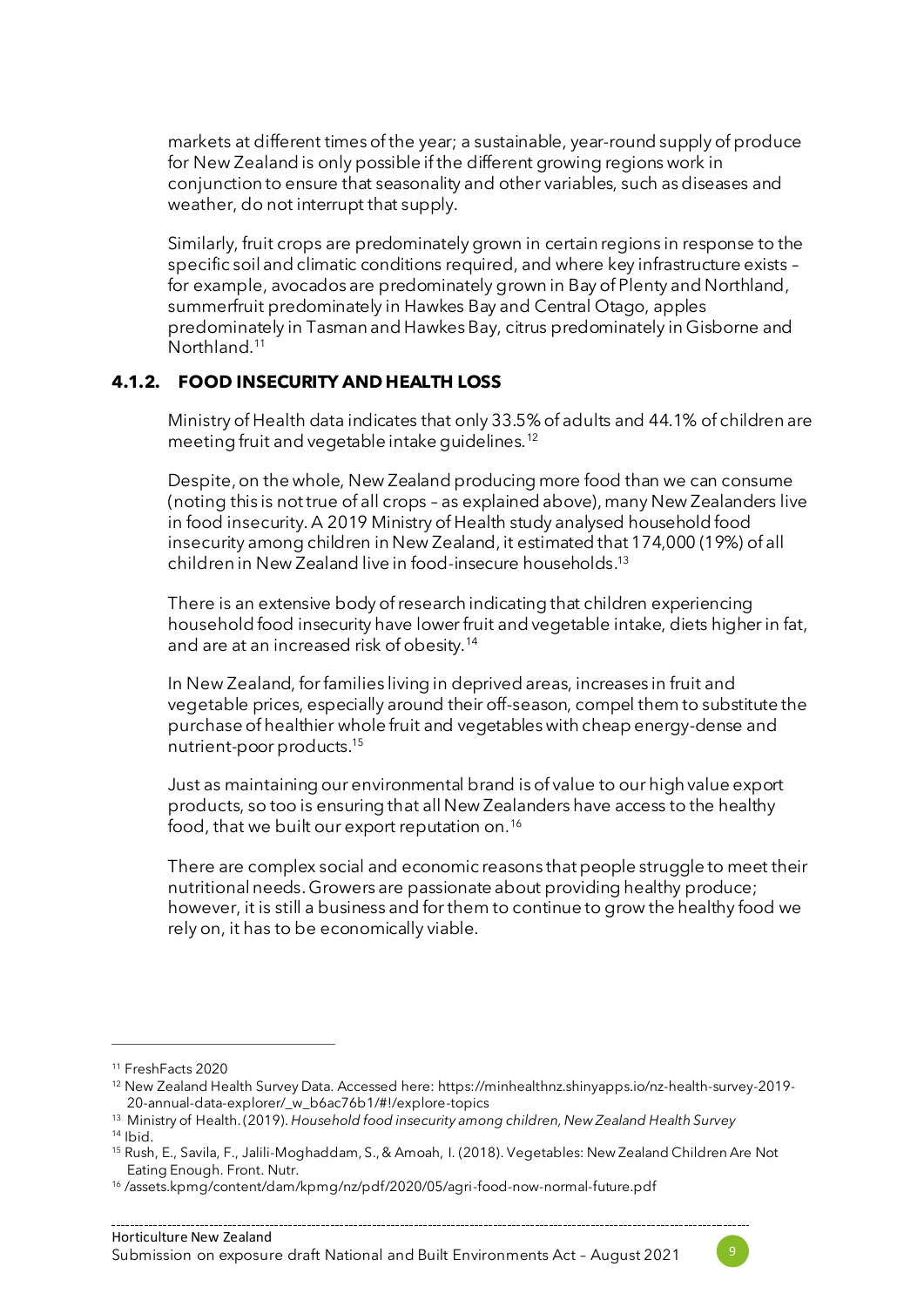Regulatory pressure is preventing the expansion of vegetable growing from keeping up with population growth. This is predicted to result in increased cost for consumers, with tangible health consequences.

#### **Health costs of increase in vegetable prices**

Otago University has recently modelled the potential health impacts of increased vegetable prices. This study found that using the health costs of an increase in vegetable prices of 43 - 58 percent, (Deloitte, 2018) would be a loss of 58,300 – 72,800 Quality Adjusted Life Years and health costs of \$490 -\$610 million across the population.<sup>1</sup>

#### **4.1.3. PRESSURE ON FOOD PRODUCTION**

New Zealand's existing food production systems are coming under increased pressure from population growth (and competing land use demands reducing availability of highly productive land), climate change, and the need to improve environmental outcomes.

Supporting evidence to the Climate Change Commissions advice to Government (on emissions reduction) notes that, "… *if the production of items grown primarily for domestic consumption (such as some fresh vegetables) contracts, as this could drive prices up and exacerbate existing food and nutrition access for some vulnerable groups*".There is a misconception that there is not a risk of reduced food production, as the horticulture industry as a whole is growing. However, it is generally speaking export-oriented crops which are most likely to expand - this alone does not guarantee New Zealand's food security, as it represents only a subset of the crops grown in New Zealand.

It is also important to highlight the fragility of the vegetable sector particularly. There are number of compounding pressures on growers, including:

- Market dynamics it is clear in the Commerce Commission's draft reportinto the retail grocery sector (a critical route to market) that there is limited competition, which gives suppliers few options and creates an imbalance of bargaining power. <sup>17</sup> While it is desirable socially, for vegetables to be affordable for consumers, growers are price takers and often run with very tight profit margins as a result. A more sustainable economic model would include a greater proportion of the profit being returned to growers, to ensure the system is economically sustainable and competition within the growing market is retained.
- Increasing competition for natural resources including land (from urban development both directly and indirectly through reverse sensitivity pressures).
- Competition for water for irrigation, for example 30% of the fully allocated groundwater on the Heretaunga plains is for municipal supply. 18



<sup>&</sup>lt;sup>17</sup> Commerce Commission (2020). [Market study into the retail grocery sector. Draft report -](https://comcom.govt.nz/__data/assets/pdf_file/0024/260376/Market-study-into-the-retail-grocery-sector-Draft-report-Executive-summary-29-July-2021.pdf) executive summary.

<sup>18</sup> www.hbrc.govt.nz/assets/Document-Library/TANK/TANK-Key-Reports/Groundwater-Quantity-State-of-Environment-5-yearly-report-2003-2008.pdf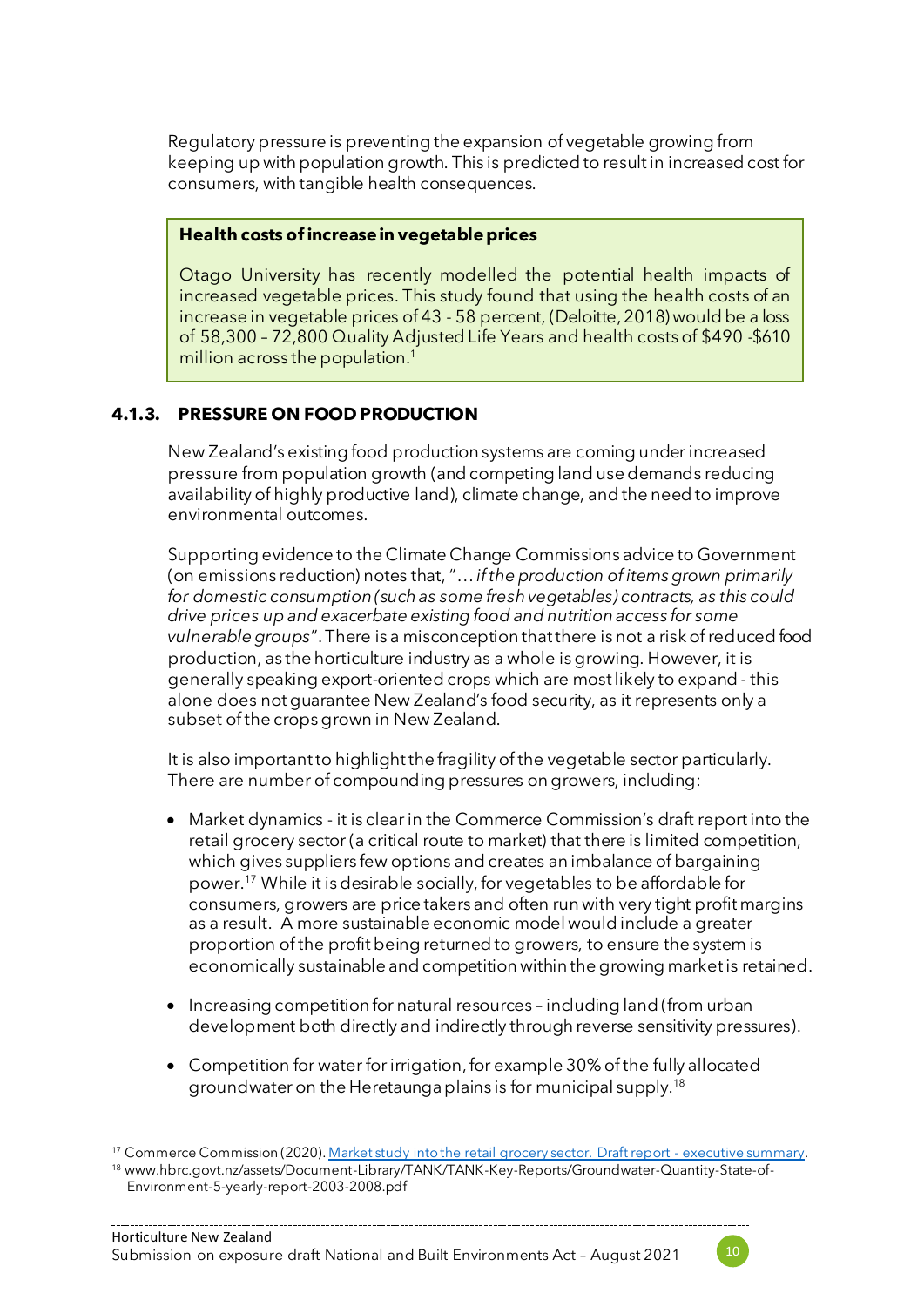- Unworkable discharge allocation regulation where vegetables are becoming very strictly regulated within regionally inconsistent frameworks.<sup>19</sup>
- $\bullet$  Unworkable regulation, that prevents and stifles crop rotation. $^{20}$
- $\bullet$  Increasing labour availability challenges<sup>21</sup>, and labour costs<sup>22</sup>, which growers have limited ability to pass on to consumers due to market dynamics.
- Disruption of export markets due to Covid-19, impacts on profit margins for businesses. 23
- Subsidised competitors, the European Commission recently announced €270 billion in support for growers and farmers through the Common Agricultural Policy (CAP) from 2023-2027.

In the past ten years due to competition of land, the area in vegetable growing has declined<sup>24</sup>, and the price volatility has increased<sup>25</sup>. 76% of vegetable growing area is manged by 115 businesses $^{26}$ . In the face of continuing pressures there is a real risk that the exit of only a few large players in the industry would have a significant impact on food supply.

## **4.2. Approach sought in the new legislation**

Food security must be an issue that is promoted and considered alongside other uses for essential human health, when making trade-offs that will inevitably be required to meet natural environmental limits. This is particularly relevant in periurban areas where there is competition for resources from urban growth.

It is critical that New Zealand's domestic food supply (and food security) is one of the NBA outcomes and is supported with national planning direction, including nationally consistent rules for vegetable growing.

## **5. Transition to a Low Emissions Economy**

In the context of greenhouse gas emissions reduction targets, the Paris Agreement highlights the importance of food production and food security, recognising the "*fundamental priority of safeguarding food security …"* and noting the need to adapt and foster resilience and lower emissions, in a manner that does not threaten



<sup>19</sup>For example, PC2 Horizons

swww.horizons.govt.nz/HRC/media/Media/One%20Plan%20Documents/One%20Plan%20Reviews%20and% 20Changes%20Documents/Horizons-Regional-Council-Plan-Change-2-Recommendations-of-the-Hearing-Panel.pdf?ext=.pdf

<sup>20</sup> https://www.waikatoregion.govt.nz/assets/WRC/WRC-2019/Volume-2-Proposed-Waikato-Regional-Plan-Change-1-Decisions-version.pdf

<sup>21</sup> Skilled labour - tractor drivers, RSE

<sup>2222</sup> Labour intensive, % of wages.

<sup>23</sup> https://www.tomatoesnz.co.nz/latest-news/december-2020-update/

<sup>24</sup> https://www.stats.govt.nz/indicators/agricultural-and-horticultural-land-use

<sup>25</sup> https://www.stats.govt.nz/indicators/consumers-price-index-

cpi?gclid=Cj0KCQjw6eTtBRDdARIsANZWjYYzWVW0UmAjVys4HN\_NlOFzElbLZmxuI9ladZmkXB2K6nyffRSo QxQaAtz8EALw\_wcB

<sup>26</sup> NZGAP data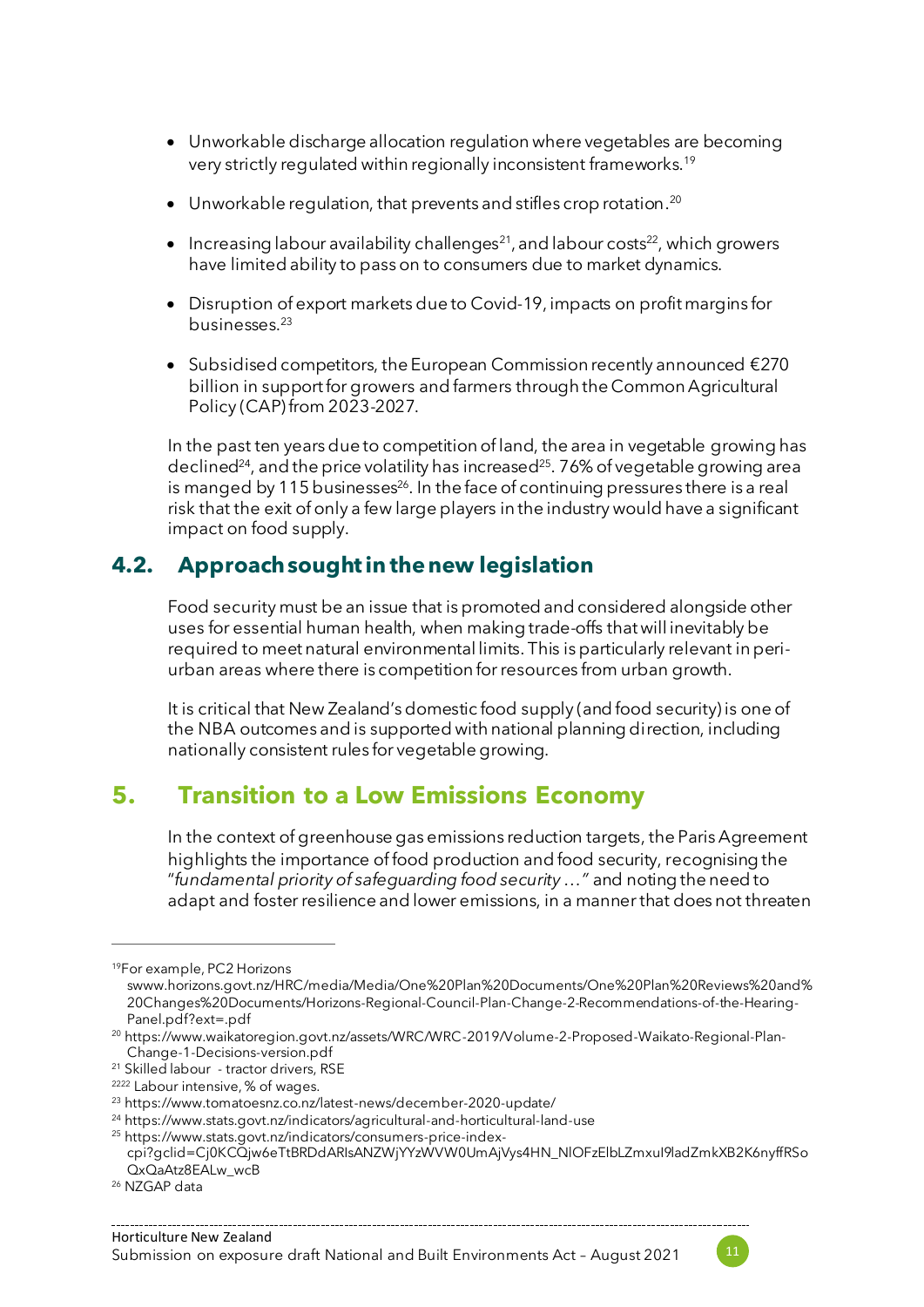food production. This same consideration is relevant to resource management more broadly.

## **5.1. Food production in a low emissions economy**

The emissions trading scheme was established as market instrument for managing emissions. The experience of the glass house sector has been that the ETS price has not driven reductions in emissions, because currently there are few viable alternatives for heating glass houses. The glasshouse sector is at risk of becoming economically unviable due to ETS costs. If growers no longer produce these crops in NZ, this will result in lesser variety of vegetables available to NZ consumers, and substitution with imported products.

It is our opinion, that the transition to developing indoor growing and outdoor food systems that have lesser emissions, will require an integrated approach, that include behaviour change, investment in research, infrastructure, and technology as well as regulatory signals.

The primary sector partnership for managing agriculture emissions is an example of integrated approach.

#### **He Waka Eke Noa**

He Waka Eke Noa is a climate action partnership with the primary sector, Government and Maori, of which HortNZ is a partner. The partnership is designing an alternative to the ETS for reducing and offsetting agricultural emissions. The He Waka Eke Noa systemincludes a price and farm planning to drive on-farm behaviour change.

The He Waka Eke Noa approach acknowledges that a price in isolation cannot drive the systems wide change required to reduce agricultural emissions, and what is needed to achieve change is an integrated approach including farm planning supporting behaviour change.

The farm level response through He Waka eke Noa, will need to be supported by a wider network of changes including investment in research, infrastructure and technology as well as strategic planning and regulation.

## **5.2. Enabling land use change to horticulture**

Diversification to horticulture presents an opportunity to reduce emissions while increasing food production, as identified by the Climate Change Commission.

'*Ināia tonu nei: a low emissions future for Aotearoa'* includes the assumption (in the Demonstration Path) that 2,000 ha of land will be converted to horticulture per year from 2025 and notes that the Commission expect this could increase if "*barriers – such as water availability, labour, supply chains and path to market – are addressed*". Opening up more opportunities for conversion to lower emissions production systems and land uses, including horticulture' is listed as a critical outcome. 27



<sup>27</sup> https://www.climatecommission.govt.nz/our-work/advice-to-government-topic/inaia-tonu-nei-a-lowemissions-future-for-aotearoa/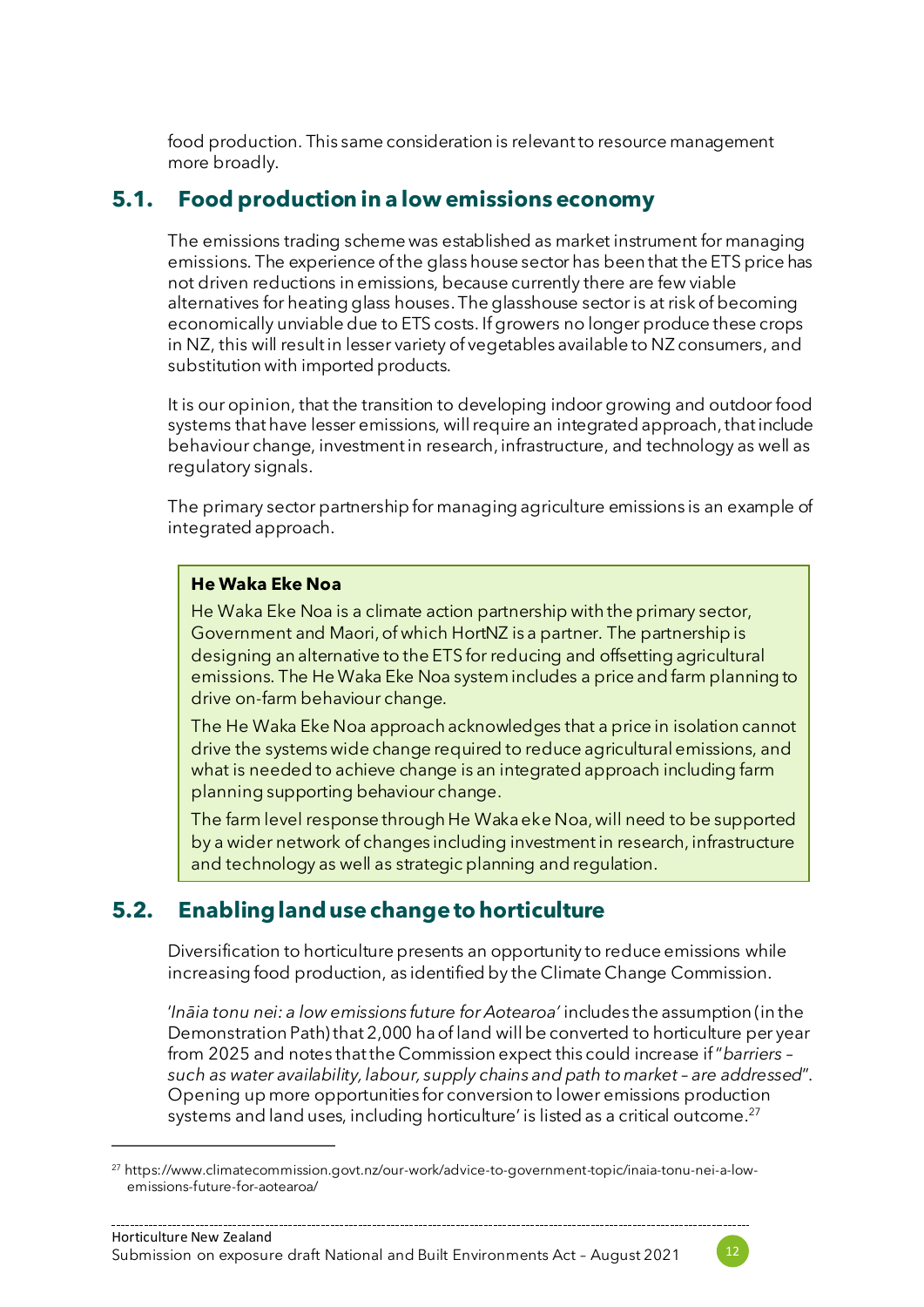The advice also notes that further land use change from livestock agriculture into horticulture and forestry (from 2021, additional 3,500 ha per year converted from dairy) would be required to meet the more ambitious end of the 2050 methane target if new technology does not come through.

## **5.3. Approach sought in the new legislation**

From HortNZ's perspective it is important to not create barriers to climate change adaptation and/or mitigation and enable long-term climate change adaptation and/or mitigation, though projects such as water storage and provisions which enable growing areas to move between regions.

## **6. Highly Productive Land**

For future generations, it is critical that Highly Productive Land (HPL) is protected from the continual trend of cumulative loss and loss of productive capacity due to reverse sensitivity and competition for natural resources. Any protection of HPL from inappropriate subdivision, must also recognise its value for current and future generations for food production and enable its use for food production.

We accept that there needs to be flexibility to develop highly productive land in some places. What is important in our view, is that urban development and productive land are considered together to provide a planned approach so new urban areas are designed in a manner that maintains the overall productive capacity of highly productive land.

We need to ensure economic and environmental sustainability of primary production are taken into account when protecting HPL. Otherwise, we risk stranded assets being sold off as poorly preforming lifestyle blocks.

Multiple factors make land 'highly productive' beyond just soil – this makes providing a clear definition of this term important.

## **6.1. Recognising the Value of HPL**

HortNZ's submission on the proposed National Policy Statement for Highly Productive Land (NPS-HPL) was very clear that protection of HPL, without also enabling its use for food production is an unacceptable outcome and would further disadvantage an already economically fragile domestic food system.

In our view, it is important that the definition of highly productive land includes the key natural and physical resources that contribute to the land's productivity. We also recognise that some of these natural and physical factors can be modified with policy and investment, and that all of these factors contribute to the productive capacity of land.

## **6.2. Protecting HPL from loss to inappropriate development**

Highly Productive Land is a finite resource and intergenerational asset that is under threat in New Zealand – most significantly due to urban development, as reported

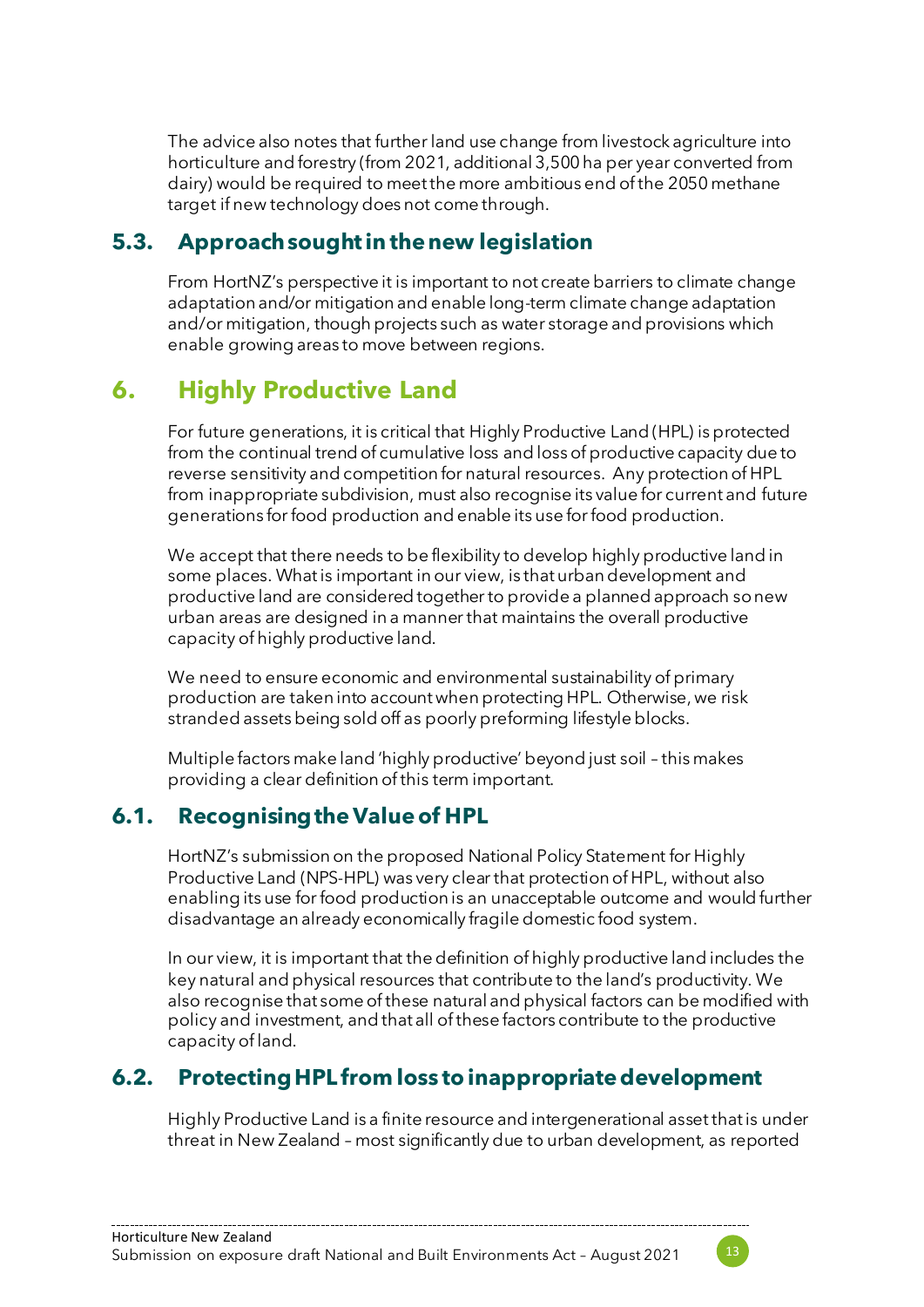in 'Our Land 2021' which states that the area of HPL that was unavailable for horticulture because it had a house on it increased by 54% from 2002 to 2019.<sup>28</sup>

HPL can be lost directly to urban development, inappropriate subdivision creates reverse sensitivity issues (complaints about spray, noise, and amenity).

The importance of HPL, and the need to manage this natural resource strategically, was clearly articulated in the consultation on the proposed NPS-HPL, including that the lack of clarity under the RMA means highly productive land is given inadequate consideration by local government:<sup>29</sup>

"The value of this land for primary production is often given inadequate consideration, with more weight generally given to other matters and priorities. This absence of considered decision-making is resulting in uncoordinated urban expansion over, and fragmentation of, highly productive land when less productive land may be available and better suited for urban use. This is preventing the use of this finite resource by future generations… National direction on highly productive land could provide councils with a clearer framework for managing this resource and assessing trade-offs between competing land uses …"

There are many examples of HPL being lost in New Zealand, a case study is presented below. <sup>30</sup>

#### **Case study: Save our Soils Society Incorporated in the Hawkes Bay**

The Heretaunga Plains in the Hawkes Bay, across approximately 30,000 ha, are an exceptional location for horticulture, viticulture and agriculture. The Plains have a combination of water, favorable climate and infrastructure (including proximity to a major port), which contributes to it producing half of New Zealand's fruit, vegetables and grapes. The underlying aquifer provides water for the public water supply, irrigation and industrial use on the Heretaunga Plains and adjacent areas. Since the 1960s, approximately 5,500 hectares of land has been taken for urban development.

Save Our Fertile Soils Incorporated recently submitted on the Hastings District Long Term Plan (2021 to 2031), concerned with the rate of urban sprawl and loss of fertile soils of the Plains to urban and industrial development. Despite the vision '*We are focused on protecting and enhancing our fertile land and the life-giving waters which support it'*, the 30-year programme for residential development would result in an additional 186ha of more fertile soil being lost.

In response, Save Our Fertile Soils Incorporated, concerned that this was short-sighted and based on development which represented the 'easiest and most cost-effective option' took it upon themselves to propose alternative areas for urban and industrial development on unproductive land.

#### **6.3. Approach sought in the new legislation**

HortNZ seek that the outcome related to the protection of HPL is focused on protecting the productive capacity of highly productive land from inappropriate



<sup>&</sup>lt;sup>28</sup> Our Land 2021. Ministry for the Environment.

<sup>&</sup>lt;sup>29</sup> Valuing Highly Productive Land: A discussion document on a proposed national policy statement for highly productive land, Ministry for Primary Industries, August 2019.

<sup>30</sup> https://www.saveourplains.co.nz/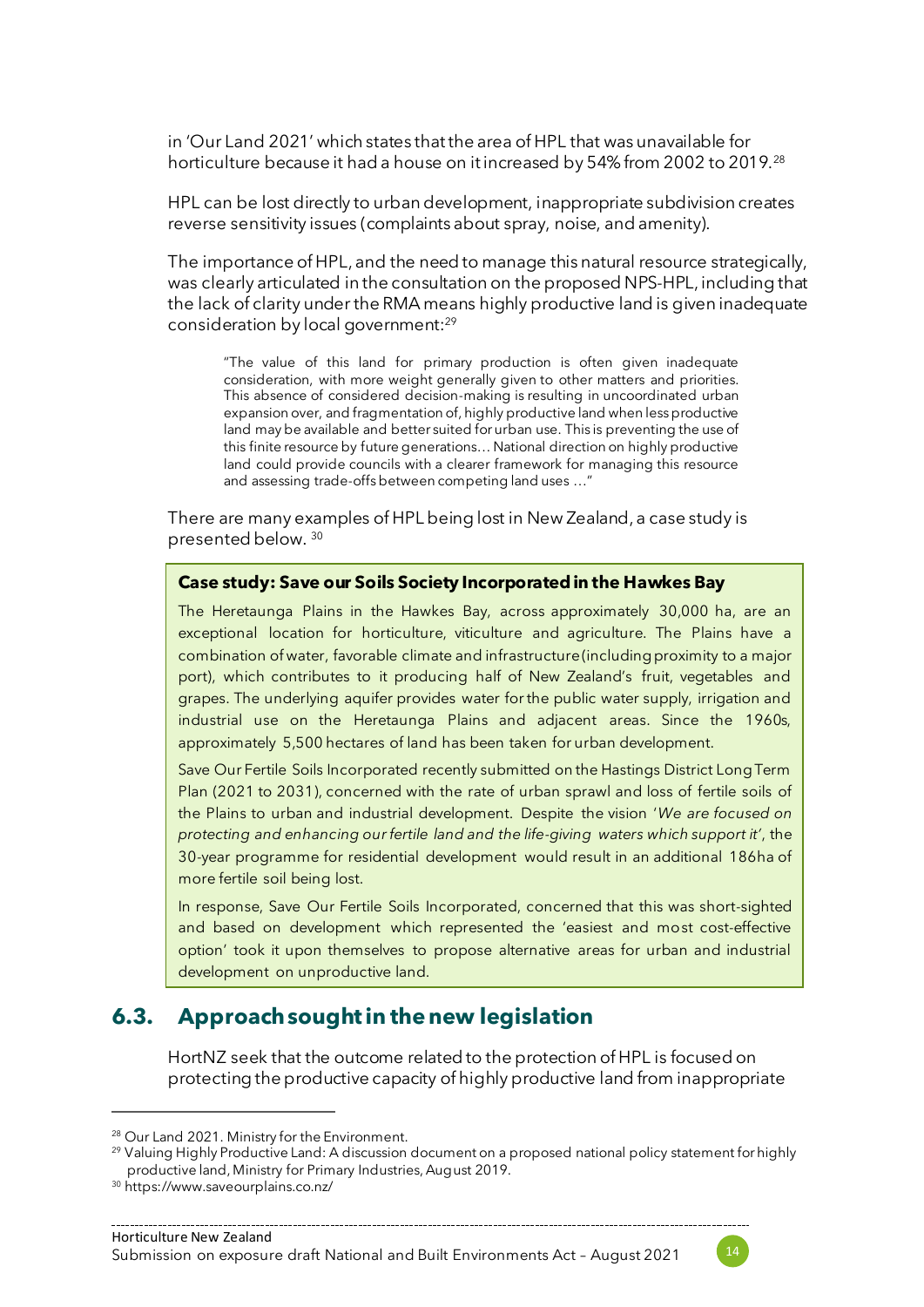subdivision, use and development and seeks an amendment so that the Act promotes the use of highly productive land for food production, both for domestic and export.

While the 'quality of soils' is proposed as a topic that the National Planning Framework must include, protection of HPL is not specifically identified as a topic that that national planning framework must include (nor is domestic food supply). We consider that this leaves a gap and recommend amendments to include this in our commentary on the exposure draft below.

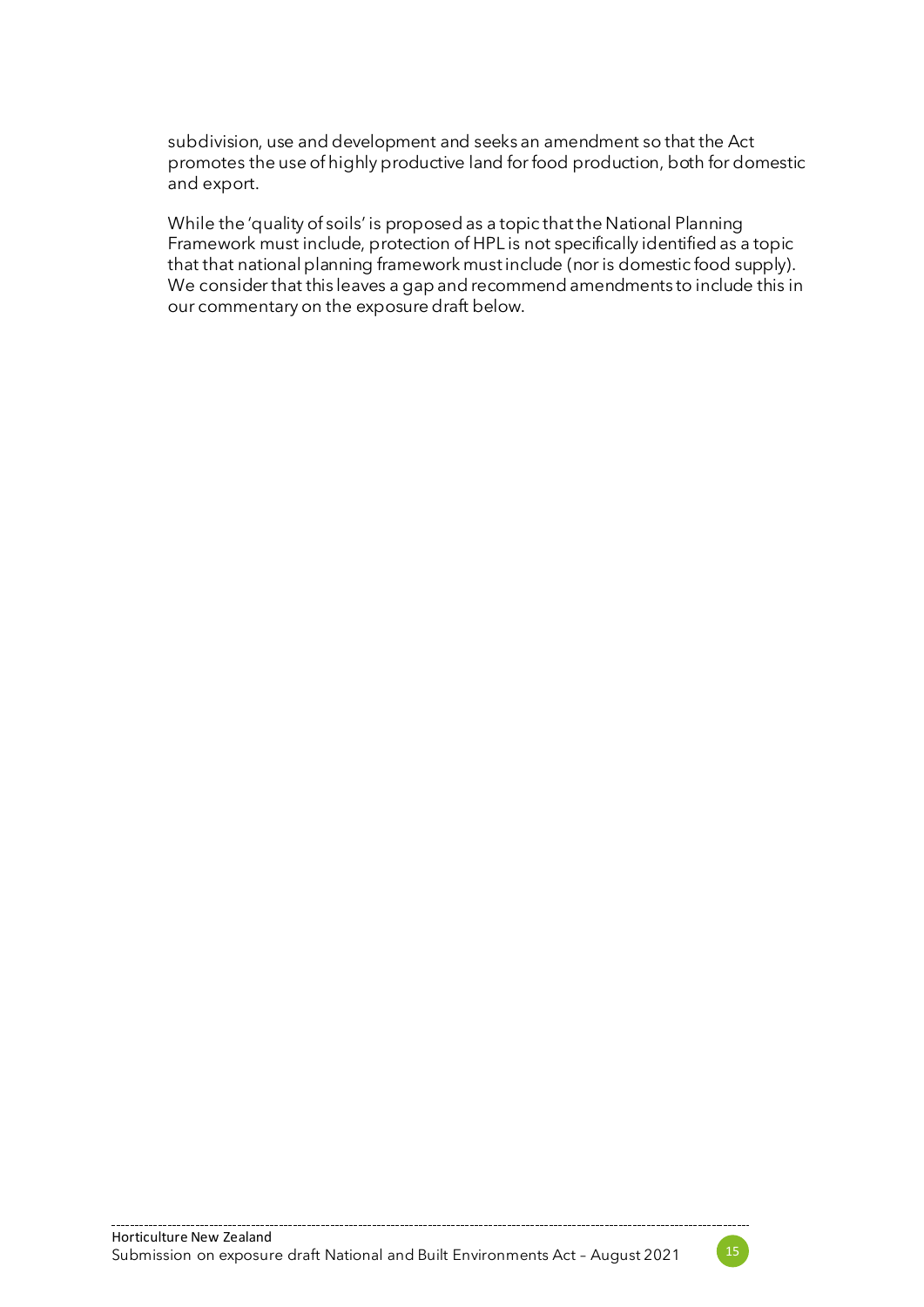## **Exposure Draft NBA**

The following section provides commentary and feedback on the exposure draft of the Natural and Built Environments Bill (NBA) – this is accompanied by Appendix A, which outlines the amendments HortNZ seeks in tracked changes.

## **7. General comments**

#### **Planning for the rural environment will be required in the National Planning Framework and regional spatial planning.**

The exposure draft NBA is not particularly clear on the how rural use is addressed (and primary production and food security promoted). We expect that this will need to feature clearly in the National Planning Framework and spatial planning process, to ensure that that these important considerations are taken into account. Highlevel value trade-offs should be determined at a strategic level.

#### **A clear framework for resolving conflicts will be important.**

'Conflict' is often associated with clashing expectations of resource allocation that can be resolved through resource management. Establishing priorities for resource allocation and use where there are likely to be competing uses, based on social, cultural, environmental, and economic values will be important.

As a matter not addressed in the exposure draft, it also remains to be seen how resource allocation will fit into the purpose of the Act or at what 'level' of the framework this will be determined. We envisage that this will come through the National Planning Framework (and to a degree, NBA plans). The exposure NBA only refers to "resources" once (in the 'Natural Environment' definition) –a definition for 'allocation' or 'resource allocation' may be warranted.

#### **Relationship with consenting framework will provide necessary context.**

How the purpose, limits and outcomes translate into the consenting regime in the NBA has a large bearing on how efficient and effective the framework will be. Some aspects of the exposure draft are difficult to comment on in the absence of this framework.

#### **Well-resourced support forimplementation will be critical.**

It is crucial to the implementation and transition to new legislation that MfE is wellresourced to support this.

There is also a need to recognise, and respond to, the significant uncertainty that a new legislative regime represents for landowners and resource users, which has a mental health toll. Recognition of the investment of growers, reasonable timeframes that enable change to occur, clear communication will be critical, and community support will be important.

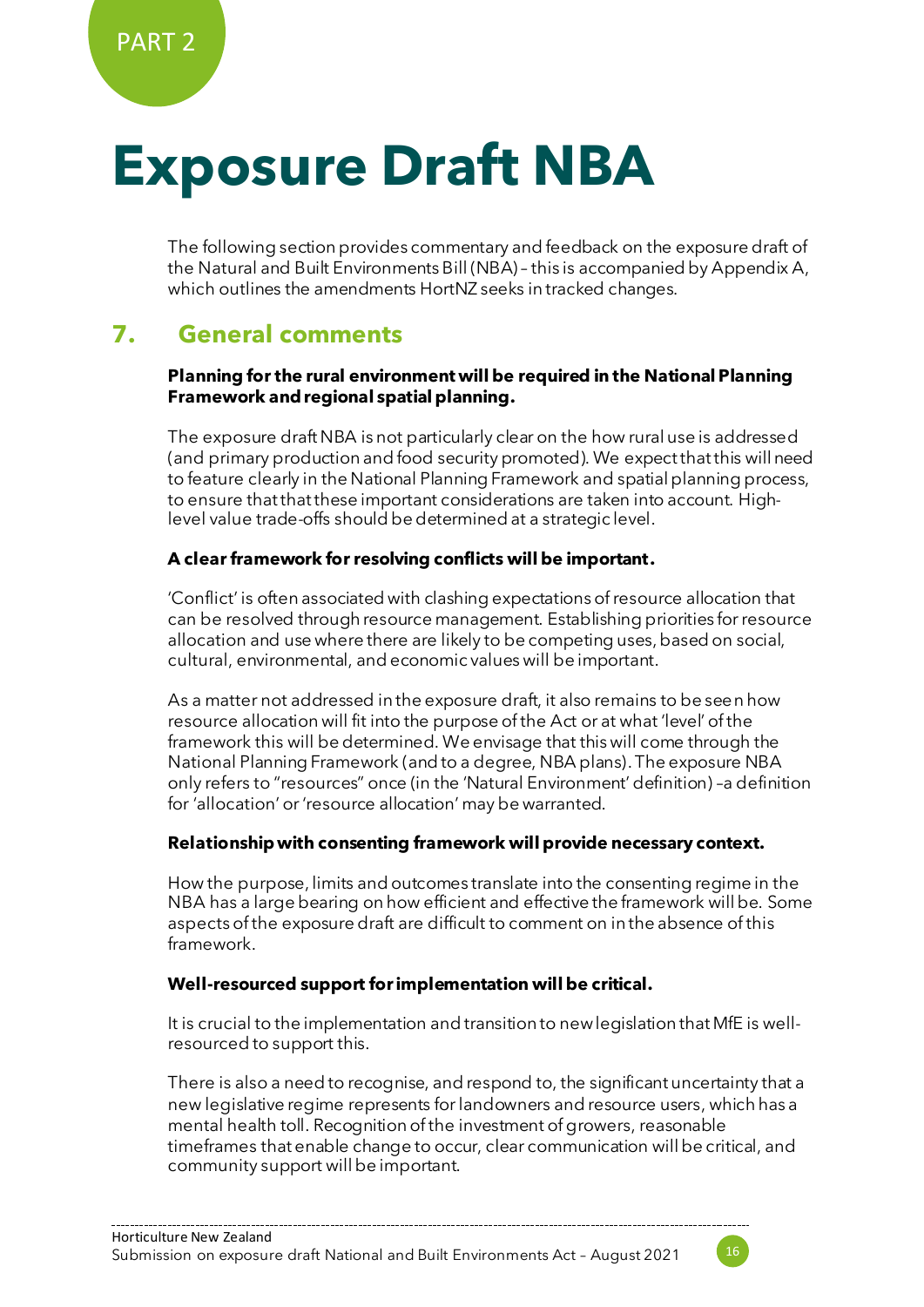## **8. The NBA and its relationship to the RMA and Case Law**

Case law developed under the RMA has provided valuable decisions on how natural resources should be managed. We are concerned that a departure from key definitions and concepts within the RMA could lead to uncertainty and undermine the implementation of the NBA.

For example, in the PCE report<sup>31</sup> concerns were raised about loss of case law and the uncertainty that could create:

"the Supreme Court in King Salmon put to bed the "overall broad judgment" approach." … In my view, if the King Salmon facts were considered under the Review Panel's proposals then, given that the natural environment is not given any priority in either the outcomes clause or the purpose clause (which, as noted above, infects the empowering provisions on limits), the result would have been anyone's guess. Certainly, the Court would have been free to make an overall broad judgement based on the undifferentiated elements being proposed. Aquaculture could well have been considered a 'positive outcome for the environment'"

In **Appendix A** we have made suggestions to amend definitions and wording to achieve improved alignment with the RMA and/or case law under the RMA, while still aligning with the drafting intent of the NBA.

However, even with the edits we have proposed our legal counsel have residual concerns about the loss of case law. Key definitions, principles and the broader decision-making framework have changed under the exposure draft provisions, meaning the considerable amounts of substantive precedent set under the RMA would not be applicable.

<span id="page-16-0"></span>In particular, the definitions for mitigate, offset, compensate, river (particularly in relation to riverbed, river bank, flood plain and wetland), and water cut across existing and settled case law. Loss of the applicability of such key case law results in immediate uncertainty and inevitable cases relitigating essentially the same points. Minimising the loss of settled precedent should be strongly considered in drafting.

We are also concerned with an inconsistency in language used, particularly in key sections like 'Environmental Outcomes'. This is likely to further create litigation, interpretation, and administration issues.

## **9. Part 1 - Preliminary provisions**

In **Appendix A** we have made suggestions to definitions in the Interpretation section. For the most part the suggestions we have made are related to alignment to accepted definitions in the planning standards and the RMA. Key definitions with particular importance to the management of natural and built environment from the perspective of the horticulture sector are discussed in the sections below.

## **9.1. Definition of 'Environment' and 'Natural Environment'**



<sup>31</sup> www.pce.parliament.nz/media/197067/salmon-lecture-rma-reform-coming-full-circle.pdf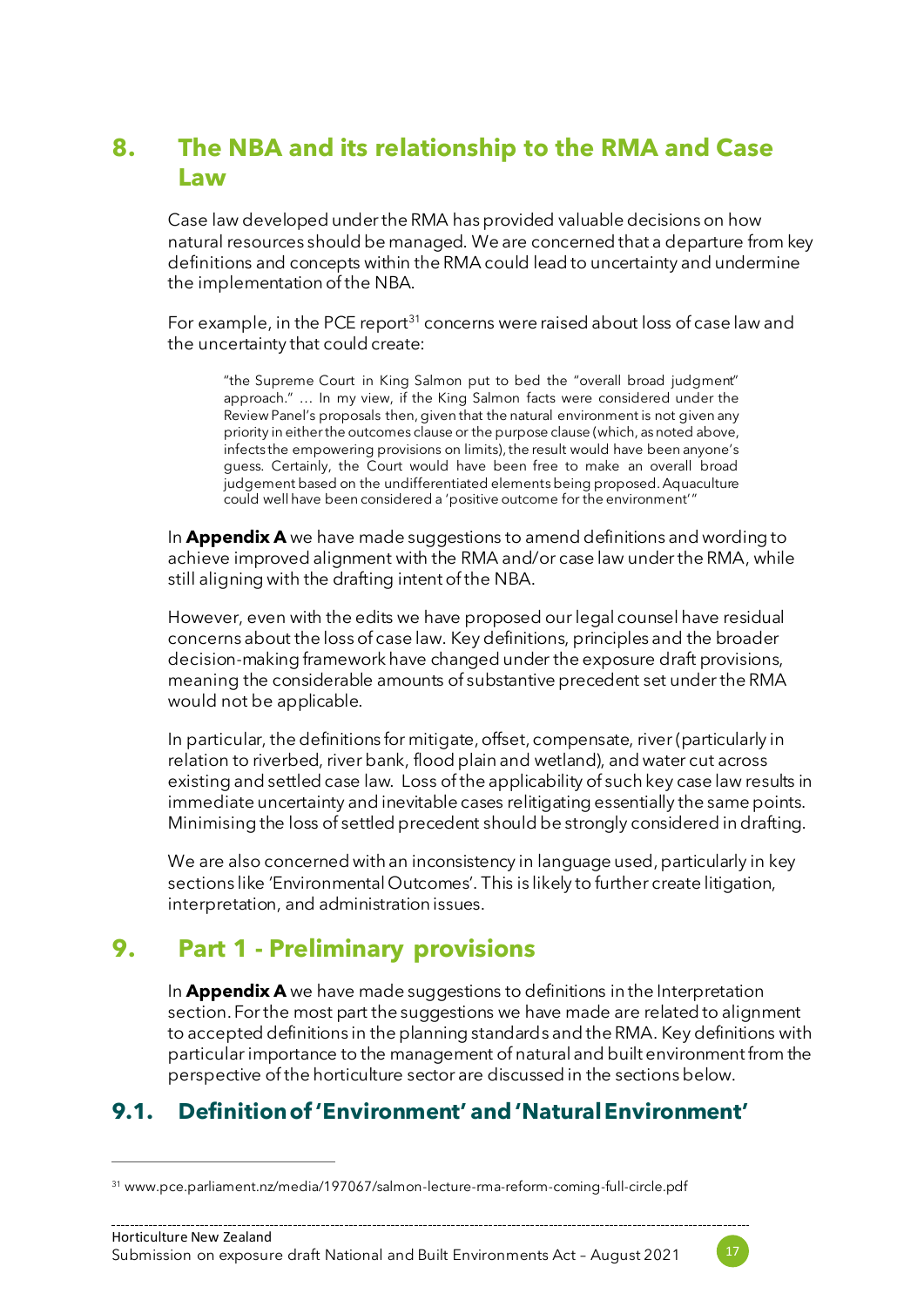The definition of 'Environment' includes both the natural environment as well as people and communities and the built environment they create (as well as the social, economic, and cultural conditions).

#### **9.1.1. HUMANS AS PART OF THE NATURAL ENVIRONMENT**

The natural environment is defined to include animals, which includes humans. Our position is that the natural environment must include humans alongside all other animals, however, to ensure the wellbeing needs of people generally are not balanced against other aspects of the natural world, the inclusion of humans in this context must be limited to meeting the essential physiological health needs.

<span id="page-17-0"></span>To achieve this, the definition should make it clear it is only the physiological needs of humans (current and future generations) living in New Zealand that are considered part of the natural environment. HortNZ propose an amendment in **Appendix A** to this effect.

All other aspects of the wellbeing of people are provided for - in parts (b) and (c) of the environment definition - but not within the definition of the natural environment.

This change in definition is important, because it enables the words 'Natural Environment' to replace' Environment' within the Bill in respect of limits, to provide greater certainty that natural resource management will occur within natural environmental limits.

<span id="page-17-1"></span>In our view, the present wording would allow for an overall judgement approach that prioritises the environmental outcomes associated with the built environment (beyond those associated essential human health needs of people), above natural environmental limits.

## **9.2. Definitionfor 'Essential Human Health'**

The Bill refers to human health in numerous locations, for example: the definition of well-being (in respect of the health and safety of people and communities), in Section 5(3) Te Oranga o te Taiao incorporates the health of the natural environment (which as above, does not exclude humans), and human health is one of the purposes of environmental limits in Section7(1). However, the concept of human health in relation to the Bill is somewhat vague and could be interpreted at a variety of scales.

We consider that a definition for essential human health is required, and suggest drafting for such as definition in **Appendix A**. It is necessary to provide this additional resolution to enable assessment of uses/outcomes that promote human health – as explained further below.

## **9.3. Definition of HighlyProductive Land**

We see a need to provide a definition for highly productive land – either in the NBA or in the National Planning Framework – so that there is a consistent understanding. It is important that the definition of highly productive land includes the key natural and physical resources that contribute to the land's productivity.

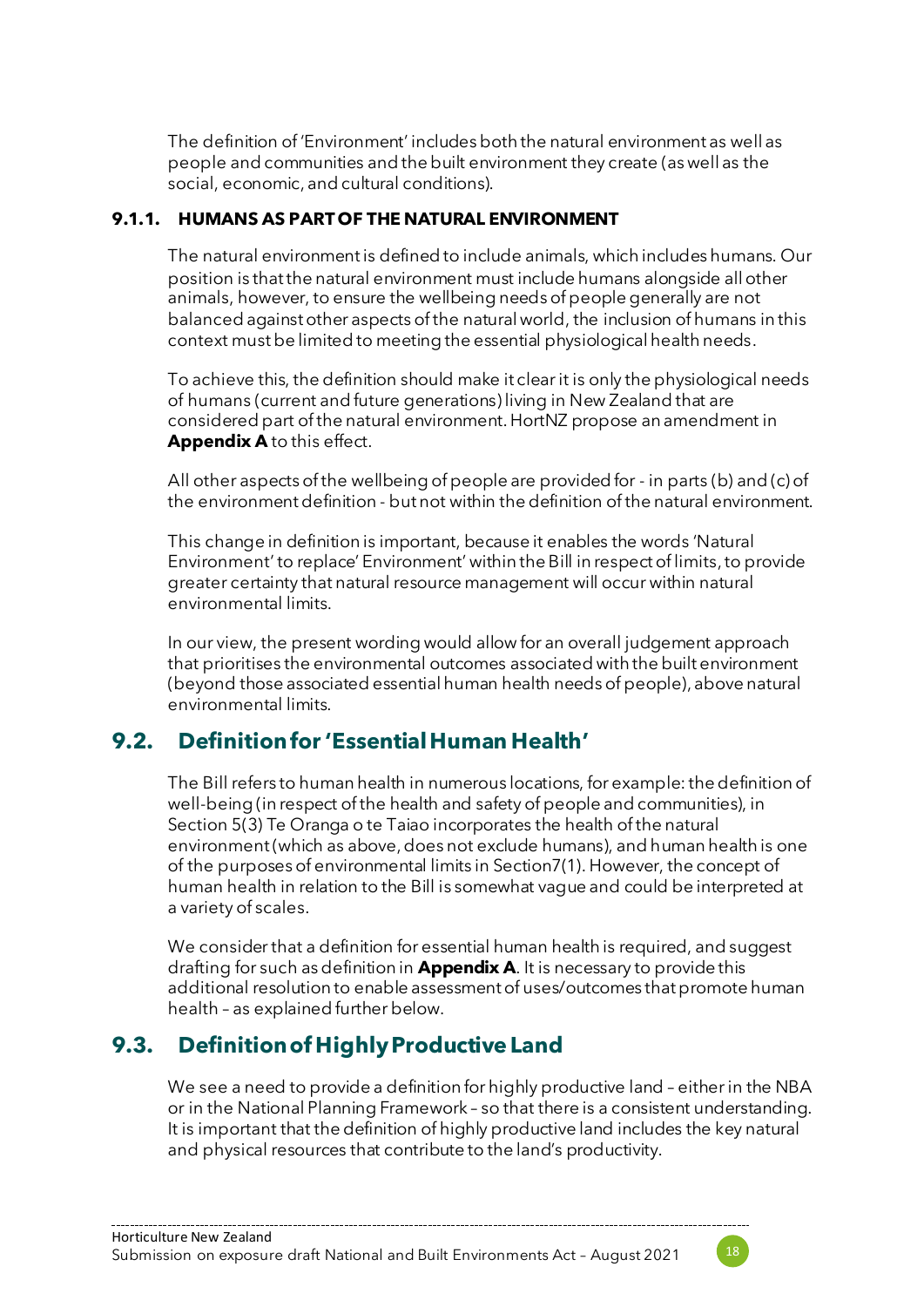<span id="page-18-1"></span>There are a range of factors – in addition to soil LUC – that contribute to what is best described as the productive capacity of 'highly productive land', including for example: suitability of the climate, title size/configuration, supporting infrastructure (e.g., packhouses, transport), and lack of reverse sensitivity constraints. Other factors also include existing water availability and receiving water sensitivity.

For example, the recently notified Otago Regional Policy Statement 2021 refers to (in LF-LS-P19):

- "… 1. identifying highly productive land based on the following criteria:
- a. the capability and versatility of the land to support primary production based on the Land Use Capability classification system,
- b. the suitability of the climate for primary production, particularly crop production, and
- c. the size and cohesiveness of the area of land for use for primary production,"

In **Appendix A,** we seek the wording sought in HortNZ's submission on the proposed NPS-HPL.

We envisage that the definition of highly productive land will have a clear linkage to/ be expressed in, Regional Spatial Strategies.

## <span id="page-18-2"></span>**9.4. Definition of Mitigate**

<span id="page-18-0"></span>The definition of mitigate, in relation to the phrase "avoid, remedy and mitigate", includes offsetting and compensation where enabled by the national planning framework or a plan, or as a consent condition proposed by the applicant. This revokes the existing case law and introduces uncertainty and potential for unintended outcomes.

Offsetting has been established as separate from mitigation and below it in the hierarchy. We therefore recommend a separate definition for offsetting (and potentially for avoid and remedy also) to clarify the position and intent.

Similarly, compensation should be kept separate and clearly as a last resort in the hierarchy.

Offsetting or the provision of compensation must remain a consideration to be enabled and not a requirement.

The NBA would be improved by defining all elements of the effects hierarchy noting that the meaning of 'avoid' has been clearly articulated through case law.

### **9.5. River and associated freshwater definitions**

#### **9.5.1. LAKE, RIVER AND WATER**

The definition of lake is extremely broad and will inevitably capture unintended bodies of water. Whilst the definition of river is clear from subsections (a) and (b), the exclusions in (c) are limited and nullify the considerable existing case law on the definition of river without offering sufficient clarity. This is touched on further below.

In particular, the definition the riverbed in relation to the river is now once again unclear, as are the definitions of riverbank and floodplain. This, along with the

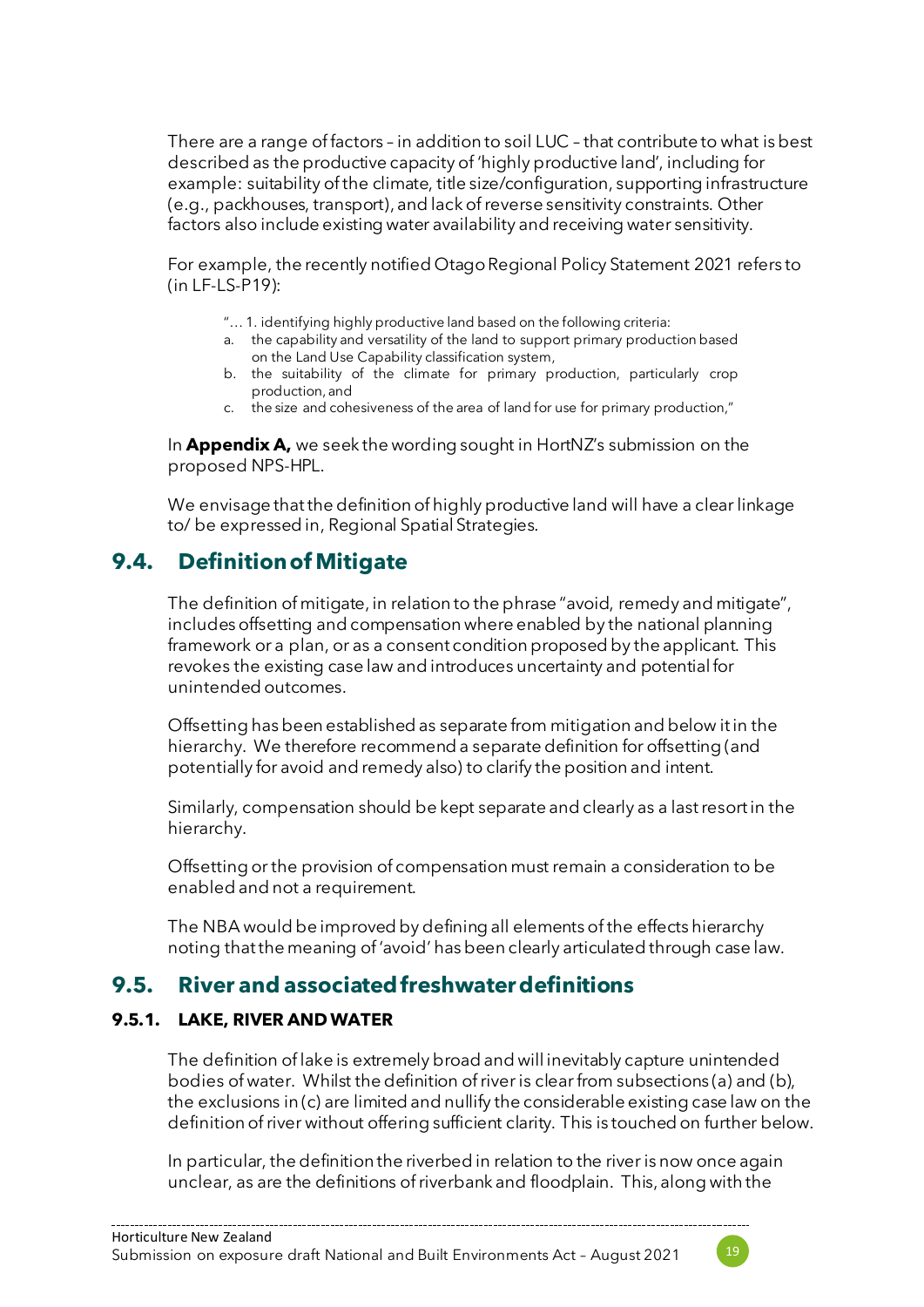broad definition of lake will ultimately require clarification, or risk litigation, where there are conflicting interpretations for water bodies, irrigation ponds, troughs, and wetlands.

The exclusions provided for in the definition of water provide some respite but should not be necessary to clarify the more specific definitions.

#### **9.5.2. CLASSIFICATION OF RIVER/STREAMS**

The definition for river is in substance the same as the RMA definition – it refers to the following:

- Continually or intermittently flowing body of freshwater (included)
- Stream (included)
- Modified watercourse (included)
- Irrigation canal, a water supply race, a canal for the supply of water for electric power generation, a farm drainage canal (excluded)
- Any other artificial watercourse (excluded)

These definitions have been subject to much debate through regional plan processes throughout the country over a number of years and continue to be so. The new legislation presents an opportunity to bring in a suite of clearer terms for all waterbodies so that there is consistency across the country, and under the new legislation these terms do not have to be debated again.

An example of current differences in approach and inconsistency are shown below, specifically in relation to 'artificial watercourse' in a subset of regional plans.

| Regional Plan                                                                                                                                                                                         | Definitions of 'artificial watercourse'                                                                                                                                                                                                                                                                                                            |
|-------------------------------------------------------------------------------------------------------------------------------------------------------------------------------------------------------|----------------------------------------------------------------------------------------------------------------------------------------------------------------------------------------------------------------------------------------------------------------------------------------------------------------------------------------------------|
| Canterbury Land and Water Regional<br>Plan, includes definitions for:<br>Artificial watercourse<br>Drain<br>Water race or water supply race                                                           | means a watercourse that is created by<br>human action. It includes an irrigation<br>canal, water supply race, canal for the<br>supply of water for electricity power<br>generation, and farm drainage canal<br>channel. It does not include artificial<br>swales, kerb and channelling or other<br>watercourses designed to convey<br>stormwater. |
| Tairawhiti Resource Management Plan,<br>includes definitions for:<br>Artificial watercourse<br>Modified watercourse<br>Drain<br>Permanently flowing stream<br>Intermittent stream<br>Ephemeral stream | A watercourse that is created by human<br>action but excluding modified<br>watercourses. It includes an irrigation<br>canal, water supply race, canal for the<br>supply of water for electricity power<br>generation, and farm drainage canal<br>channel.                                                                                          |

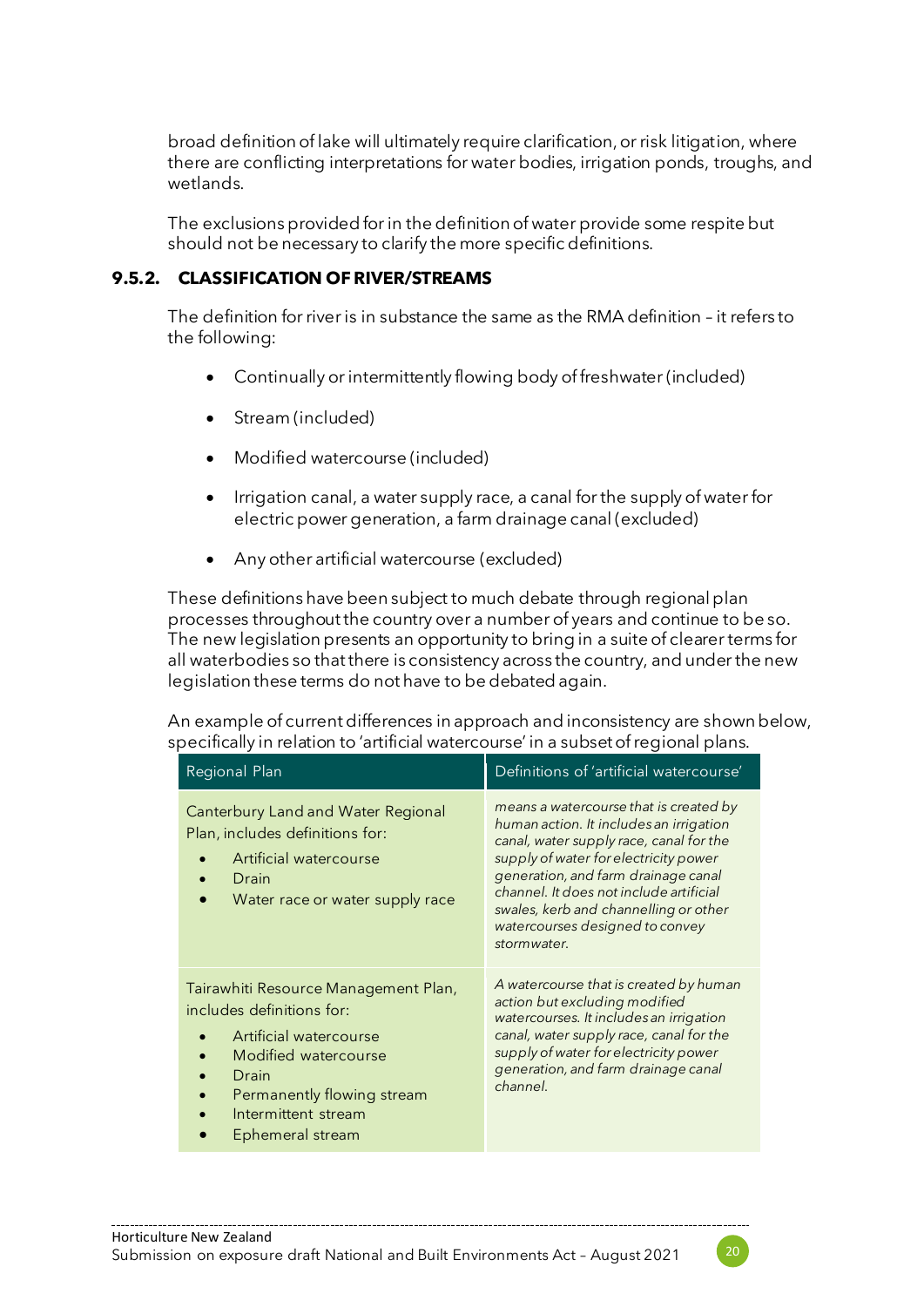Waikato Regional Plan, includes definitions for:

- Artificial watercourse
- Modified watercourse
- Farm drainage canal
- Ephemeral streams

*A watercourse that contains no natural portions from its confluence with a river or stream to its headwaters and includes irrigation canals, water supply races, canals for the supply of water for electricity power generation and farm drainage canals*

The classification of the subsets of 'river' (e.g., permanent, intermittent, ephemeral etc.) need defining to prevent ongoing litigation region-by-region in Natural and Built Environment Plans.

Furthermore, the exclusions (in the RMA definition of river, which is mirrored in the exposure NBA) have not actually been exclusions from regulation e.g., ECAN PC5 concerning inanga habitat extended setbacks to Farm Drains and Artificial watercourses. There is also an opportunity through the legislation, to provide greater clarity on the management functions in relation to these different classifications.

#### **9.5.3. BED/BANK OF A RIVER**

An issue to which there has much debate, uncertainty and case law is to where the river bed extends/ what is a the extent of a river bank. There is an opportunity to make this clearer and more definitive in the new legislation.

## **10. Part 2 – Purpose and related provisions**

In **Appendix A** we have made suggestions to the wording of provisions. In the following sections we discuss the rationale for the changes we have sought.

### **10.1. Section 5 – Purpose of the Act**

We support the enabling of Te Oranga o te Taiao but would suggest that this concept be clarified (for example in a similar manner to Te Mana o te Wai in the NPSFM, where Te Mana o Te Wai is a lens for decision-making as well as an integrated outcome).

HortNZ support 'use of the environment for wellbeing' (which includes economic, social, environmental, and cultural as well as health and safety) being in the purpose of the NBA, in clause (1)(b).

There is however some lack of clarity regarding the interface between subsections (a) and (b), particularly the precedence of one over the other.

We support the 'Panel Plus' approach (as it is referred to in the Initial Impact Analysis) of "enabling use and development within natural environment limits" however consider that the articulation of this intent within the drafting could be further clarified/strengthened in some areas. Areas which we consider would benefit from additional clarity are:

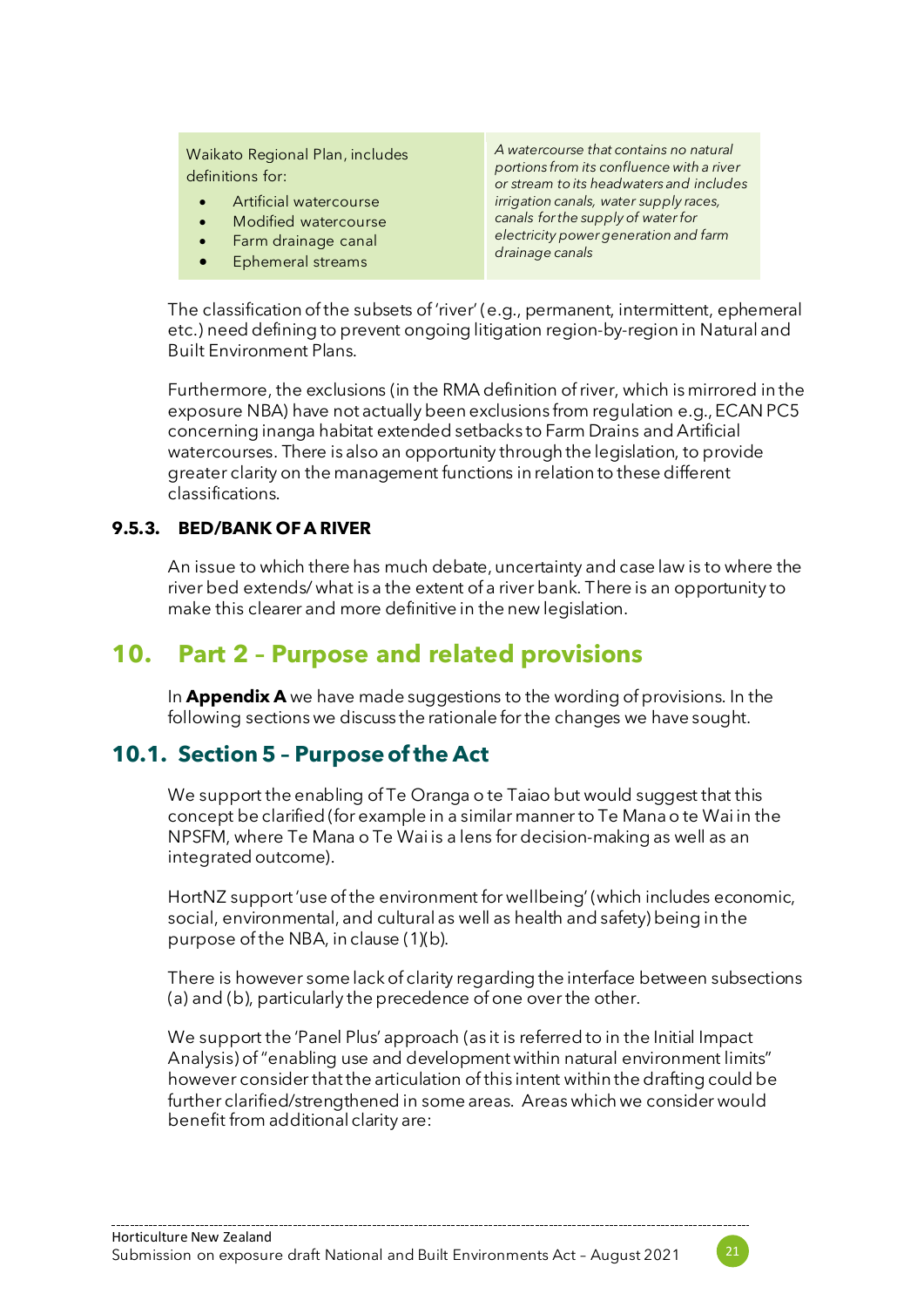- Amendments to refer to include 'natural' in clause (2) consistent with our discussion elsewhere on the definition of natural environment and the interface of this with the essential needs of humans.
- We consider the words in a "at a rate" should be added to clause 5 (1)(b). This aligns better with the RMA and is particularly important in the context of the emphasis of the Bill on enhancement. It must be recognised the rate at which environmental enhancement can be achieved will influence the social, economic, and cultural well-being of present and future generations.
- Clause (2) sets out a requirement that the use of the environment "must comply with" limits – the framework for which is set out in a subsequent section. It is unclear to us how a 'must comply with' direction will translate into a consenting framework, i.e in RMA terms, does this equate to a Prohibited Activity? (Or more akin to Non-Complying?)

Given the uncertainty that is typically inherent in limit setting (and the requirement to take a precautionary approach), prohibiting exceedance will not always be reasonable and/or practical. This necessitates, in our view, the need for some level of 'overall judgement', however this needs to be limited in two ways:

- o Overall judgement for essential human health (for urban and rural activities that support essential human health)
- o Requiring offset/compensation in other cases (and clarification that offset and compensation are mechanisms that can be used to demonstrate that you are within a limit but are not compulsory).

There is further discussion on how limits are set in the sections below.

## **10.2. Section 6 – Te Tiriti o Waitangi**

We note the change in emphasis from "take into account" to "give effect to" the principles of the **[Treaty of Waitangi](https://www.legislation.govt.nz/act/public/1991/0069/latest/link.aspx?id=DLM435834#DLM435834)** (Te Tiriti o Waitangi). This is a strong requirement that will lead to better outcomes than the RMA, particularly for cogovernance and management. However. there must be clarity on how this is achieved through the NBA.

#### **10.2.1. RECOGNITION OF THE TREATY OF WAITANGI AND ROLES OF TANGATA WHENUA**

HortNZ supports the concept of Te Oranga o te Taiao and the holistic and wellbeing framework for resource management that Te Oranga o te Taiao provides – but seek further clarification of the concept.

HortNZ supports a more consistent and efficient approach to resource management that gives effect to the Treaty of Waitangi.

In our view, tangata whenua, hapu and iwi role in resource management cogovernance and co-management should be focused at the plan-making level,

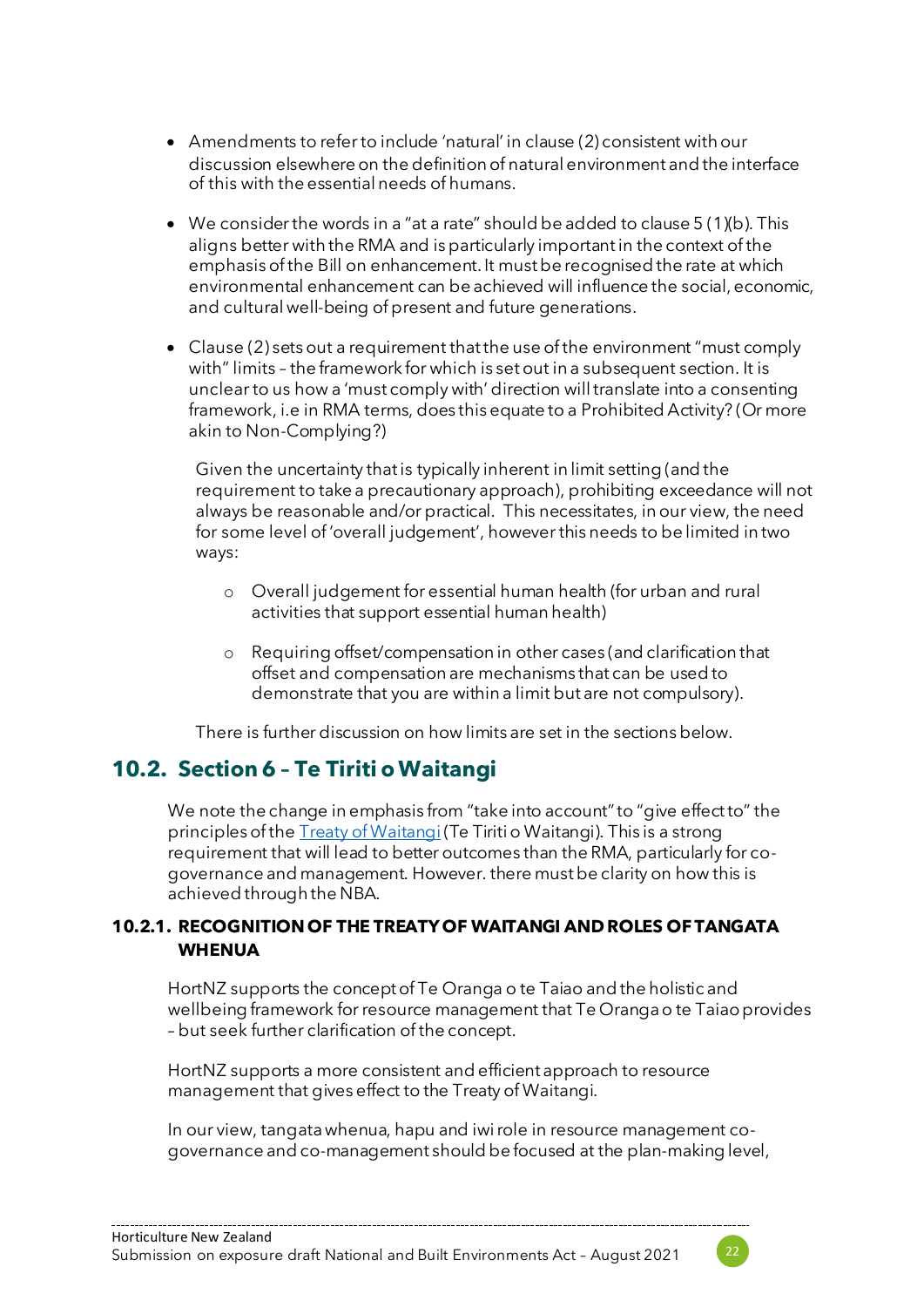where natural environmental limits to achieve a range of outcomes are set and trade-offs are made.

Strategic spatial planning could also be a means of (at a local level) expressing the aspirations and roles of tangata whenua, hapu and iwi, including a more streamlined Cultural Impact Assessment approach that would consider both the fair expectations of tangata whenua, iwi and hapu and certainty regarding the process for the applicant.

Through stronger involvement of tangata whenua, iwi and hapu in plan development, we anticipate natural, and built environment plans will reflect the outcomes, limits and allocation principles required to achieve Te Oranga o te Taiao, and that rules and requirements supporting these outcomes will then apply to all people.

HortNZ strongly supports clarification of consultation procedures, guided by a clear set of principles contained within the NBA and Natural and Built Environment Plans. Greater clarity and lesser reliance on consent level consultation between individual growers and iwi are required to avoid delay, expense, and frustration for all parties.

We are mindful that as many iwi receive their treaty settlements, they may wish to invest in horticulture, and we would hope iwi can have the flexibility to utilize land in the best way they see fit.

## **10.3. Section 7 – Environmental Limits**

#### **10.3.1. "NATURAL" ENVIRONMENTAL LIMITS**

The Parliamentary Paper describes that the NBA will include "a mandatory requirement for the Minister of the Environment to set environmental limits for aspects of the natural environment". The same paper also refers to discretion to prescribe limits for "other natural environment matters".

We consider, that with the clarification to the definition of the natural environment to include only essential human health, Section 7 can be strengthened to be clearer that the social, cultural, and economic needs of people must be met within natural environmental limits, to achieve a minimum biophysical state of the natural environment. We make this recommended throughout in HortNZ's proposed amendments in **Appendix A** (including proposed amendment to refer to the limits as 'natural environmental limits').

The limits should be related to the natural environment (where the natural environment is defined to include the essential human health needs of people including food, water, shelter, and warmth) – as proposed in **Appendix A.**

#### **10.3.1.1. Recognition of essential human health in the NBA**

Maslow's hierarchy of needs<sup>32</sup> can be used to define the essential human health needs of people, corresponding to the most basic physiological needs. Of the basic



<sup>32</sup> [Maslow, A.H.](https://en.wikipedia.org/wiki/Abraham_Maslow) (1943). ["A theory of human motivation".](http://psychclassics.yorku.ca/Maslow/motivation.htm) *Psychological Review*. **50** (4): 370–96,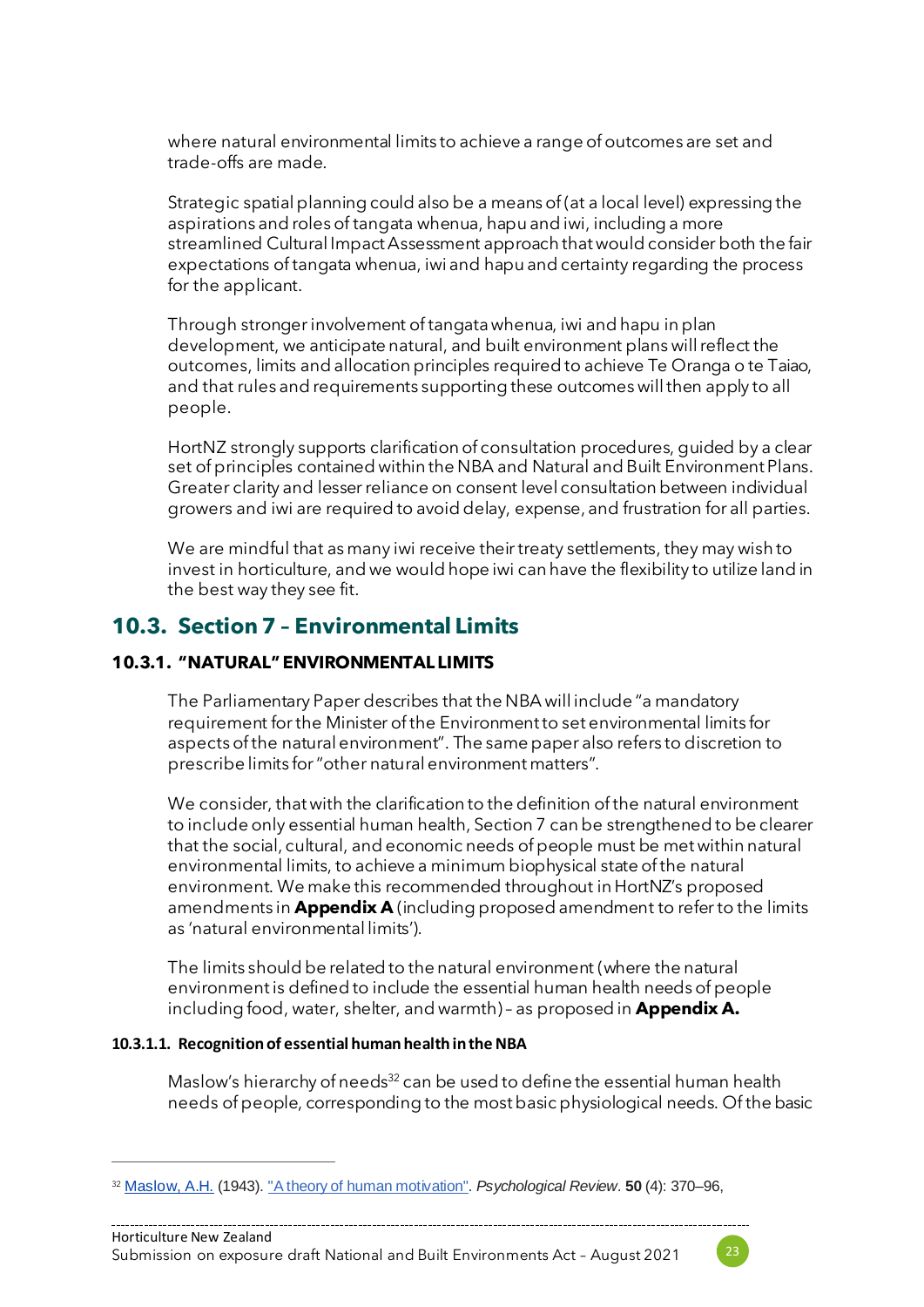human physiological needs, breathing, food, water, sleep, and excretion are the elements that are reliant on natural resources.

Of these matters, breathing, water, sleep, and excretion are afforded recognition within the NBA through environmental outcomes and national direction for air, water, soil, housing and infrastructure.

Food is essential for human health. As outlined in Sectio[n 4](#page-6-0), above, while New Zealand is a food exporting nation, many horticultural crops are grown specifically for domestic food supply. Fruit and vegetables are amongst the foods identified as being critical for meeting people's essential health needs.

Not all food produced in New Zealand is essential for the human health needs of the New Zealand population, including food that is produced for export. However, in practice, due to crop rotation requirements (for soil health and pest management) and the need to economically viable and resilient, it is common for growers to produce a range of crops some for domestic supply and some for export. The domestic and export food systems are inherently linked both in practical and economic terms. For example, it would not be practical to provide land exclusively for domestic purposes as this would undermine the economic viability of the sector.

Similarly, not all housing or infrastructure exclusively serves essential human health needs, for example:

- Municipal water supplies serve peoples essential drinking and sanitation needs, and also wider urban economic and recreational uses.
- Electricity provision contributes to meeting people's needs for water, food, and sleep. However, electricity is also used to support wider social, economic, and cultural uses.
- Housing ranges from affordable to luxury, and while all housing serves market demand, not all housing types could be described as essential.

The fact that food, housing and infrastructure outcomes contain elements of both essential health needs of humans and the broader social, economic and cultural needs of people and communities, should not be used as either a justification to elevate all aspects of these uses above other resource uses, nor in the case of food, should it be used to justify an absence of stating national outcomes and providing direction for the achieving food outcomes for current and future generations of New Zealanders.

#### **10.3.1.2. Clause (1)**

Greater clarity will be required as to the point in time at which ecosystem integrity is measured or assessed.

We support the inclusion of (protection of) human heath as a purpose of limits, however it at present be interpreted in any number of ways (from at a population level, right through to an individual's health in any number of domains). Our

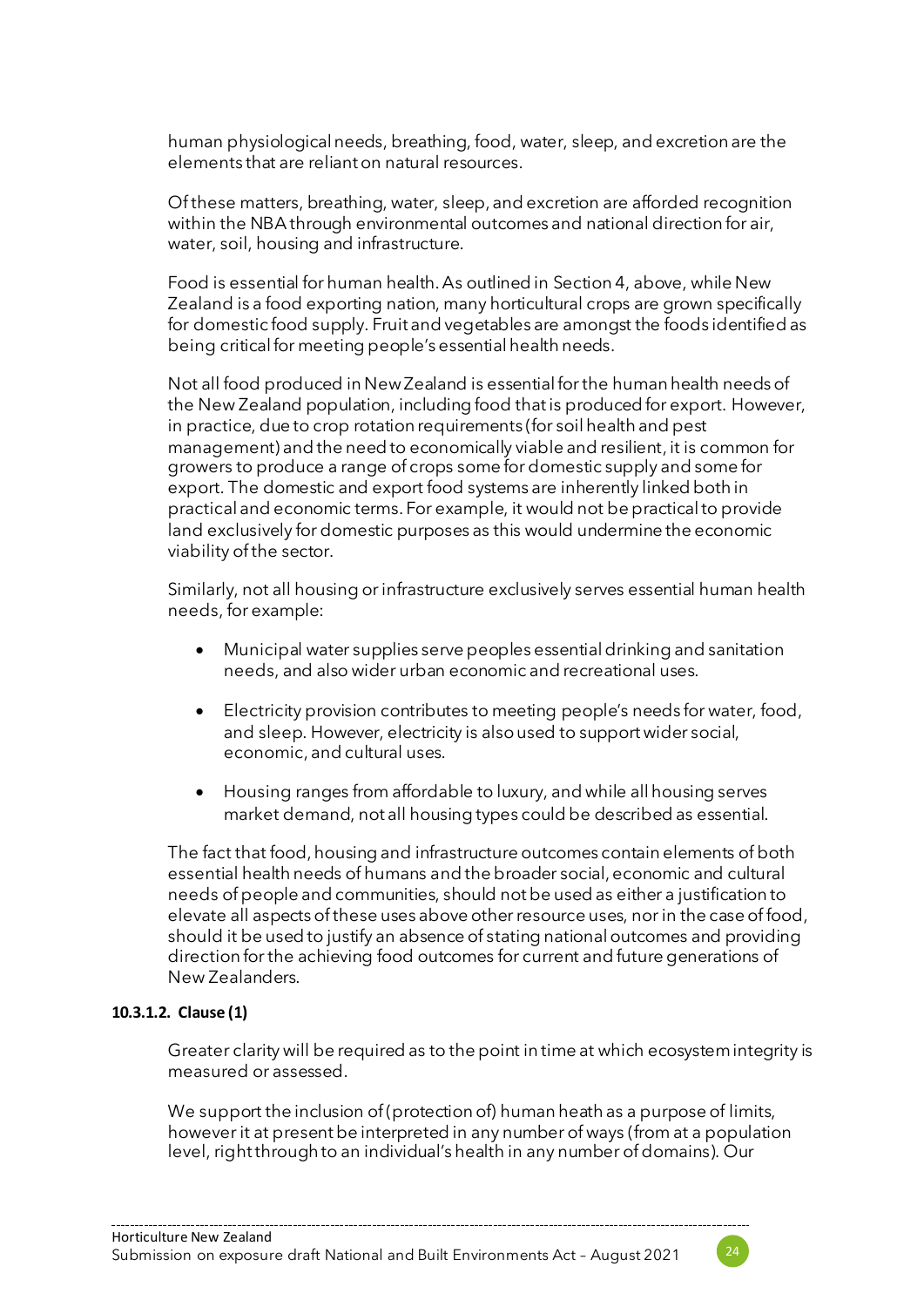suggested amendments in **Appendix A,**relating to essential human health (and separately, contact recreation) make this clearer in our view.

#### **10.3.1.3. Clause (3)**

HortNZ proposes an amendment so that the 'limit' is not conflated with state, but rather the limit is set to achieve a minimum biophysical state (of the natural environment). In the exposure NBA, clause (a) describes a state which the limits are designed to achieve. The state (a) should reflect the environmental outcome sought.

In our view, this distinction is quite clear in the NPSFM 2020 – where a limit is expressed as a limit on resource use (being the maximum amount of resource use permissible while achieving relevant target attribute state), or a take limit (limit on the amount of water that can be taken). The limits must be set to achieve environmental outcomes (for which target attribute states are set to reflect).

We have been involved in planning processes where freshwater states have been put forward as limits. This is a technically problematic due to the natural variability of attribute states. This is issue was raised in the Ngaruroro Water Conversation Order (WCO) hearing, where proposed limits based on existing state instream concentrations would have prevented consents being granted when the instream water quality was within the statistical range of the existing state. The WCO decision was appealed and is before the Environment Court.<sup>33</sup>

In clause (3)(b), the use of the term 'permitted' is potentially problematic (in the context of what this word means in the RMA framework) – we suggest that an alternative term such as "allowed" is used instead. The risk is that it otherwise does not account for consented activities (depending on how the consenting framework is set out in the NBA).

#### **10.3.1.4. Clause (6)**

As discussed above (section 4.4.1) – it will be important how this translates to the consenting framework.

### **10.4. Section 8 – Environmental Outcomes**

#### **10.4.1. SOIL OUTCOME**

HortNZ supports the inclusion of soil within the natural environmental domains for which outcomes and limits must be set.

Crop rotation is essential to maintain soil health, and an inherent and essential part of sustainable commercial vegetable growing.

In several regional plans, the definition of farm and the design of farm-level limits, has not provided for crop rotation.



<sup>33</sup> www.epa.govt.nz/assets/FileAPI/proposal/NSP000041/Evidence-Submitters-evidence/125a6f9713/WCN-Stage-2-Horticulture-New-Zealand-Gillian-Holmes-Evidence-25-January-2019.pdf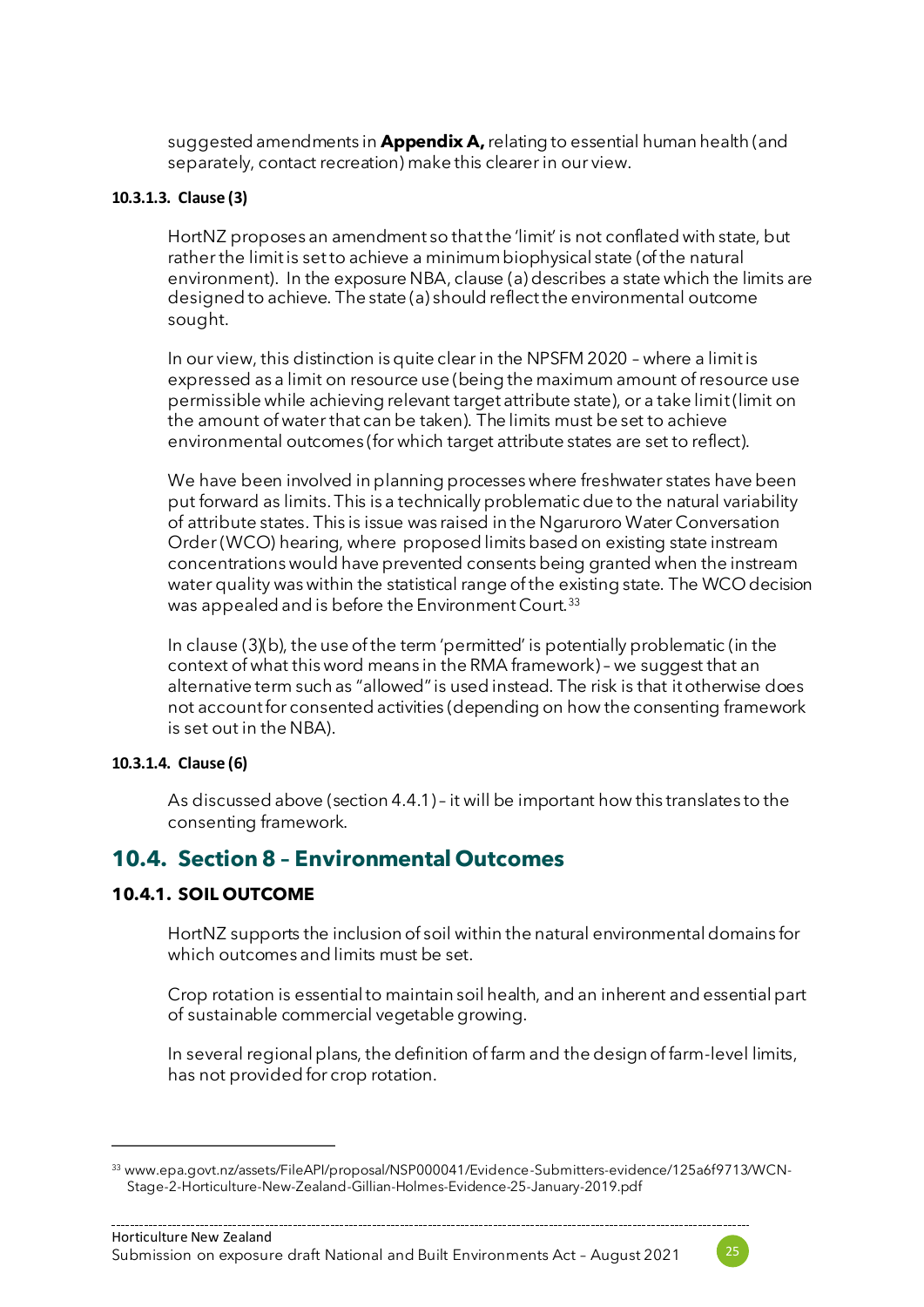Crop rotations are both temporally and spatially dynamic. Crop rotations are a sequence of crops rotated on the same piece of land over time. The location of the ground the vegetables grow on also shifts over-time as lease arrangements change, and to provide for the arable and pasture phases of rotations.

The Horizons One Plan established a nitrogen allocation regime based on the grass-curve as a proxy for productivity. The One Plan allocated productivity nitrogen limits at the farm level. The One Plan requires consents from some activities, including vegetable growing. These provisions required that farmers consent their farms to allow vegetable growing to occur on their farms, on the off chance a specialist grower might seek to lease land from the farmer. Unsurprisingly no farmers sought this consent. PC2 Horizons decision in 2021, provided a more workable definition for crop rotation. Unfortunately, the definition that would have enabled crop rotation has been appealed.<sup>34</sup>

It is our expectation that setting outcomes and limits for soil health will support the development of regulations that enable growers' sufficient flexibility to rotate crops in the optimum manner.

#### **10.4.2. GREENHOUSE GAS EMISSIONS OUTCOME**

HortNZ support the direction regarding greenhouse gas emissions in Environmental objective (j), for reasons discussed above in section 2 (Transition to a low emissions economy).

<span id="page-25-0"></span>This provision directs both reductions in emissions and increasing removals through sequestration. We support the offsetting approach within the climate Change Response Act forlong lived gases.

For highly productive land, we consider the emphasis should be in enabling this land for food production, but not sequestration.

Until changes to the RMA in 2020 (which do not come into effect until 31 December 2021) there has been very little ability to consider climate change from a perspective of how land use change can reduce our emissions and/or assist in adapting to climate change and becoming more resilient

Recently in the HortNZ evidence to the PC9 TANK Plan Change in Hawkes Bay, HortNZ sought an objective to enable climate change mitigation and adaption to be taken into account when making decisions about land and water management within the TANK catchments. The decision on PC9 is yet to be made, but the HBRC officers S42a report, in response to evidence,recommended that the change proposed by HortNZ be adopted<sup>35</sup>.

#### **10.4.3. AMENDMENT OF THE RURAL ENVIRONMENTAL OUTCOME**

HortNZ supports the need for a rural objective, however, considers that there could be improvement on the outcome proposed as (m). Outcomes will guide regional



<sup>34</sup> http://www.horizons.govt.nz/publications-feedback/one-plan-reviews-changes/plan-change-2

<sup>35</sup> https://www.hbrc.govt.nz/assets/Uploads/Officers-Recommended-Changes-PPC9.pdf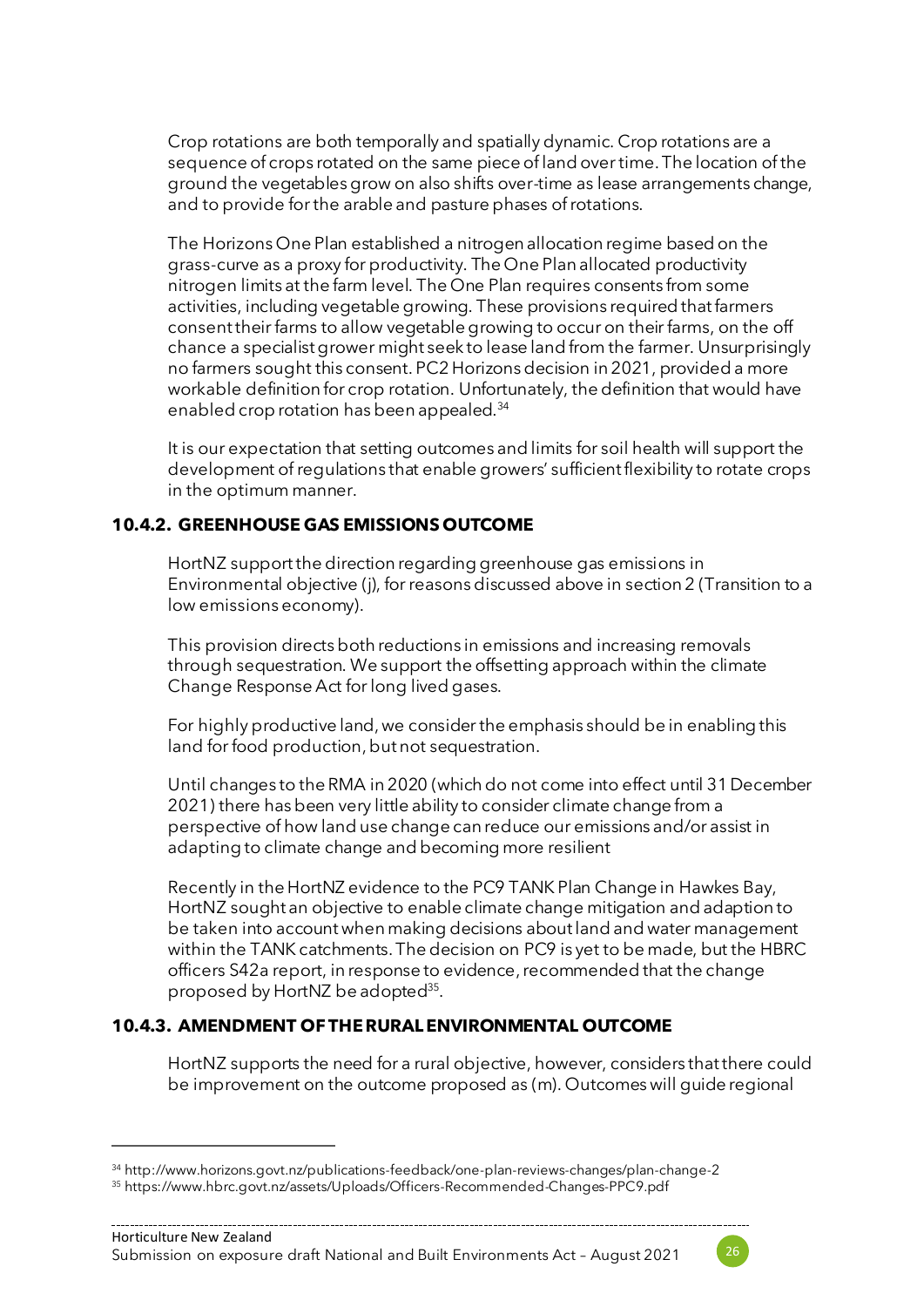spatial strategies under the SPA – it is therefore important that the rural outcome is be made clearer and more focused.

#### **10.4.3.1. Replace 'Development is pursued' with sustainable use and development**

We are uncertain about the phrasing "development is pursued" in the chapeau – this is unfamiliar terminology and is unclear what this relates to. The outcome is better structured as per the Review Panel (June 2020) format, which importantly also provided an outcome for the '*sustainable use and development of the natural and built environment in rural areas'*. We propose an amendment that uses this wording in **Appendix A**. We consider the use of the term 'sustainable use and development' remains a useful concept for rural resource use and decision making.

#### **10.4.3.2. Delete clause (ii)**

We are concerned that the broad nature of '*(ii) enables a range of economic, social, and cultural activities'* may have unintended consequences in respect of enabling subdivision and/or development in the rural environment that conflicts with primary production (reverse sensitivity) and result in competition for water and discharges (assimilative capacity) from other development. We consider the intent of this clause is sufficiently captured by (iii), and therefore seek deletion of clause (ii) in **Appendix A**.

#### **10.4.3.3. Include new clause for the domestic food system**

<span id="page-26-0"></span>We consider that an addition outcome for the assurance of food security, through providing for essential human health is required. This would involve providing for the protection of a suitable domestic food system that prioritises the sustainable availability of adequate healthy food within New Zealand.

#### **10.4.3.4. Amend outcome for highly productive land**

The wording of the outcome for highly productive land could be clearer – for example, is it the use of HPL for those matters identified in (m) (i) and (ii), for which all rural land is managed to achieve? Or are there specific values associate with Highly Productive land, that warrants it being protected?

In the NPSHPL discussion document, the purpose of the proposed NPSHPL is described as $36$ :

- recognise the full range of values and benefits associated with its use for primary production;
- maintain its availability for primary production for future generations; and
- protect it from inappropriate subdivision, use and development.

In our view, a key value associated with the protection of HPL is its productive capacity, related to food production, for current and future generations. This value has an important link to domestic food supply/security. It also makes an economic contribution to New Zealand through exports.



<sup>36</sup> /www.mpi.govt.nz/dmsdocument/36621-Valuing-highly-productive-land-a-summary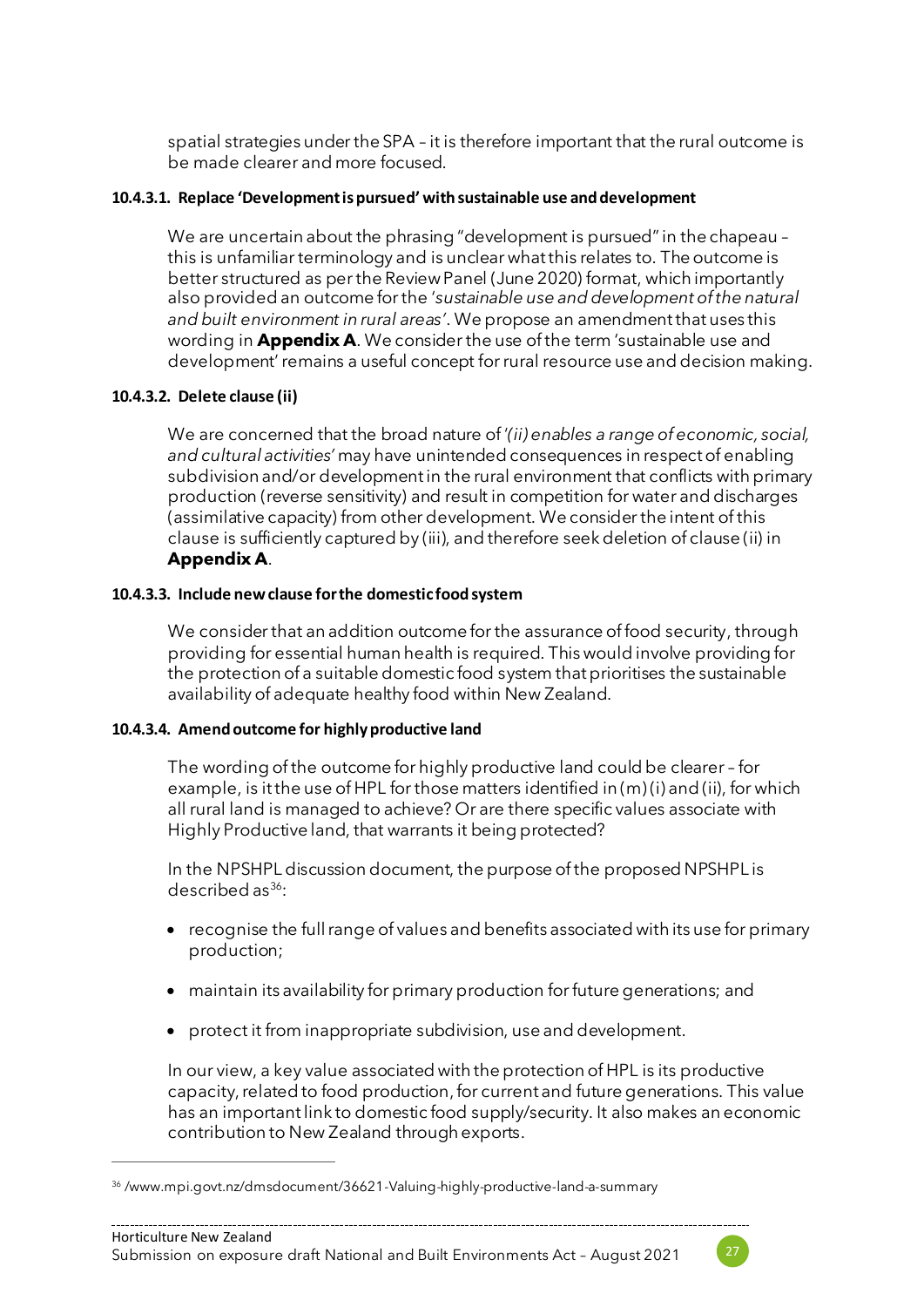<span id="page-27-0"></span>In our view there are specific values, and the two key outcomes that we consider should be articulated as the reason for the protection of the Highly Productive Land are: domestic food production and food production with relatively lower agricultural greenhouse gas emissions. We suggest an amendment of this nature in **Appendix A.**

It is important to ensure that economic and environmental sustainability of primary production is taken into account when protecting the productive capacity of highly productive land – i.e that HPL is enabled to be used for a food production purpose otherwise it is left stranded – not able to be used for its productive purpose or to provide housing. This is the basis of the amendment we seek in (iv) relating to food production.

For this reason, it is also important that as part of the approach to HPL, where there are considerable constraints on the use of HPL for horticulture (or another highly productive land use), then there should be options for using that land. This reinforces the need to protect the HPL at a macro scale, so there is somewhere else for the food production to move to.

We seek amendments in **Appendix A** to address the points raised above.

#### **10.4.4. CONFLICTS AND COMPLEXITY**

The Parliamentary Paper notes that, "An important role for the system is to enable people and communities to weigh competing objectives and make decisions.". In our view, this is not clear in the exposure draft of the NBA.

Our legal counsel have concerns that the conflicting nature of the environmental outcomes will inevitably lead to complex case law where outcomes overlap or are fundamentally opposed. The application of these outcomes and the effect of them on the resource consenting process needs to be clear from the outset, particularly where many of these outcomes seek highly conceptual ideals.

#### **10.4.5. IMPROVEMENTS TO STRUCTURE AND TERMINOLOGY**

The Environmental outcomes have a mixture of different focuses. There is not clear sense of hierarchy, consistency of terms or how conflicts are managed.

HortNZ suggest grouping the list of 16 environmental outcomes into two (or more) categories, for example grouping:

- Outcomes for mana whenua
- Outcomes for the natural environment (from a protection lens)
- Outcomes that address the use of resources relating to enabling people and community wellbeing (including essential human health)

Or, by adopting the structure proposed in the RM Review Panel recommendations whereby outcomes are grouped within the themes of: Natural Environment, Built Environment, Tikanga Māori, Rural, Historic Heritage, and Natural hazards and climate change.

--------------------------------------

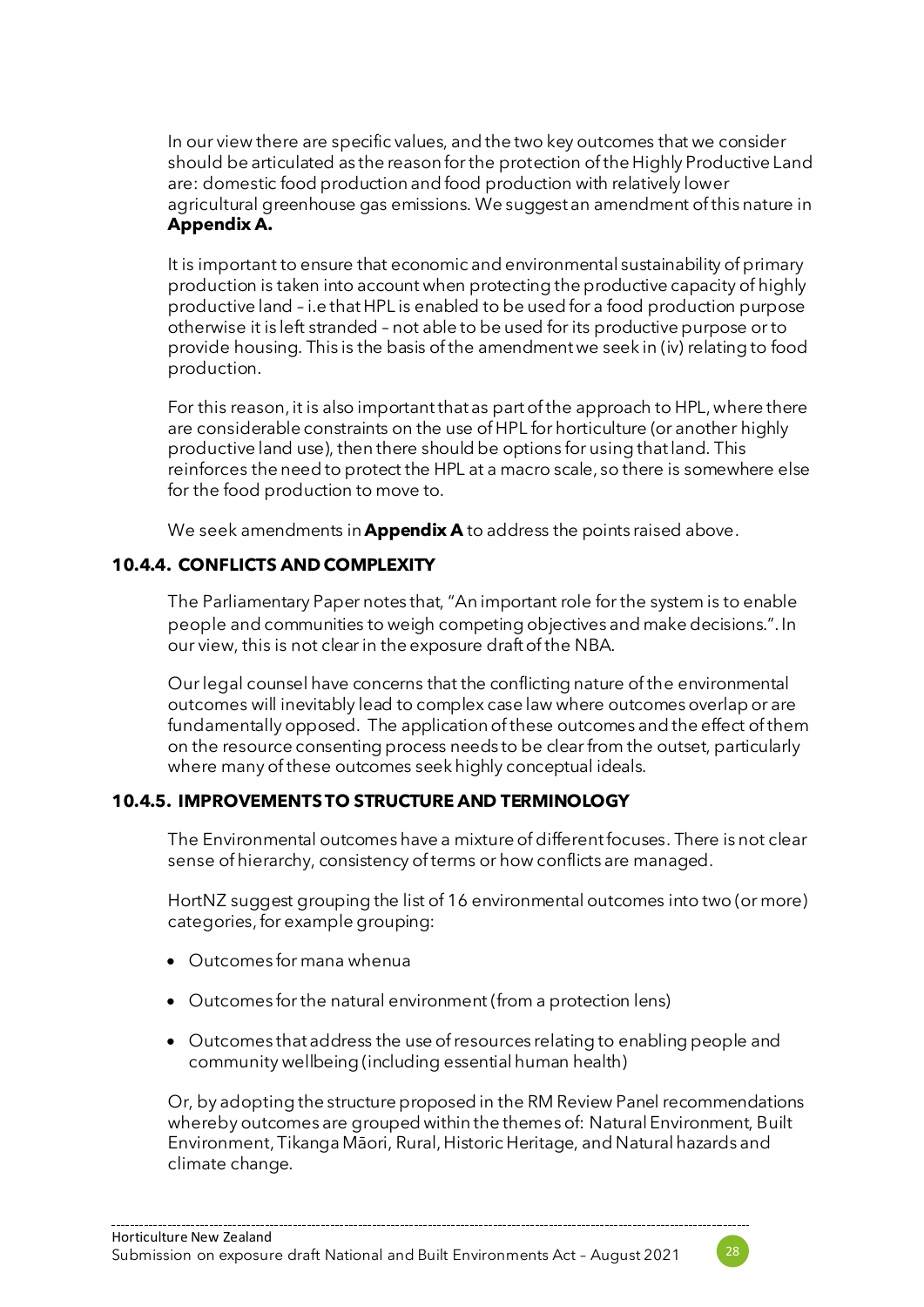The proposed Environmental Outcomes used a varied range of terminology, that is for the most part different to the suite of terms used in the RMA. We are concerned this may create confusion and unnecessary litigation in implementation, particularly in terms of hierarchy. We recommend that there is a review of the terminology to achieve greater consistency (including with existing RMA terms, where appropriate) and review of whether these terms above are intentionally different and/or indicate hierarchy.

| For example, there are a number of differing 'protection' objectives: |  |  |
|-----------------------------------------------------------------------|--|--|
|                                                                       |  |  |

| 'Protected, restored or improved'                                                                           | In regard to:                                                                                                                                            |
|-------------------------------------------------------------------------------------------------------------|----------------------------------------------------------------------------------------------------------------------------------------------------------|
|                                                                                                             | Quality of air, freshwater, coastal waters,<br>estuaries, soils                                                                                          |
|                                                                                                             | Ecological integrity                                                                                                                                     |
|                                                                                                             | ONF/L                                                                                                                                                    |
|                                                                                                             | Significant indigenous vegetation and<br>significant habitats of indigenous fauna                                                                        |
| 'Protected or enhanced'                                                                                     | In regard to public access to and along the coast,<br>lakes, rivers, wetlands and their margins                                                          |
| 'Preserved'                                                                                                 | In regard to natural character (of the coast, lakes,<br>rivers, wetlands and their margins)                                                              |
| 'Restored and protected'                                                                                    | In regard to relationship of iwi and hapū, and their<br>tikanga and traditions, with their ancestral lands,<br>water, sites, wāhi tapu, and other taonga |
| 'Protected and restored'                                                                                    | In regard to mana and mauri of the natural<br>environment                                                                                                |
| 'Protected and sustained'<br>(through active management that<br>is proportionate to its cultural<br>values) | In regard to cultural heritage, including cultural<br>landscapes                                                                                         |
| 'recognised'                                                                                                | In regard to Protected customary rights                                                                                                                  |
| 'protection and sustainable use'                                                                            | In regard to the marine environment                                                                                                                      |

## **11. Part 3 – National planning framework**

In our specific comments provided on the draft provisions in **Appendix A** we have made suggestions to provision wording. In the following sections we discuss the rationale for the changes we have sought.

## **11.1. General comments**

HortNZ supports the approach of a National Planning Framework (NPF) as a means for providing more integrated national direction.

The NPF could be a useful place to integrate national planning standard definitions (or these could come in directly through the legislation) – it would assist if could

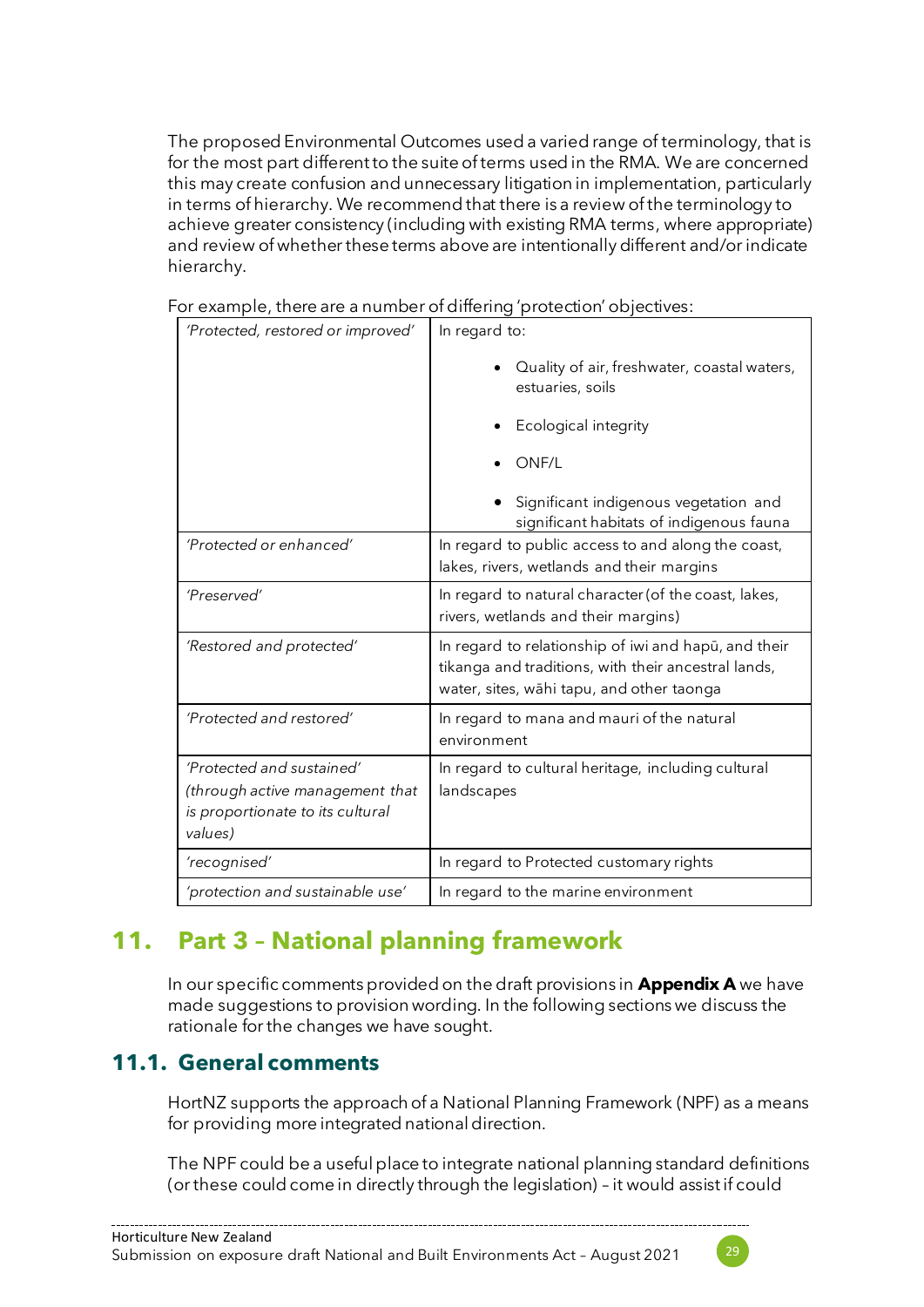<span id="page-29-1"></span>these were carried through unchanged for consistency, and reflecting that these went through a consultation process, and are now being implemented.

## **11.2. Environmental limits in Clause 12**

Limits need to be set in a way and at a rate the enabled people and communities to be met, while also moving towards an improved environmental state and Te Oranga o Te Taiao. We suggest an amendment to reflect this in **Appendix A.**

Resource management history in New Zealand has seen consent or plan change processes as methods to gather data and inform knowledge about the state of the environment where that might previously have been unknown or uncertain.

The application of the precautionary principle needs to be balanced against monitoring to ensure this is not unreasonable and adaptable, and the processes under the Bill need to make some allowance for updating limits and/or approaches in situations where a limit where it is no longer valid/correct, due to new information.

Without a robust process to update information (and limits) then the precautionary approach of the NBA will likely lead to roadblocks for resource allocation and use at the detriment of present and future generations well-being.We suggest a new clause (3) in **Appendix A.**

## **11.3. Topics that national planning framework must include**

#### <span id="page-29-0"></span>**11.3.1. ADDITION OF HIGHLY PRODUCTIVELAND (HPL) TO CLAUSE 13**

Highly productive land is not included as one of the matters that the national planning framework must include.

HortNZ consider this leaves a significant gap and that this needs to be added to Clause 13 (Topics that national planning framework must include). This is critical to ensure that this flow through into regional and local management responses.

#### **11.3.1.1. Justification for including HPL as a matter of national significance**

Aligns with the purpose of the national planning framework

The inclusion of HPL as a matter that the National Planning Framework must address aligns with Part 3 Section 10 (Purpose of the national planning framework), as this is both (a), a matter of national significance and (b), a matter for which national consistency is desirable.

A recent report into the cumulative effects of fragmentation and development on HPL emphasised that this is an issue which requires 'national attention', noting that trends in the loss of HPL raises questions as to the effectiveness of current policies relating to the protection of LUC 1-3 land at the regional level.<sup>37</sup>



<sup>37</sup> Curran-Cournane, Fiona & Carrick, Sam & Barnes, Michelle & Ausseil, Anne-Gaelle & Drewry, John & Bain, Isaac & Golubiewski, Nancy & Jones, Haydon & Barringer, James & Morell, Lance. (2021). Cumulative effects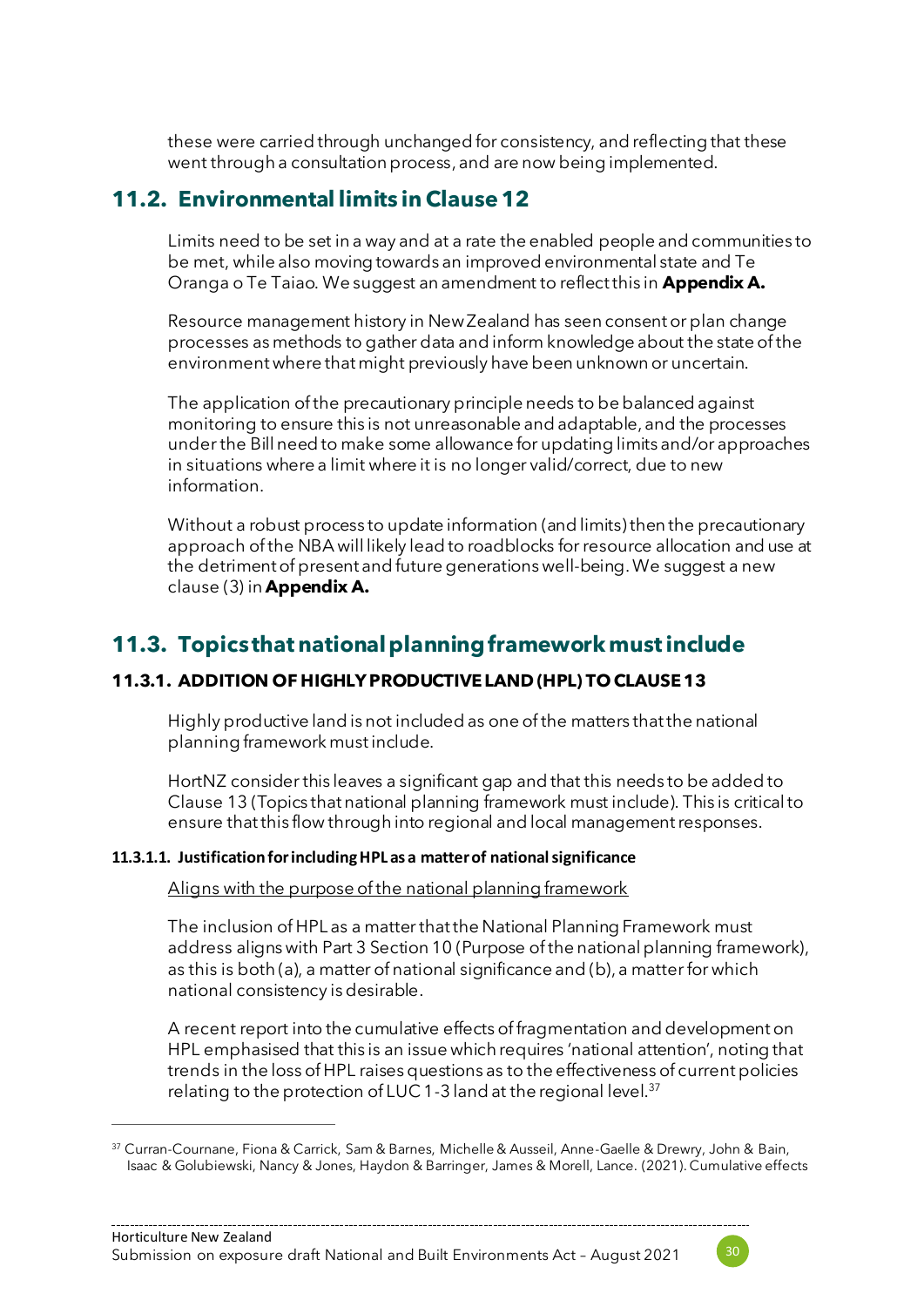As mentioned previously, the need to manage this resource of 'national significance' strategically, was clearly articulated in the consultation on a proposed NPS-HPL.

Enables conflict resolution for HPL at the urban interface

The purpose of national direction is to resolve conflicts. In our experience there is considerable conflict with the use of HPL in the peri-urban areas. The identification of national direction for housing, urban areas and infrastructure and not for HPL and food production, indicates that the outcomes sought for HPL will be afforded less priority than those for urban, housing and infrastructure.

HortNZ's experience shows that at all levels of the regional and district planning process, it is possible for HPL to be inappropriately zoned and/or developed, and thus lost. HortNZ has also observed ongoing loss of HPL based on the view that a particular area of land is not "significant" due to it making up a relatively small proportional contribution to the areas of high-class soil in the district or region. This perpetuates the cumulative loss of this finite resource.

As an example of the risk of continued cumulative loss of HPL, in the Selwyn District, there have been 18 private plan changes seeking urban zoning – 14 of these are on land that is LUC 1, 2 or 3 (equating to 66% of the total area). There has been no cumulative assessment of the loss of these soils in these plan changes.

As well as the protection of HPL from urban development, we also seek a policy that enables its use, and reduces conflict. An example of this is a proposed policy within PC9 Hawkes Bay, which prioritises allocation of water to primary production on versatile soils, other primary production, and other commercial and noncommercial uses.<sup>38</sup>

#### **11.3.2. ADDITION OF DOMESTIC FOOD SYSTEM TO CLAUSE 13**

In Section [10.4.3.3](#page-26-0), we seek a specific outcome relating to the domestic food system (as part of the rural environmental outcome). As with HPL, we consider that this is a matter for which national direction should be developed, because the domestic food system needs to be considered nationally.

#### **11.3.2.1. Justification for including domestic food system as a matter of national significance**

Aligns with the purpose of the national planning framework

The inclusion of the domestic food system as a matter that the National Planning Framework must address aligns with Part 3 Section 10 (Purpose of the national planning framework), as this is both (a), a matter of national significance and (b), a matter for which national consistency is desirable.

Many regional plans have served vegetable growing very poorly



of fragmentation and development on highly productive land in New Zealand. New Zealand Journal of Agricultural Research. 1-24. 10.1080/00288233.2021.1918185.

<sup>38</sup> www.hbrc.govt.nz/assets/Document-Library/TANK/S42-reports/Appendix-1A-Recommended-Changes-to-PPC.pdf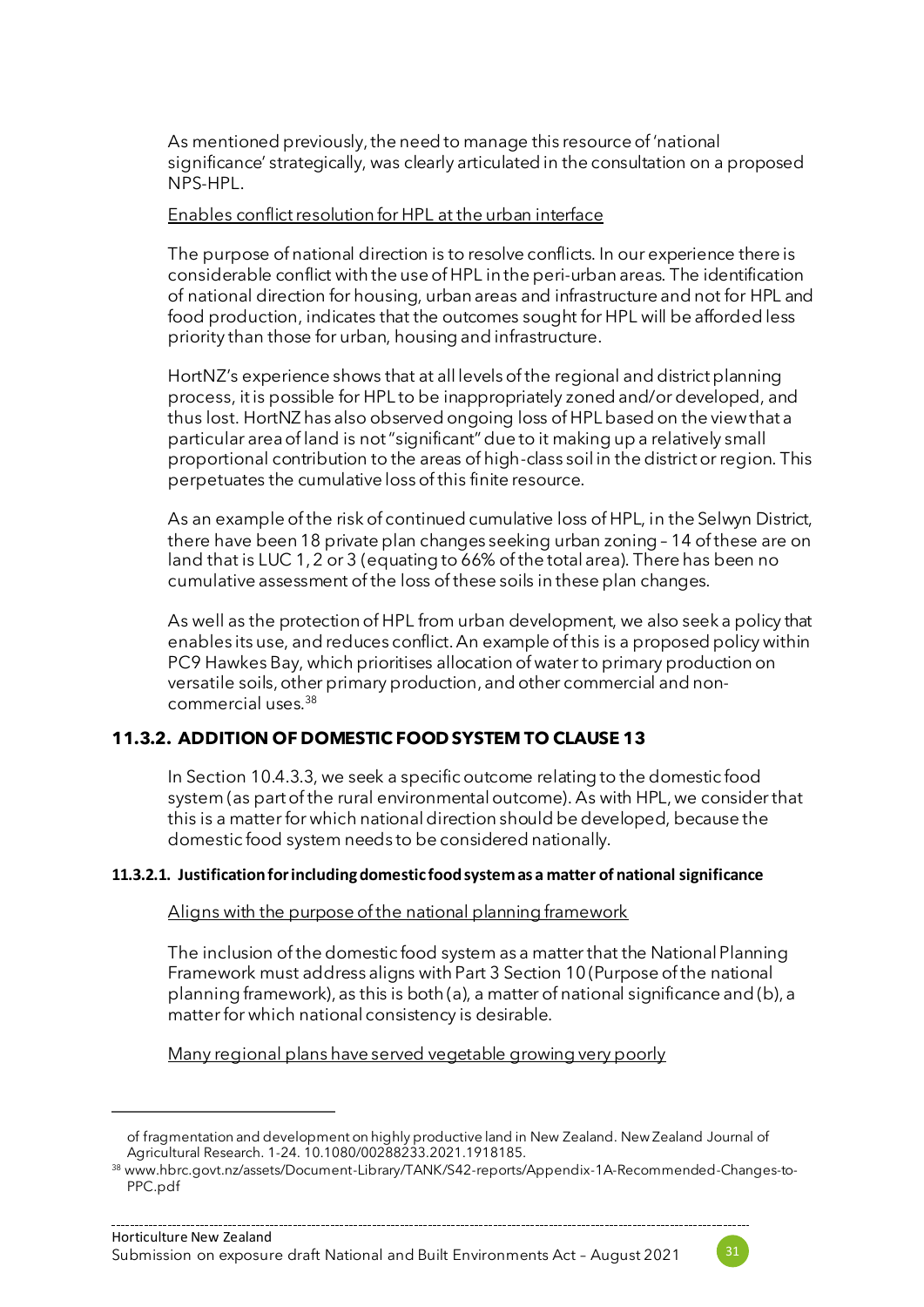We have seen regional regulations that has consistently failed to recognise the national value of regionally based food production, and the difficulty for practical and regulatory reasons for replacing lost vegetable production elsewhere in New Zealand.While domestic food security, is the outcome sought, it must be recognised that domestic and export food systems are inherently linked both in practical and economic terms.

#### *Manawatū Whanganui – Operative One Plan*

The One Plan includes farm-based nitrogen discharge allocations based on the grass curve. These discharge allocations are sufficient to grow grass and insufficient to grow vegetables. The farm-based allocations have no relationship to achieving freshwater outcomes, and theoretically provide for the nitrogen load in the Lake Horowhenua catchment to increase. The result of the One Plan is that all dairy farms in the Horowhenua District have long-term consents, and sheep and beef farming is a permitted activity and can intensify as a Controlled Activity. Whereas vegetable growing is not permitted and has no viable consenting pathway.

The outcome of the One Plan is that no existing vegetable growers in the Horowhenua target catchments, including the Lake Horowhenua catchment, can gain consents. The rules for land use change make establishing new green and brassica vegetable growing areas unviable.

The limitations of the One Plan for vegetable growing have led to proposed Plan Change 2, discussed below.

#### *Waikato – Notified Proposed Plan Change 1 (PC1)*

The notified version of PC1 provided a controlled activity status for existing vegetable growers. However, it was unclear whether the plan would transfer of the grand parented nitrogen load from lessor to lessee. The rules for land use change would have made the expansion of many vegetable rotations uneconomic. HortNZ submitted on the plan change, the decision is discussed below.

#### *Canterbury – Operative Canterbury Land and Water Plan*

The outcome of the Canterbury Land and Water Plan is a transfer of the grand parented nitrogen load from lessee to lessor, and a subsequent loss of the baseline vegetable growing area. The rules for land use change made the expansion of many vegetable rotations uneconomic and prevented crop rotation. This resulted in many growers being unable to consent vegetables growing activities.

The limitations of the Canterbury Land and Water Plan for vegetable growing has led to proposed Plan Change 7, the interim decision on PC7, is discussed below.

#### Competition for resources in peri-urban locations

Another key reason HortNZ considers that domestic food supply (and highly productive land) is necessary to add is because of the location of horticulture (typically in the peri-urban area) and the resulting competition (for land and resources such as water) with urban and municipal interests at the urban boundary in the face of increasing urban expansion pressures.

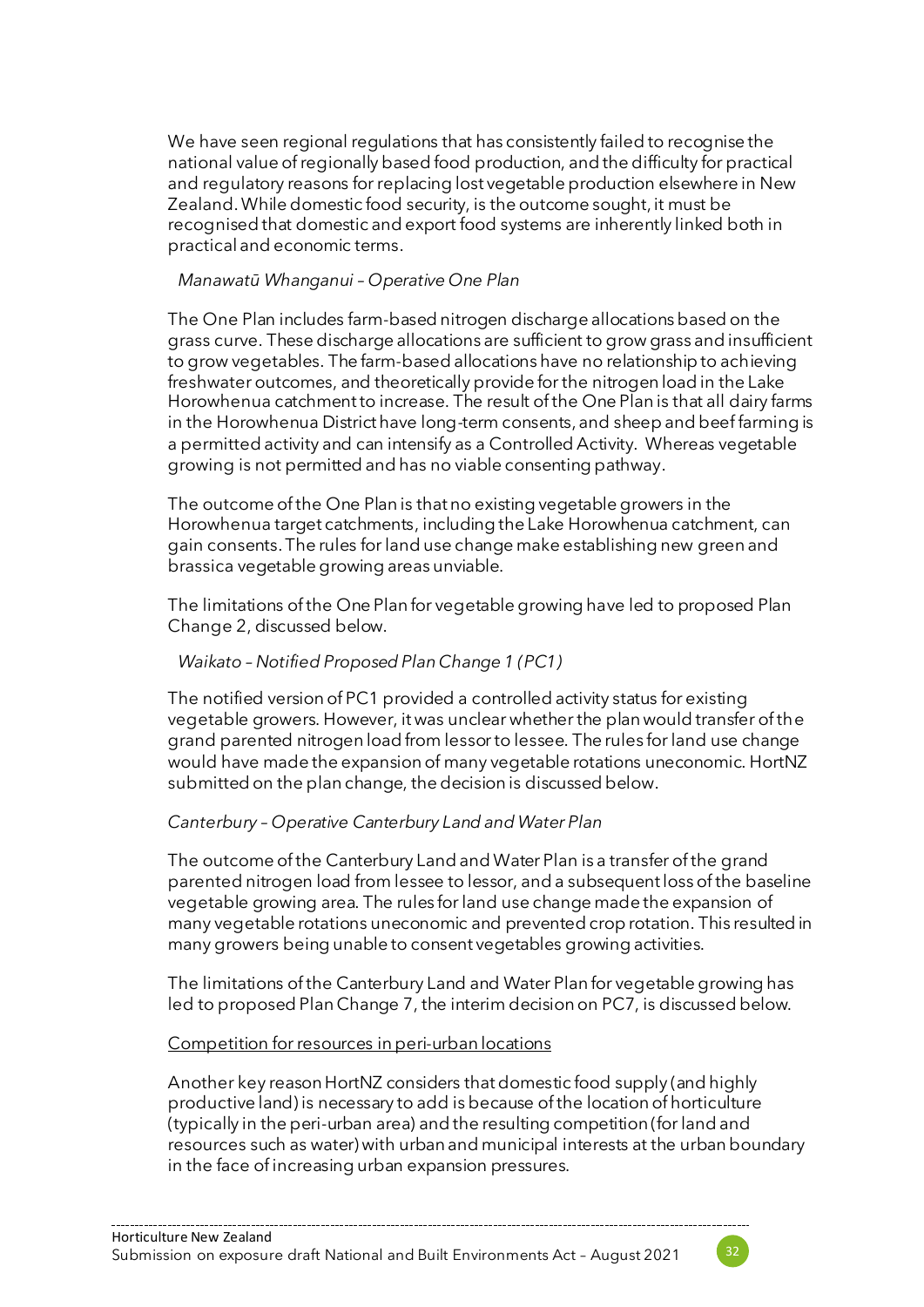It is well established that horticulture, due to it typically being located on the periurban fringes, is more vulnerable to urban expansion than other primary sectors. This is borne out of the historical location of cities in proximity to highly productive land, for local food production needs, as is surmised below:

"Horticulture has been traditionally located close to labour supply and markets, which coupled with the lower costs of developing flat land and public concern about housing affordability, means horticultural land is typically more vulnerable to urban expansion than other rural sectors."<sup>39</sup>

Horticulture is generally restricted in its ability to move in response to urban expansion, due to a range of factors including regulatory (particularly freshwater regulation), biophysical (i.e availability of soils, climate), and economic.

Due to the recognition of urban areas, housing supply and infrastructure services in the proposed environmental outcomes and as topics that the national planning framework must include, this resource is otherwise very vulnerable to loss if not also afforded priority at a national-level.

Human health is identified as one of the purposes for setting environmental limits. Food is essential to human health. While the draft legislation written is clear about housing and urban outcomes, it needs an equivalent outcome related to domestic food supply. Without it, there is a risk that the need to house people and to supply municipal water will come at the expense of feeding these same people, which will put the health of current and future generations at risk.

#### **11.3.2.2. Policy recognition of Domestic Food Supply under the RMA framework**

In recent years, there has been some recognition of domestic food supply within policy, in a belated response to the risks to this value, from poor resource management planning.

Domestic food supply and/or food security has been recognised in a number of policy provisions under the current RMA framework, examples in the freshwater management context are listed below:

*National Policy Recognition*

- The Action for Healthy Waterways Section 32 Evaluation explains that, in respect of the NESFM, intensification provisions specifically excluded horticulture for reasons including security of supply of vegetables to New Zealander's.
- The NPSFM 2020 includes policy for specified vegetable growing areas (in Pukekohe and Horowhenua) to recognise the importance of maintaining the domestic supply of vegetables, recognising the importance of this to the health of New Zealanders. However, this policy has been judicially reviewed and is at risk.<sup>40</sup>



<sup>&</sup>lt;sup>39</sup> Curran-Cournane, Fiona & Carrick, Sam & Barnes, Michelle & Ausseil, Anne-Gaelle & Drewry, John & Bain, Isaac & Golubiewski, Nancy & Jones, Haydon & Barringer, James & Morell, Lance. (2021). Cumulative effects of fragmentation and development on highly productive land in New Zealand. New Zealand Journal of Agricultural Research. 1-24. 10.1080/00288233.2021.1918185.

<sup>40</sup> https://environment.govt.nz/assets/Publications/Files/action-for-healthy-waterways-section-32-evaluationreport.pdf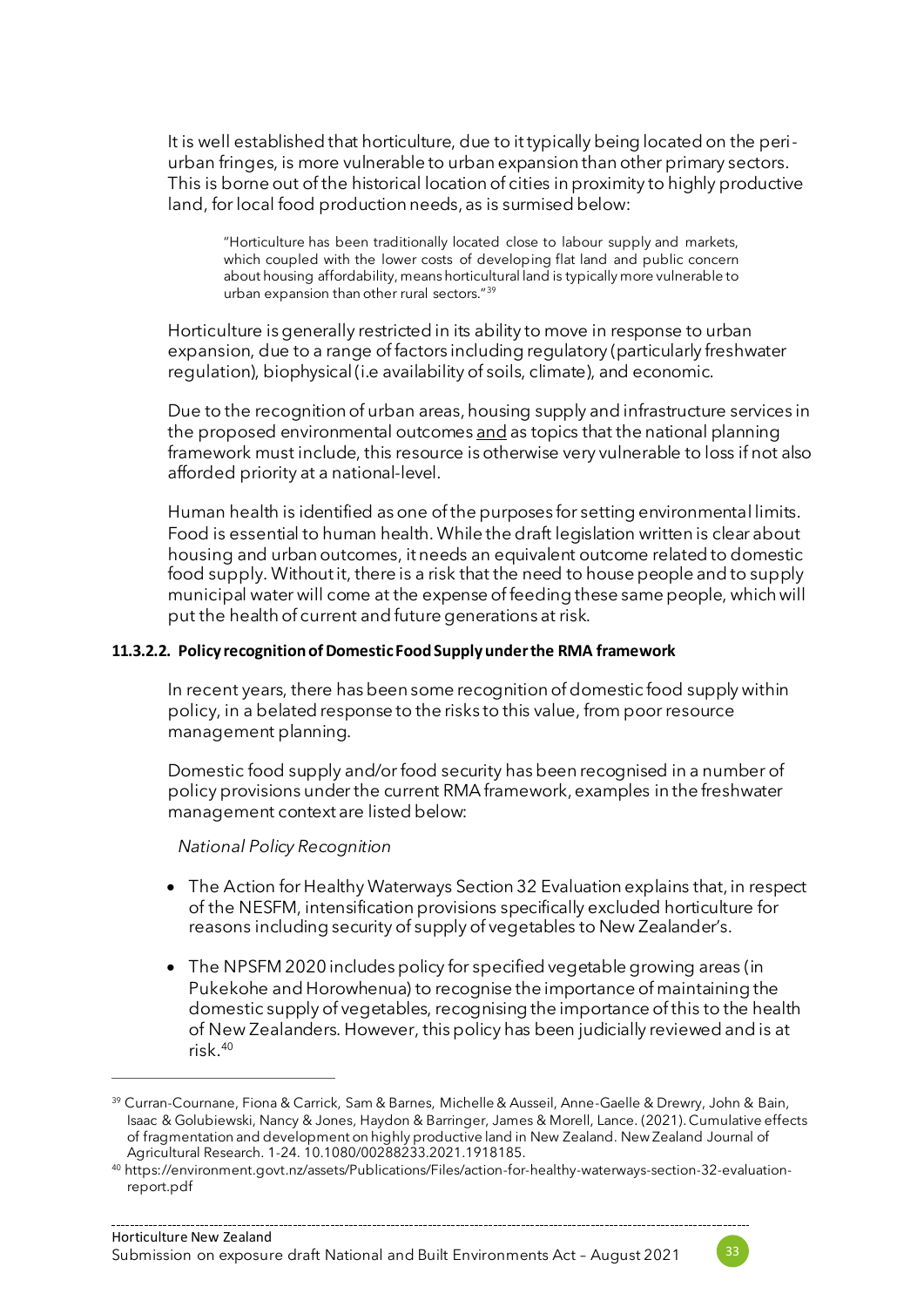• Consultation on a proposed NPS-HPL in 2019, which is under development, discusses the importance of this land for food production and vegetable production in particular.<sup>41</sup>

#### *Regional Policy Recognition*

Furthermore, resource management plans have increasingly been more directive on the regional and national significance of rural areas for food supply.

- Auckland Unitary Plan Regional Policy Statement, Rural Environment Objective (1) rural areas make a significant contribution to the wider economic productivity of, and food supply for, Auckland and New Zealand. (2) Areas of land containing elite soil are protected for the purpose of food supply from inappropriate subdivision, urban use and development
- Waikato PC1 decision Policy 3 recognises the 'positive contribution to people and communities from commercial vegetable production' through providing for expansion (up to area limits and sub-catchments) to account for population growth. The intention of the policy was positive, but overly complex. However, this policy has been appealed and is at risk.<sup>42</sup>
- Horizons PC2 decision included inserting into policy (Policy 14-6) as a matter have regard to, the '*importance of maintaining food security for New Zealanders to support community well-being'.* However, this policy has been appealed and is at risk $^{43}\!\!$ .
- Horizons One Plan 'Surface Water Management Values and Objectives' 'domestic food supply' as a water use value (the management objective being that water is suitable for domestic food production).
- Canterbury PC7 at the time of writing this submission we are awaiting decision on this plan change, however the Planner's Section 42A reply report recommends including in policy recognition of '*the importance of commercial vegetable growing for domestic food supply*'.<sup>44</sup>

### **11.4. Strategic Directions**

The National Planning Framework will be important in resolving conflict – particularly this is necessary at this strategic level for issues of national importance for example, the food system which has local effects, but national benefits.



<sup>41</sup> https://environment.govt.nz/publications/national-policy-statement-for-freshwater-management-2020/

<sup>42</sup> www.mpi.govt.nz/dmsdocument/37065-Proposed-National-Policy-Statement-for-Highly-Productive-Land-Cabinet-paper

<sup>43</sup>www.horizons.govt.nz/HRC/media/Media/One%20Plan%20Documents/One%20Plan%20Reviews%20and%2 0Changes%20Documents/Horizons-Regional-Council-Plan-Change-2-Recommendations-of-the-Hearing-Panel.pdf?ext=.pdf

<sup>44</sup> https://www.ecan.govt.nz/your-region/plans-strategies-and-bylaws/canterbury-land-and-water-regionalplan/change-7/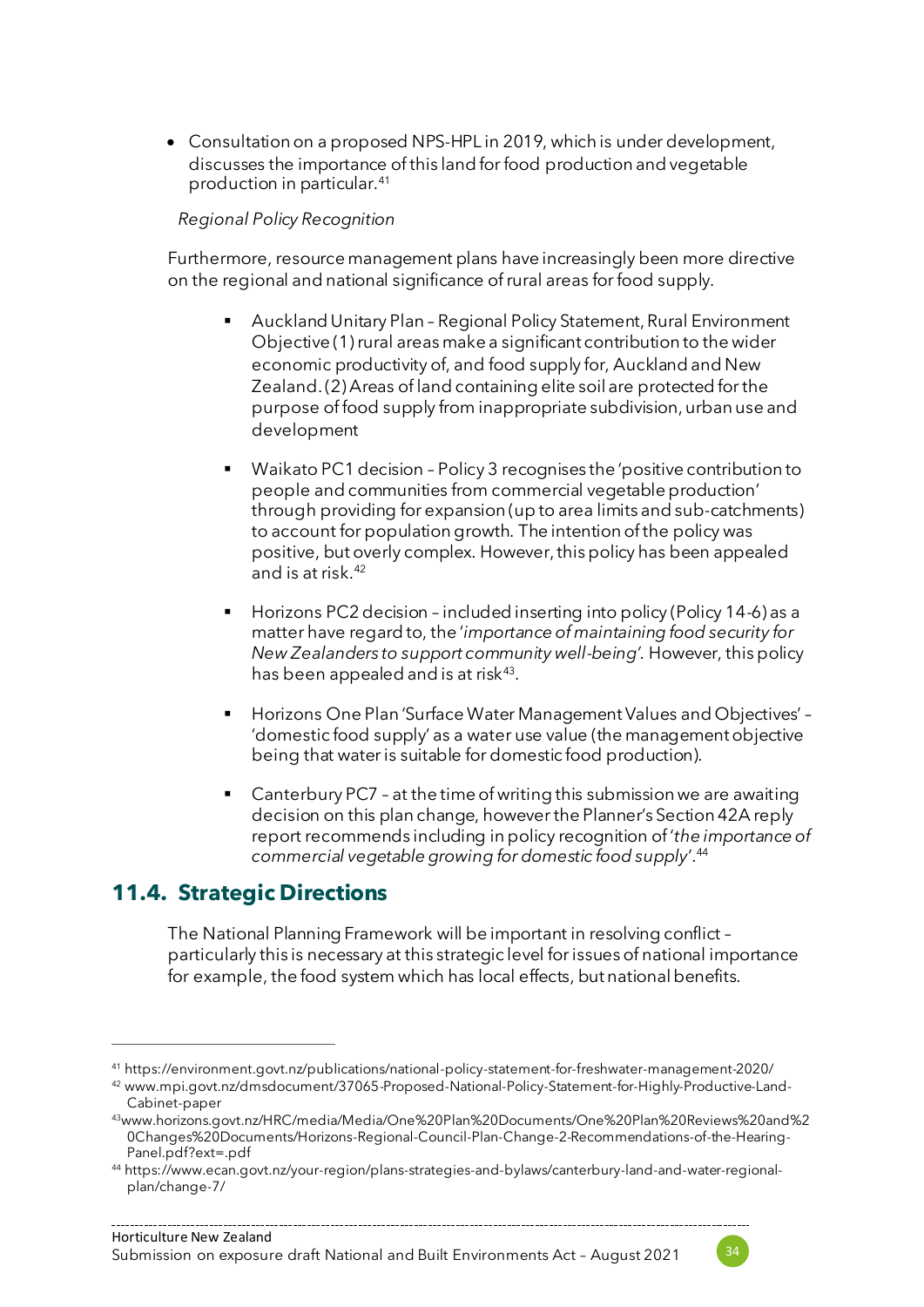The strategic goals that are required by section 14 – will in our view, be important in understanding/informing the resolution of limits (spatially and temporally) and in providing guidance to inform the resolution of conflicts.

The RM Review Panel was of the view that a reformed RMA should state "principles for the design and application of policy and tools for allocation … Including principles in legislation would define the outcomes sought from allocation policy and provide a framework within which the tensions between competing interests could be addressed. These principles could then be used to guide the development of detailed policy". <sup>45</sup> HortNZ was quoted as saying:

Horticulture New Zealand also noted "the RMA should provide principles for allocation. The allocation methods must reflect the local environment (at the appropriate spatial scale), allocation frameworks must ensure that allocation occurs within environmental and cultural bottom lines and at minimum, provides for basic human needs. Trade-offs required to maintain and achieve strategic environmental, cultural, social, and economic outcomes over time, should consider both economic efficiency and alignment with the strategic outcomes."

Rootstock survival water is an area where we see strategic directions could provide the framework to balance different environmental outcomes.

Rootstock survival water is a sub-set of a consent holders' abstraction limit that is available between primary and secondary low flow cease-take thresholds for the sole purpose of avoiding plant death or plants sustaining damage to the degree that they require removal. The provision of rootstock survival water is crucial for horticulture growers because of the inability to move the crops in times of drought or provide an external food source to maintain farm viability. It is not always possible or feasible to have access to water storage to meet this need.

HortNZ has demonstrated with modelling in several regions that a small volume of water can be allocated for rootstock survival (below the primary cease-take threshold) with a negligible impact on the flow regime. In this way, root stock survival water is provided for within an appropriate 'boundary' – this enables an economic value to be met, achieves efficient allocation, and also enables ecological objectives.

Rootstock survival water has been provided for several regional plans across the country<sup>46</sup>; however, the framework continues to be challenged in each case.

### **11.5. Implementation principles**

The Parliamentary Paper notes that further consideration is being given to how the implementation principles can be clearly expressed to best support decisionmaking. We note that their role is unclear based on where they are located in the exposure draft.

We think there is a need for implementation principles to be included as part of the 'Part 2' provisions, alongside the purpose of the Bill.



<sup>45</sup> [Report of the Resource Management Review Panel, June 2020.](https://environment.govt.nz/assets/Publications/Files/rm-panel-review-report-web.pdf) Paragraph 69

<sup>46</sup> Hawkes Bay (Tukituki Catchment), Tasman, Gisborne, withdrawn Bay of Plenty (PC9) and Northland. Auckland Unitary Plan includes priority in regard to water shortage directions.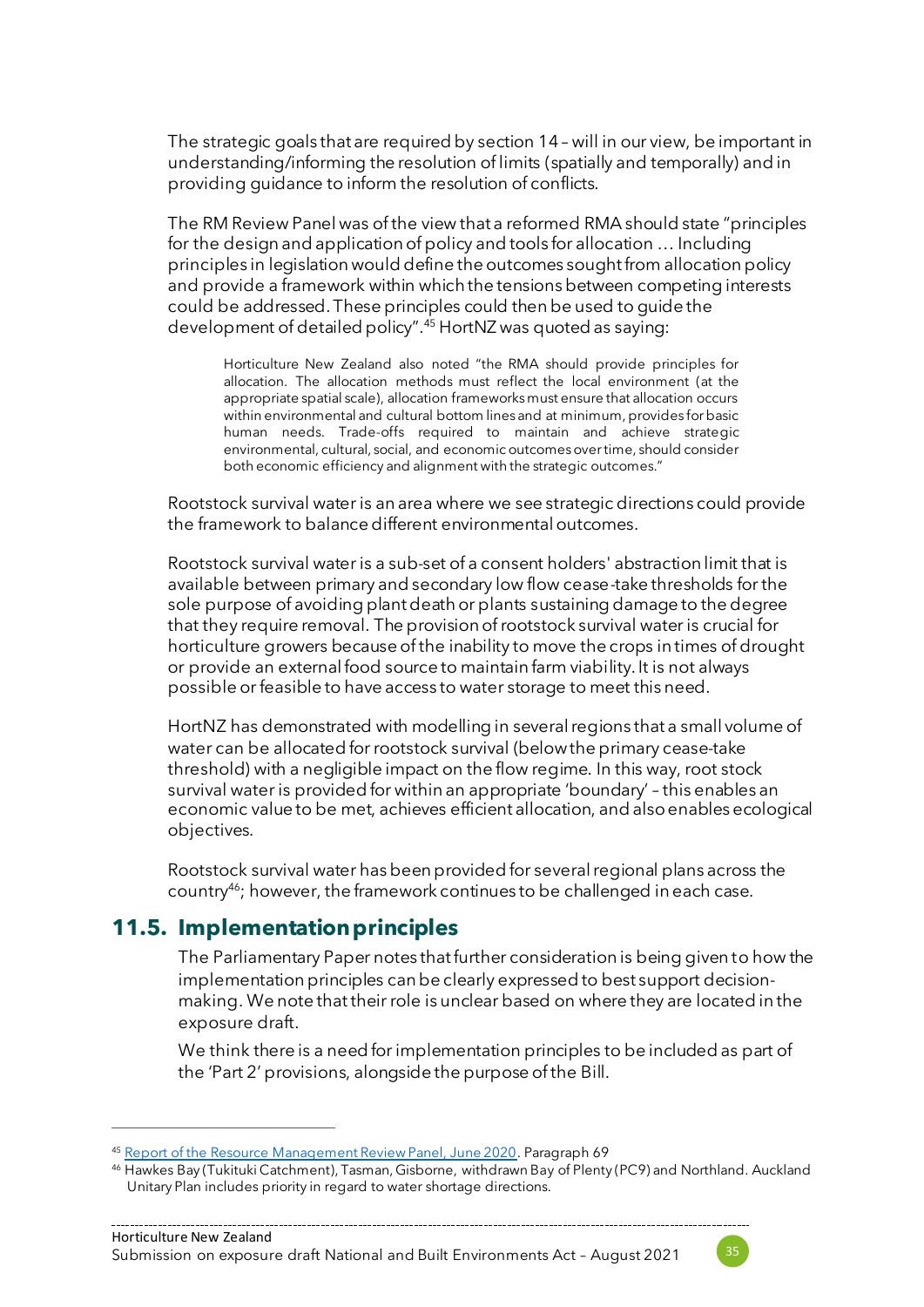In **Appendix A**, we also seek to include an additional principle, that relates to incentivising positive action.

## **12. Part 4 – Natural and built environments plans**

Overall, we support less plans/integrated plans, that provide greater alignment and consistency.

## **12.1. Section 22 - Content of plans**

New legislation provides for opportunity to iron out any duplication/unclear roles and functions under the RMA in regard to Section 30 and 31, also in terms of topics such as hazardous substances which are largely managed by other legislation (however have still been included to a degree in district plans, even post-RMA changes which removed this as a specific function).

## **12.2. Section 23 - Planning committees**

It is important that there are clear lines of accountability through the Planning Committees to the communities that they serve.

#### **12.2.1. GREATER CLARITY REQUIRED AS TO THE ROLE OF THE MINISTER OF CONSERVATION IN PLANNING COMMITTEES**

We note that the Minister of Conservation has broad role on planning committees in the exposure draft NBA. The accompanying Parliamentary Paper explains that "reflect that Minister's role with regard to the coastal marine area under the RMA. However, the Minister's role in the planning committee is not limited to matters within the coastal marine area".

We note that this is unlike the current RMA for the majority of resources (e.g., water, soil, air etc.) and see a need to provide clarity as to whether this means they can also submit on plans in the way they do currently.

We note that the Minister of Conservation is active within the current planning system. For example, in the appeals on the Northland Regional Council (provisions relating to freshwater), the Minster sought restrictions for water harvesting and root survival water, both of which are important to support horticulture in Northland, which has social and economic benefits as well as contributing to achieving a low emission economy. These matters were resolved in Environment Court<sup>47</sup>.

#### **12.2.2. CONSIDERATIONS RELEVANT TO PLANNING COMMITTEE DECISIONS**

#### Precautionary principle

As we touch on above (in reference to meeting limits in the purpose of the Bill), we note that resource management processes in the RMA have relied on consents to fill information gaps, and this has been particularly important in regions which have been under-resourced or slow in developing science to support resource management that accounts for cumulative effects. If there is to be lesser reliance on



<sup>47</sup> http://www.nzlii.org/cgi-bin/sinodisp/nz/cases/NZEnvC/2021/1.html?query=Northland%20Topic%203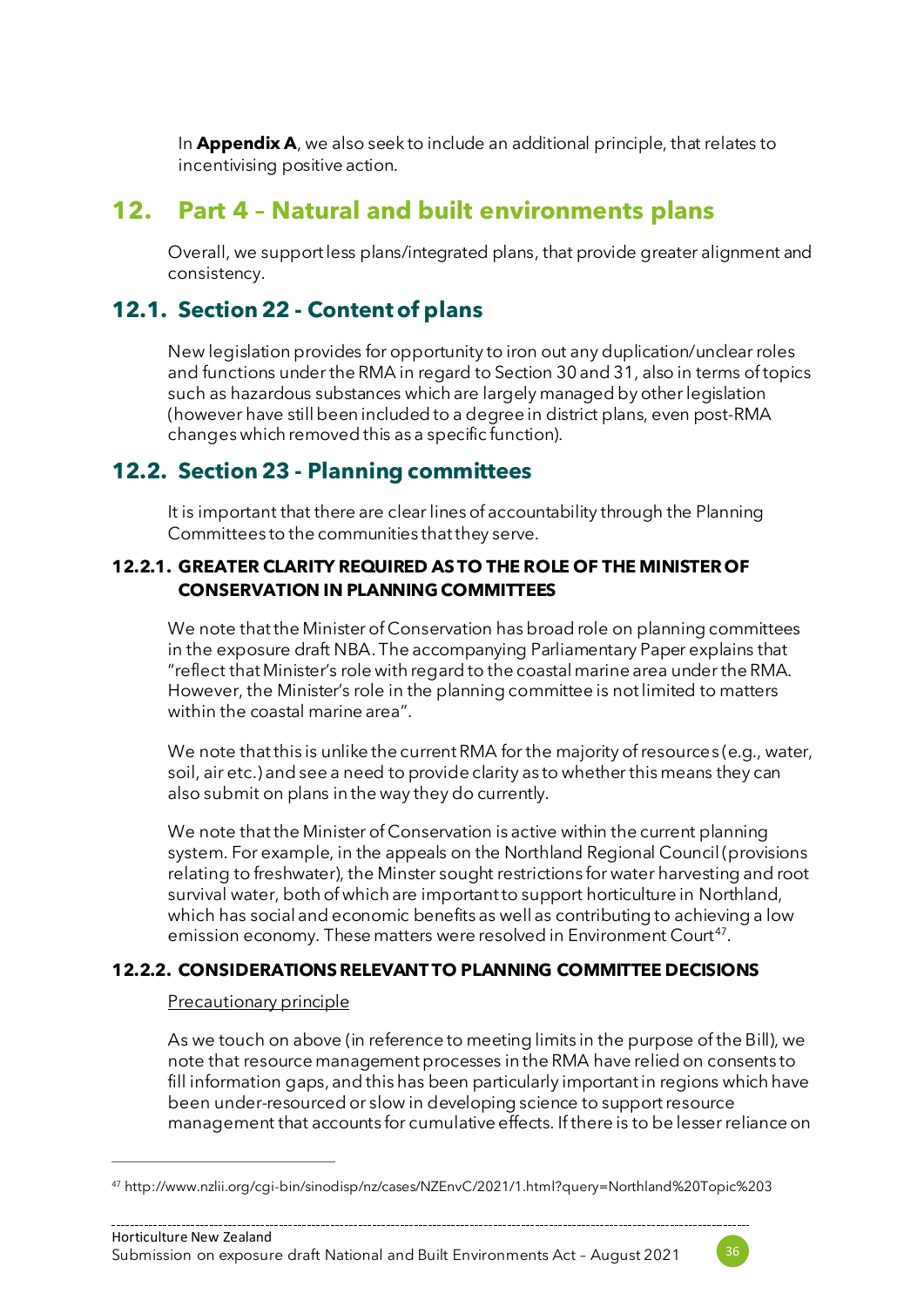consent applications to fill these gaps, there will be greater investment from Government to ensure that science is robust and routinely updated.

#### Defining conflict

Conflict is defined in Section 24(6) – however this is a term that also has application broader than 'Considerations relevant to planning committee decisions'

E.g.

*13 Topics that national planning framework must include*

*(3) In addition, the national planning framework must include provisions to help resolve conflicts relating to the environment, including conflicts between or among any of the environmental outcomes described in section 8.*

*22 Contents of plans*

*(g) help to resolve conflicts relating to the environment in the region, including conflicts between or among any of the environmental outcomes described in section 8; and*

This could be defined at an earlier stage in the Bill/Act.

## **13. Schedules**

#### **13.1.1. SCHEDULE 1: PREPARATION OF NATIONAL PLANNING FRAMEWORK**

While we acknowledge the benefits of enabling the NPF to be made as a regulation - it will be important that there is robust and sufficient consultation in the development of the NPF– as this will be really important for the functioning of the entire framework and is important to get right.

Given the significance and implications of what may be include in the NPF, we consider that the process should include/enable:

- For submitters to present expert evidence (like a plan change process under the RMA)
- Evaluation/assessment requirements similar to Section 32 under the current RMA.

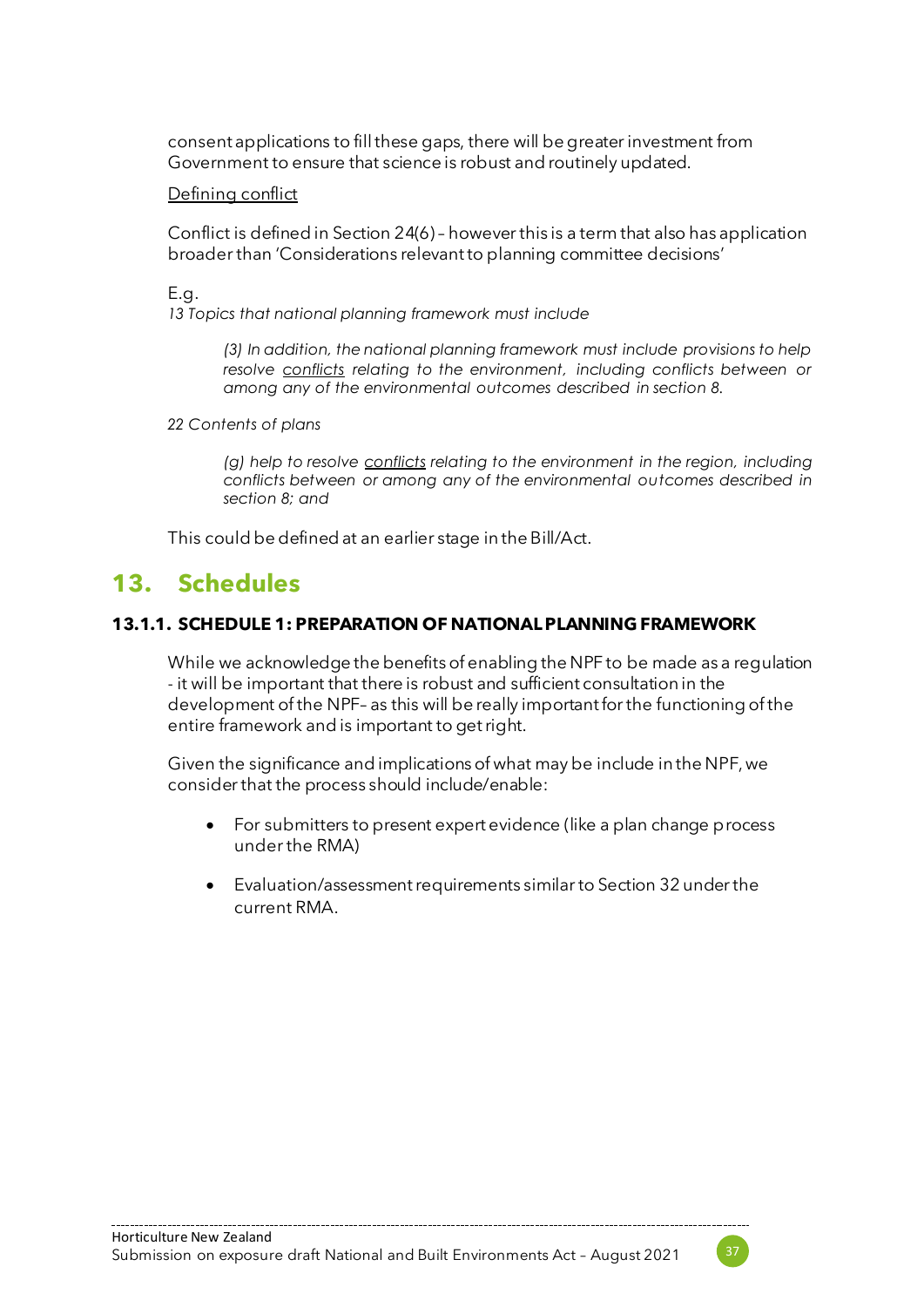## **Parliamentary Paper**

The following provides commentary on the Parliamentary Paper on the exposure draft; where we have comments specific to provisions in the exposure draft these are noted the previous section.

## **14. Managing Environmental Effects**

Para 38, in respect to managing environmental effects states that - "*The NBA will also ensure that measures to avoid, remedy or mitigate effects do not place unreasonable costs on development and resource use*",

We support this sentiment – but note that how this will be achieved is not clear within the exposure draft NBA. The term 'resource use' is also no prevalent in sections in exposure draft NBA.

## **15. Strategic Planning Act and Regional Spatial Strategies**

The discussion on the Strategic Planning Act and regional spatial strategies (RSS) includes reference to highly productive soils and long-term objectives for urban growth and land use change (among other things).

At para 56 it states that RSS will "*need to translate national-level direction, such as that contained in the NPF, into a regional context and provide strategic direction for NBA plans*"

This reinforces the need – as discussed above in sectio[n 11.3.1](#page-29-0) – to ensure that HPL is a matter that is addressed in the National Planning Framework. This will be an important tool of managing the HPL resource.

## **16. Next steps**

We note that there will an opportunity to submit on the three Bills (through the normal Select Committee process) next year – it will be important to provide sufficient time for submitters to fully consider these Bills by providing a sufficient time period for consultation.

## **17. Other**

We note that in Appendix 2 of the Parliamentary Paper, in regard to efficiency in NBA plan development, the list includes "stricter controls on the use of expert evidence "– we have reservations about this could mean, as expert evidence (by submitters and applicants) often advances our understanding of local environments and supports robust decision making.

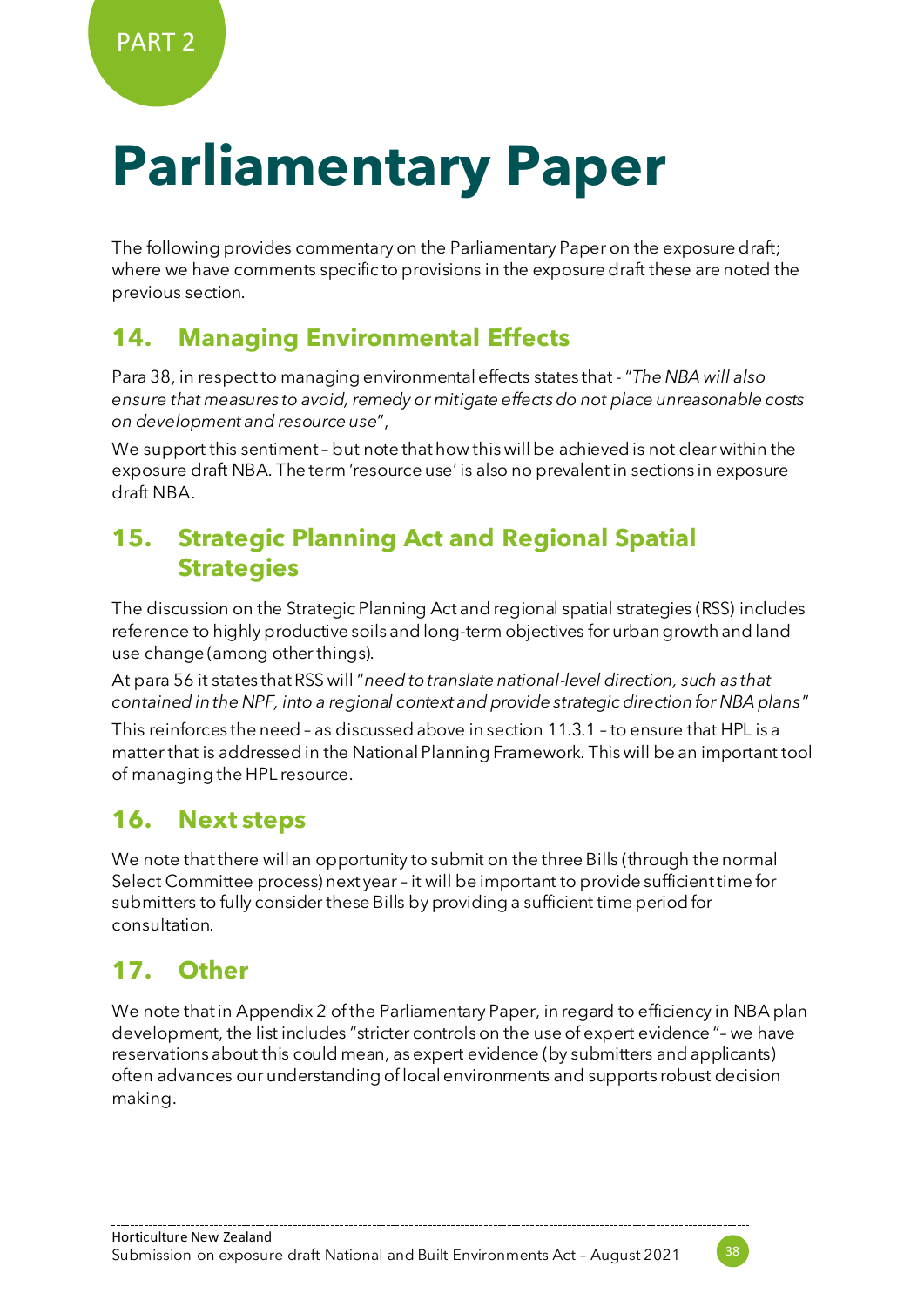# **An Efficient and Risk Based Regulatory System**

Overthe last few years particularly, a steady stream of change and pressures in the resource management space alone (not to mention in other areas such as labour etc.). Many of these changes are simply unworkable. For example:

- Increasing costs and decreasing industrial allocation in the ETS, alongside proposed national direction to phase out the use of fossil fuels in process heat, when there is currently a lack of economic, proven alternatives.
- Pastoral based allocation systems that don't allow for crop rotation (farm limits that don't account for leased land), or are irrelevant (allocation of discharges based on gras curve and stock carrying)
- Regulation that places a high degree of reliance on Overseer modelling, despite its limitations for horticulture being well established.
- The onerous process of seeking amendments to improve regulation, for example PC2 (Horizons), PC7 (Canterbury) and PC1 (Waikato)
- Uncertainty in definitions of natural wetlands within the NPSFM, which differs from existing case law and has created regulatory uncertainty.

Freshwater farm planning approaches, that are not aligned with existing GAP farm level assurance system, These policies have taken a toll on trust of growers in the regulatory system and on the resilience of growers to participate in the system.

We seek a system that is less onerous to participate in, seeks to achieve outcomes in an efficient way and provides greater certainty for growers.

## **18. Incentivise activities which promote environmental outcomes**

We need to reframe resource management to not just be about the negative – but about enabling and incentivising positive action to achieve positive outcomes. While this is part of the intent of the new legislation – evident in the 'promotion of environmental outcomes' This needs to be inherent throughout the system and the way in which it operates on the ground, including through:

• Incentivising positive action, rather than just relying on regulation. It is often the case that environmental enhancement or improved resource management outcomes are still subject to complex consenting processes (at the cost of the applicant) and/or restored areas being then subject to greater regulation.

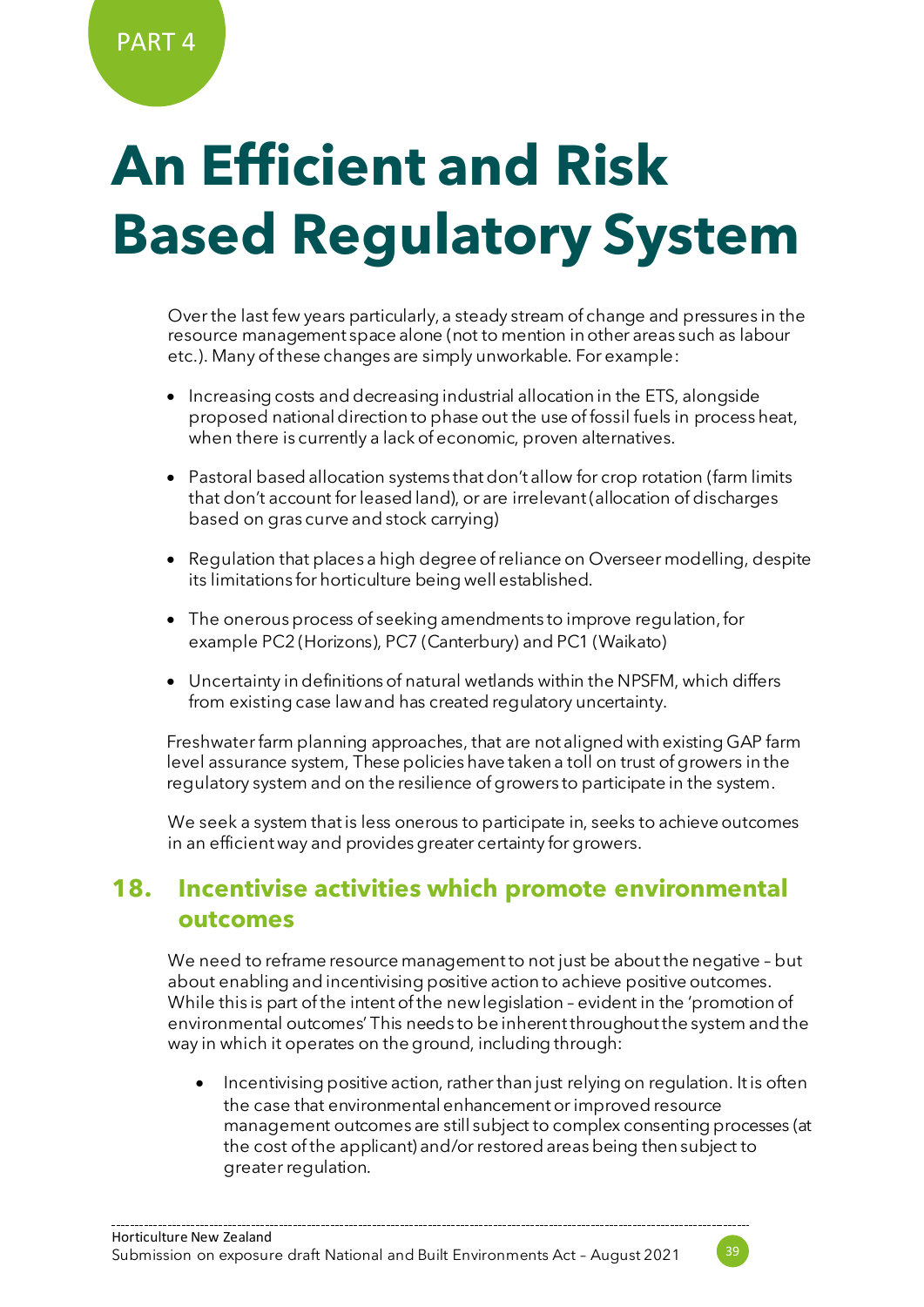- Incentivising positive action through mechanisms such as transferable development rights, which provide an economic incentive to achieve positive outcomes for housing, the productive capacity of highly productive land and ecosystems.
- Recognising that environmental restoration takes time and ensuring that this is not disincentivised through additional regulation being placed on restored areas.
- Recognising the benefits associated with activities which rely on natural resource use.

## **19. Nationally consistent rules for commercial vegetable growing**

Rules for vegetable growing should be consistent across the country to ensure equity, fair competition and security of food production across multiple regions HortNZ sees a particular need for a National Environmental Standard for Commercial Vegetable Growing (or the equivalent in the National Planning Framework under the NBA) and have lobbied for this consistently in our submissions.

This is already signalled within the NPSFM 2020, where Pukekohe and Levin are recognised as specified vegetable growing areas. The Specified Vegetable Growing Areas are transitional national direction. This needs to be replaced with a national planning framework that sets both national policy and national rules.

HortNZ sought an NES for CommercialVegetable Production in our submission on the NES FW.<sup>48</sup> The broad principles outlined in that submission were as follows:

A national planning approach is justified because:

- National food systems
- Healthy Food is essential for New Zealanders human health
- Failure of Regional Councils to provide for commercial vegetable growing
- A nationally consistent approach to regulation for commercial vegetable growing will improve investment decisions

The broad principals would be:

- Recognition that export and domestic vegetable growing is integrated across NZ's regions and consistent regulation is required
- Production is located on Highly Productive Land



<sup>48</sup> www.hortnz.co.nz/assets/Environment/National-Env-Policy/Freshwater/HortNZ-submission-proposed-NPSFM\_NESFW\_combined.pdf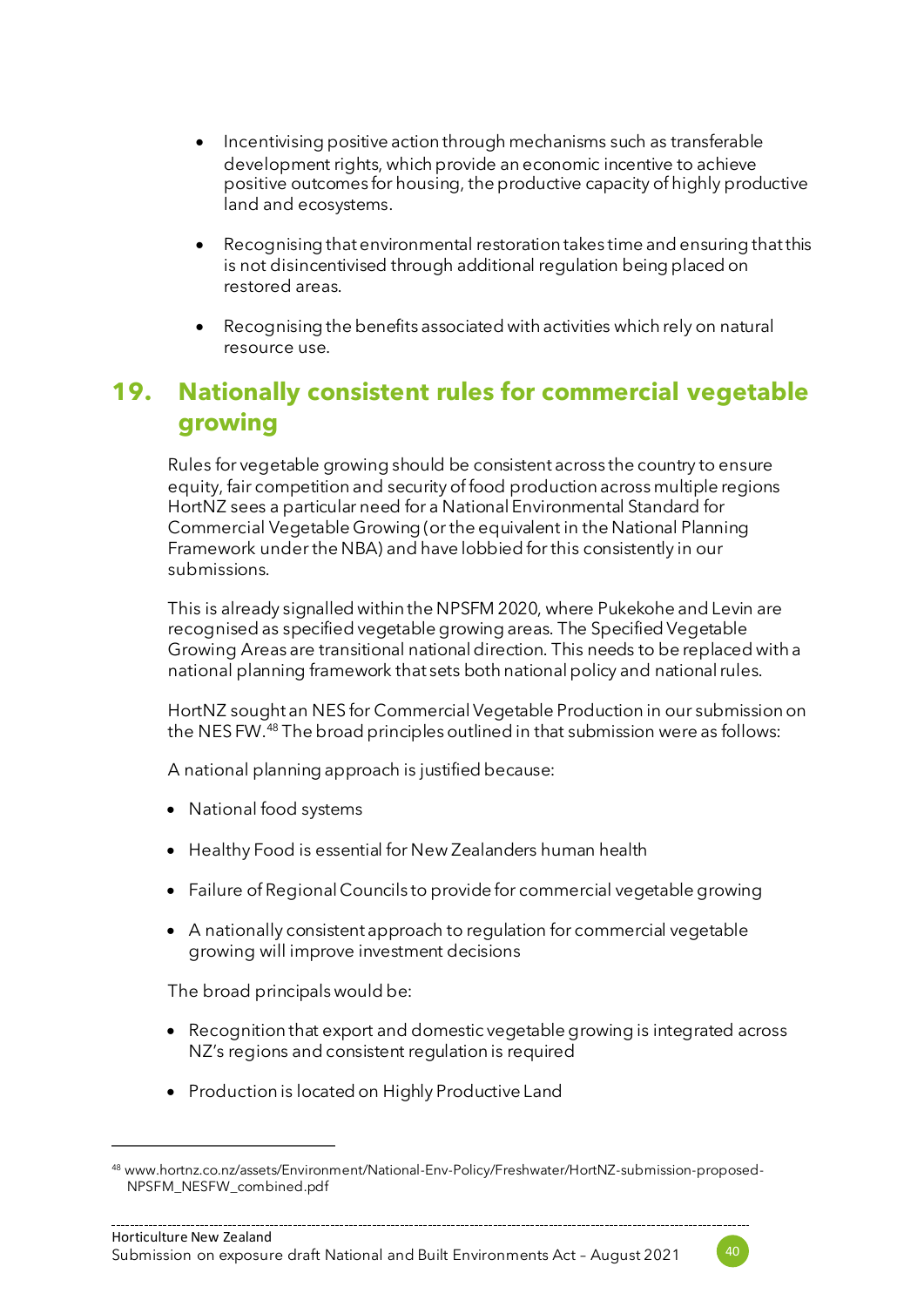- Crop rotation supported across Highly Productive Land
- Support existing vegetable growing with the ability for expansion within environmental constraints
- Risk based approach to good management practices aligned with GAP
- Farm Environment Plans which are nationally consistent and independently audited
- Consented activities to provide security and consistently assess risks
- Consents are granted to operator(s) not landowner's and the consented area is linked to Highly Productive Land within an FMU
- Enterprise consents supported
- Distributed across New Zealand to provide for resilience and seasonal food provision
- In sensitive catchments where audited GMP is insufficient to meet limits, an Action Plan approach to ensure the resilience of the food system is not threatened, by limits that drive land use change.

## **20. Freshwater Farm Plans**

We consider certified and audited freshwater farm plans (FWFP) provide a mechanism to simplify consenting for rural activities.

FWFP provide an opportunity for regulators and the community to have more certainty regarding activities that were previously permitted. The robustness of farm level assurance also provides an opportunity to shift from activities that were previously managed as controlled activities, into the FWFP, where regulators could be satisfied that the certification and auditing process provides sufficient assurance such that consent is not required.

Delivering efficient and effective freshwater farm plans, will require agreed standards that set out the criteria that must be met. These standards should clearly link to the limits that they are seeking to implement. The assurance process associated with Freshwater Farm Plans, means that onerous data reporting is not required.

Currently FWFP's are set up to manage non-point discharges, but the scope could be increased to enable the management of other activities that would otherwise have been regulated through permitted or controlled activity status consents, or where ethe effects and the management of those effects through agreed standards can be achieved with sufficient certainty, that farm specific assessment of environmental effects is not required.

These standards can provide for some flexibility, but similar to a controlled activity limited discretion.

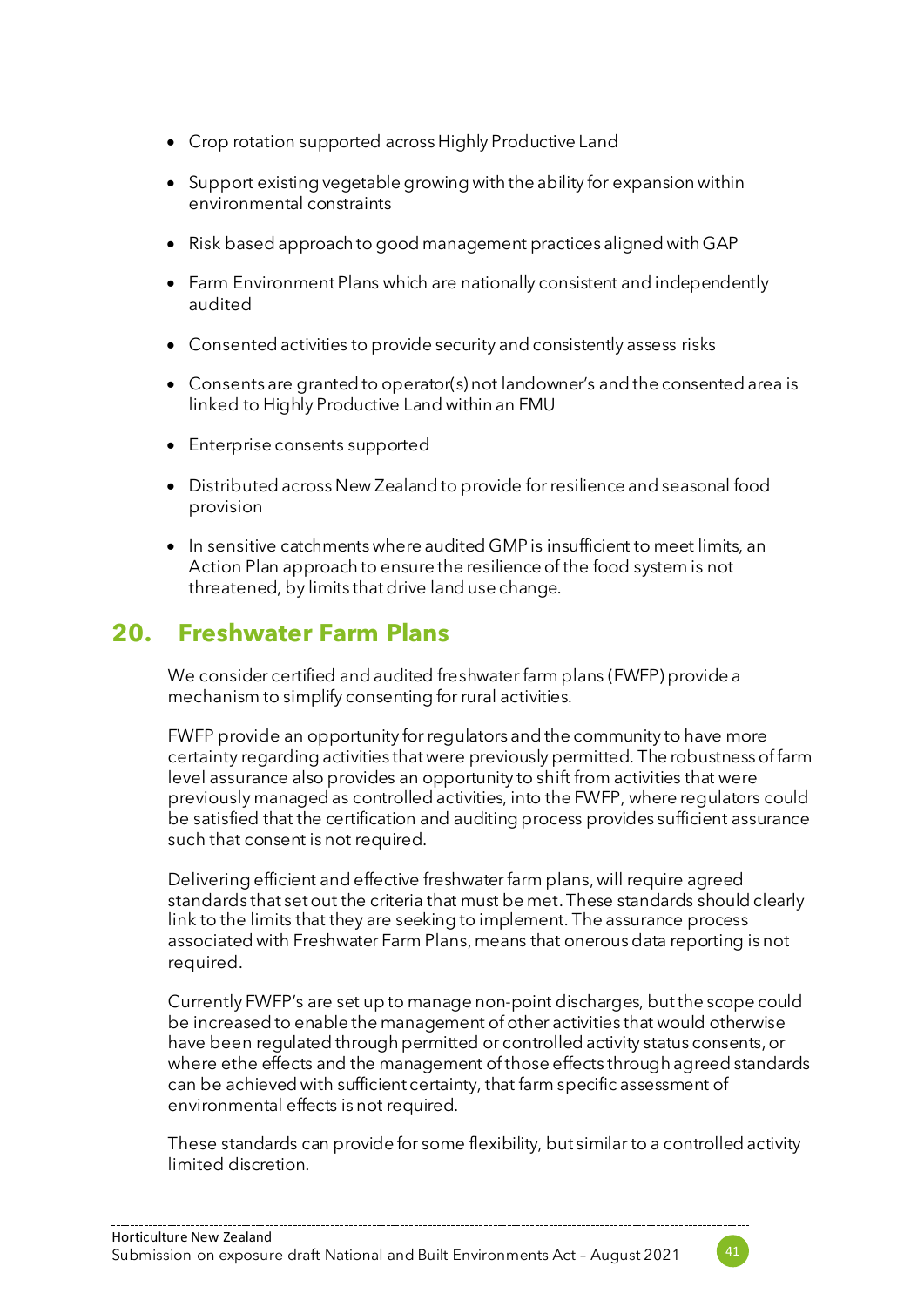## **20.1. The role of industry in Freshwater Farm Plans**

Industry can plan a role in the delivery of freshwater farm plans, through for example GAP schemes (e.g., NZ GAP, GLOBAL.GAP) which most growers are part of in order to meet market requirements.

The GAP schemes have established assurances process that are aligned with international standards. The GAP schemes cannot adapt these assurance processes, because they are required to provide assurance for food safety.

The GAP schemes in horticulture are mandated by most markets. Zespri require all growers to be Zespri GAP certified. Most horticultural growers face the market directly, and GAP certification is required to sell product for export and in NZ supermarkets. Using the GAP schemes to deliver farm plans is likely to be the preferred method for many growers to satisfy their FWFP regulatory requirements, but this cannot be mandated by the horticultural levy bodies. There needs to be a default government scheme that can be accessed by all.

The GAP schemes require a process for the GAP schemes to be assessed as equivalent to a default government standards and default government assurance process.

#### **20.2. Consents**

In our view while a large proportion of activities could be managed through Freshwater Farm Plans, there still needs to be a consenting pathway for activities that do not meet the standards.

These activities must be able to demonstrate that they are consistent with compliance with the natural environmental limits, or to provide offset or compensation.

The critical aspect of the consents for activities that cannot be managed by agreed standard and freshwater farm plans, is that all assessment of environmental effects, must be cumulative to enable consistency with natural environmental limits to be assessed.

## **21. Consenting framework**

The consenting framework under the NBA is not yet clear however we see an opportunity for great efficiencies through:

• A 'permissive' pathway for activities which are aligned to environmental outcomes and within (natural) environmental limits that is set at a nationally consistent level, leaving the consent process at the local level for variance and activities which require greater assessment. For example, setting at a national level for some matters, that x activity that meets y standards is permitted (or otherwise goes through consent process at local level).

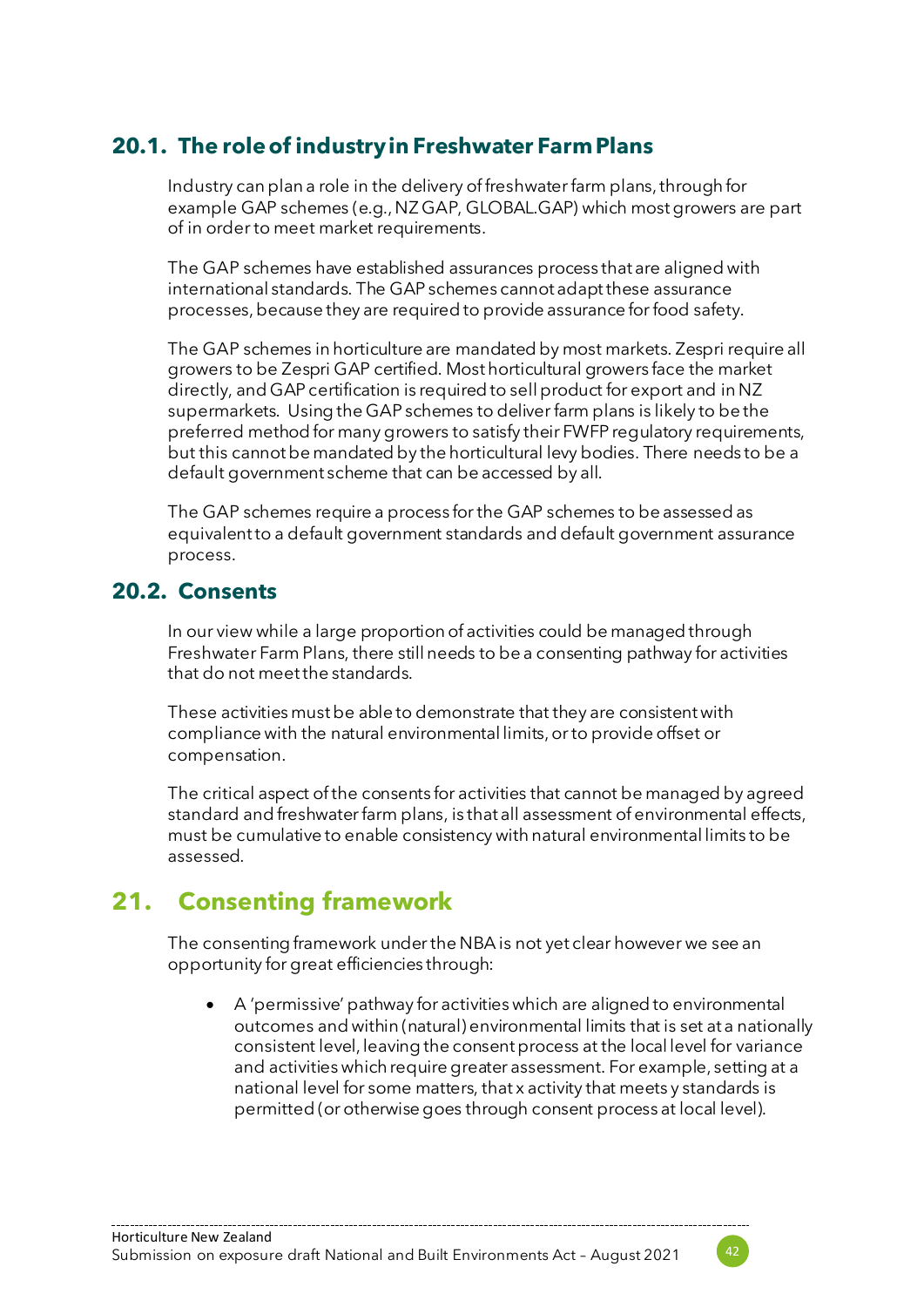- A more streamlined range of activity statuses and greater use of limited discretion (such as provided by Controlled and Restricted Discretionary in the RMA framework) to focus the assessment on key matters.
- Notification tests may need to also align with whether activities are achieving environmental outcomes and regional spatial strategies, compared to effects, due to the change away from solely focusing on effects (e.g., where something is anticipated through a regional spatial plan, it would not be likely to warrant notification).
- Consent durations that provide sufficient certainty for growers to undertake future planning and invest in the environment improvements are essential. The raft of transitional plans stipulating short-duration consents<sup>4950</sup>, is creating uncertainty.

## **22. Plan making processes**

#### **22.1. Systems that prevent unnecessarily prolonged hearing processes**

HortNZ is involved (as a submitter) in various plan making and/or changing processes around the country.

We have noticed a trend toward very long hearing processes where council-level district plan hearings are dealt with on a theme or chapter-by-chapter approach.

For example:

- The Waikato District Plan, first notified in July 2018. Hearings commenced in October 2019 through to July 2021 (21 months). There were 28 individual hearing sessions.
- The Selwyn District Council has recently published their indicative hearings schedule, which includes a series of hearings from August 2021 through to April 2022.
- The New Plymouth District Council has recently published their indicative hearings schedule, which includes a series of hearings from July 2021 through to April 2022.

These processes can be very expensive and inefficient to be involved in, requiring multiple appearances from experts and involvement over a long period. It also means that some issues that impact on the whole plan are dealt with discreetly through evidence.



<sup>&</sup>lt;sup>49</sup> Plan Change 2 Horizons Decision sought to limit consent durations to 10 years. www.horizons.govt.nz/HRC/media/Media/One%20Plan%20Documents/One%20Plan%20Reviews%20and% 20Changes%20Documents/Horizons-Regional-Council-Plan-Change-2-Recommendations-of-the-Hearing-Panel.pdf?ext=.pdf

<sup>50</sup> PC7 Otago, sought a consent duration of no more than 6 years. https://environmentcourt.govt.nz/assets/Documents/Publications/2020-03-18-ORC-PC7-Water-Permits.pdf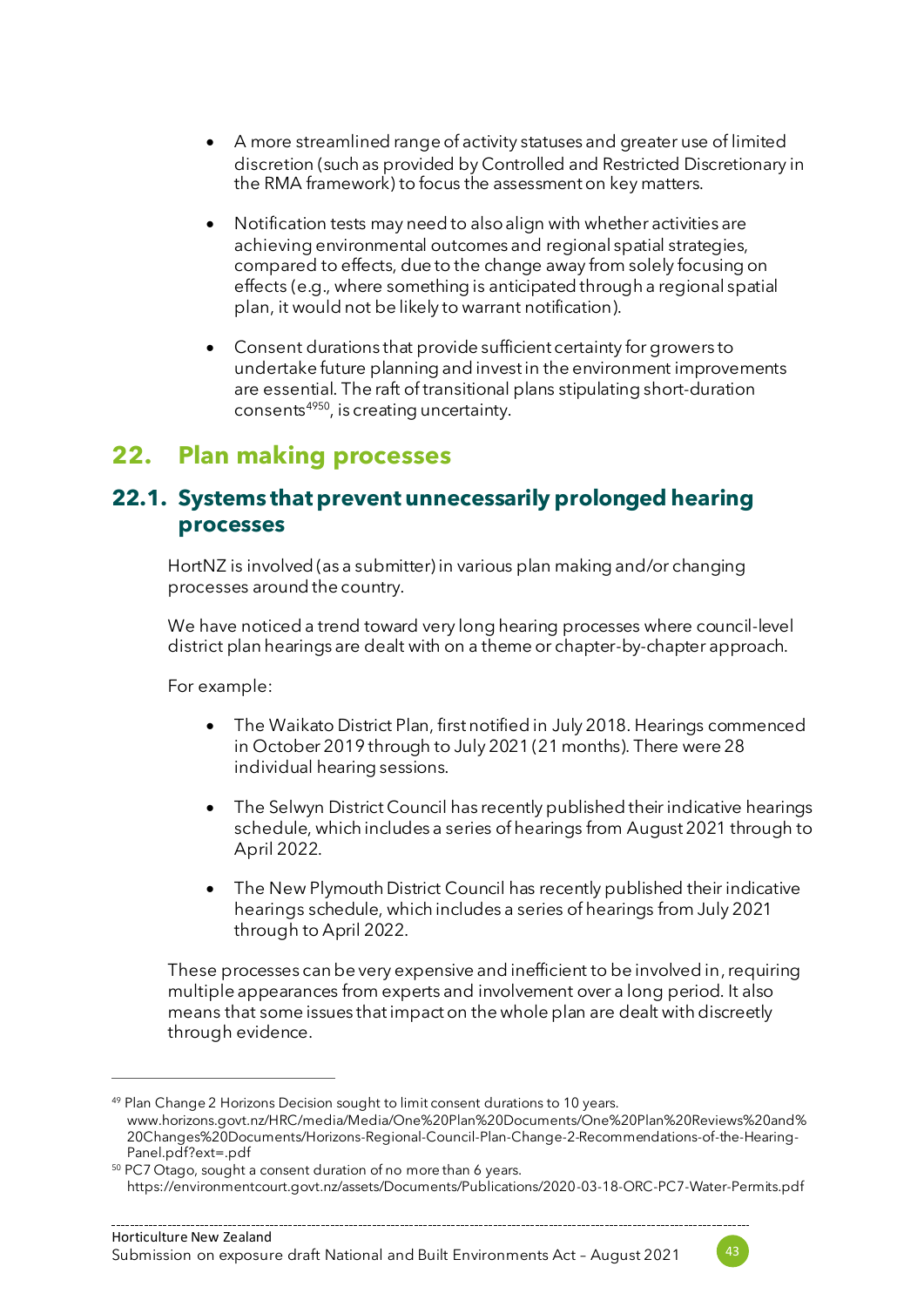We consider that, in order to make the new system more efficient, the new legislation could be more specific about how hearings are to be conducted, to strike a balance between participation and inefficiency.

We also suggest:

- A clearer process for supplementary evidence, and S42A reply evidence we have noticed in recent processes what continually needing to respond, review, and revisit based on new and evolving information very late in processes.
- Placing a time limit restriction on appeal resolution and mediations (which we have been experiencing extending over years) to promote efficient resolution of issues.

## **22.2. Streamlining plan development**

Plan changes/ new plans tend to be a very lengthy and protracted processes under the RMA – especially where there are contentious issues.

Some of this might be negated to a degree by stronger/more integrated and conclusive (with regard to conflict) national direction, however there are no doubt also opportunities for streamlining plan development. However, HortNZ would not be supportive of changes that would reduce the ability for further submissions and merit-based appeals on plan and consent decisions.

## **22.3. Resourcing to support oversight and consistent application**

A well-supported roll out of the new legislation at a Central Government level would assist in a more efficient system by aiding in ensuring consistent application and shared learnings across jurisdictions.

Clear nationally consistent definitions will alsoplay an important role.

## **22.4. Other suggestions**

#### **22.4.1. REMOVAL OF THE WATER CONSERVATION ORDERS**

In our view the WCO instrument is of limited use. The NPSFM provides a high degree of national direction and the regional process it directs enables the views of the local community, iwi, hapu and tangata whenua to be better reflected in the decision making.

We consider there is a place for national values to be accounted for in local decision making, but in our view the NBA proposed national outcomes and national direction, guided by strategic direction provides a better framework.

#### **22.4.2. CONSENT APPLICATION EXPECTATIONS**

For approvals under the NBA, the legislation should clearly state consent application assessment expectations – for example when a plan is made that reflects higher order documents in the local context (which is the requirement), then specific assessment of the 'Part 2' provisions should not be an

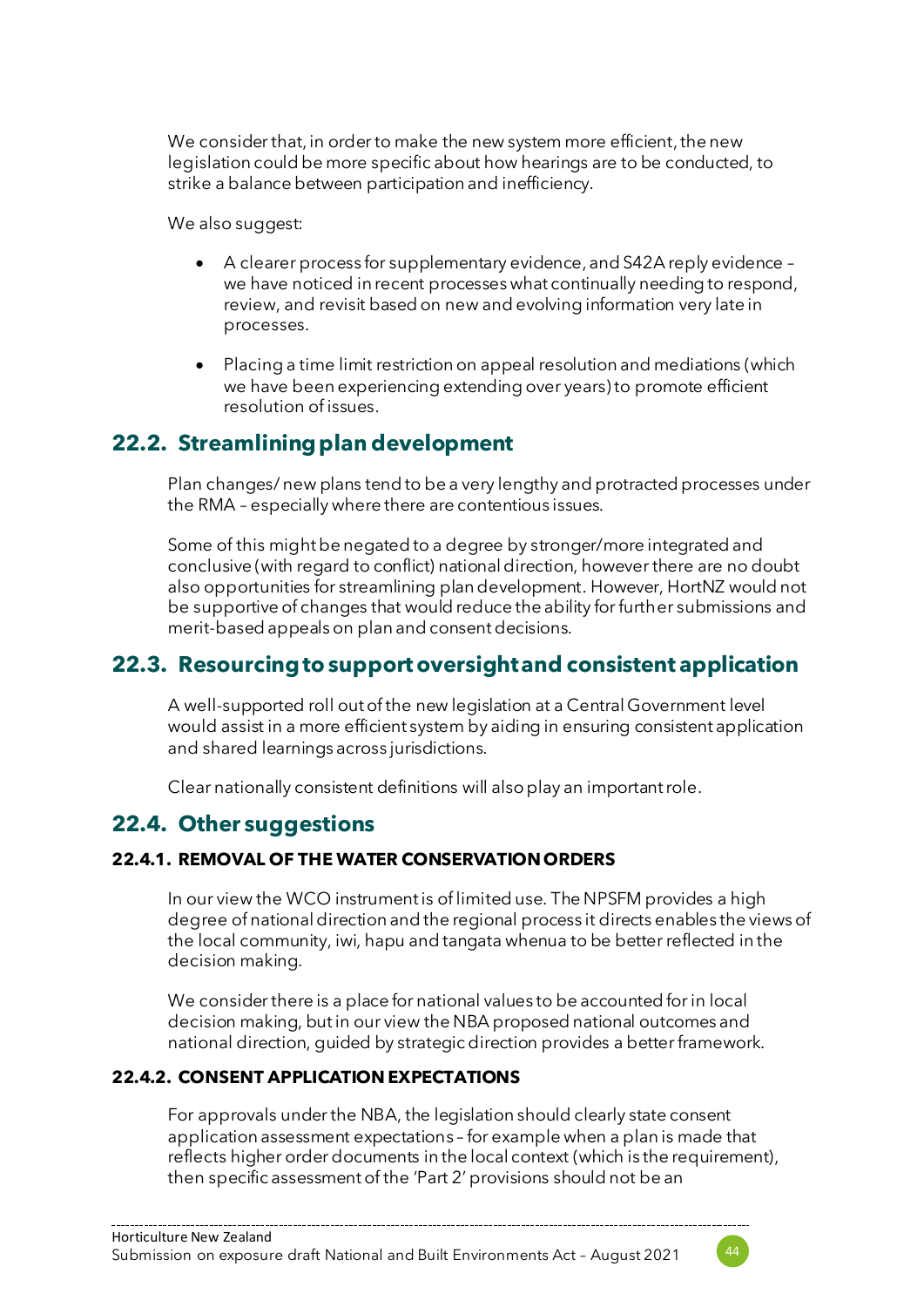expectation/required. This should only be in cases where there are conflicts not anticipated by the plan they can be referred back to and assessed against. It would assist to have this clearly articulated in the legislation to inform planning practice.

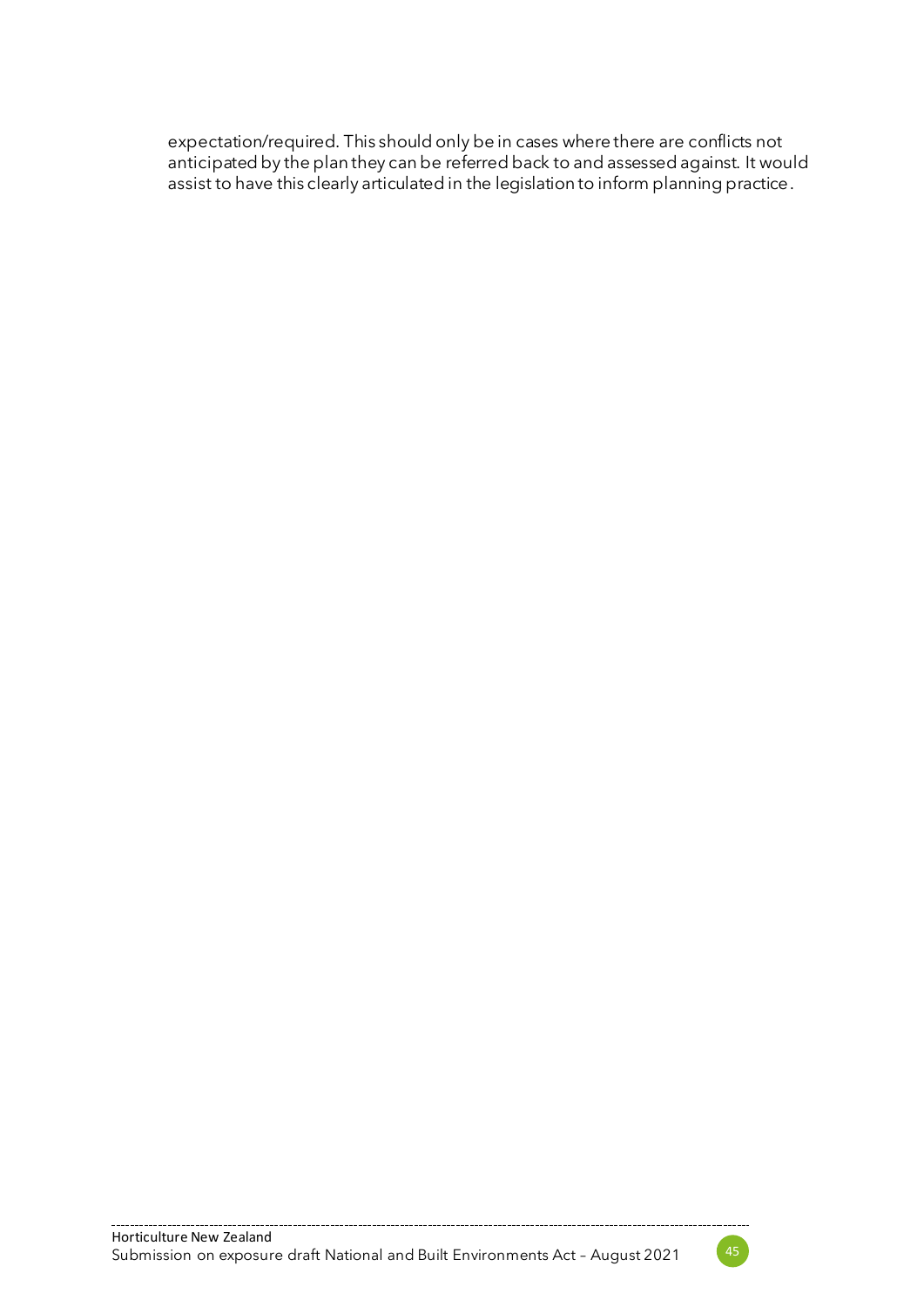## **Appendix A Submission on Exposure draft of the NBA**

Without limiting the generality of the above, HortNZ seeks the following amendment to the exposure draft NBA provisions, as set out below, or alternative amendments to address the substance of the concerns raised in this submission and any consequential amendments required to address the concerns raised in this submission.

Additions are indicated by bolded underline, and deletions by strikethrough text.

#### **PART 1 – PRELIMINARY PROVISIONS**

| Interpretation                                                                                                                                                      | Support/<br>oppose  | Reason                                                                                                                                                                                                                                                    | Amendmentsought                                                                                              |
|---------------------------------------------------------------------------------------------------------------------------------------------------------------------|---------------------|-----------------------------------------------------------------------------------------------------------------------------------------------------------------------------------------------------------------------------------------------------------|--------------------------------------------------------------------------------------------------------------|
| environment means, as the<br>context requires, $-$<br>a) the natural environment:<br>b) people and communities<br>and the built<br>environment that they<br>create: | Support<br>in part. | As explained in section 9.1 above - it<br>could be made clearer that people (or<br>at least their essential needs) are part<br>of the natural environment definition.<br>We propose to alter the definition of<br>'natural environment' to make it clear. | Retain definition of environment (subject to<br>clarification amendment sought to 'natural<br>environment'). |
| c) the social, economic, and<br>cultural conditions that<br>affect the matters stated<br>in paragraphs $(a)$ and $(b)$                                              |                     |                                                                                                                                                                                                                                                           |                                                                                                              |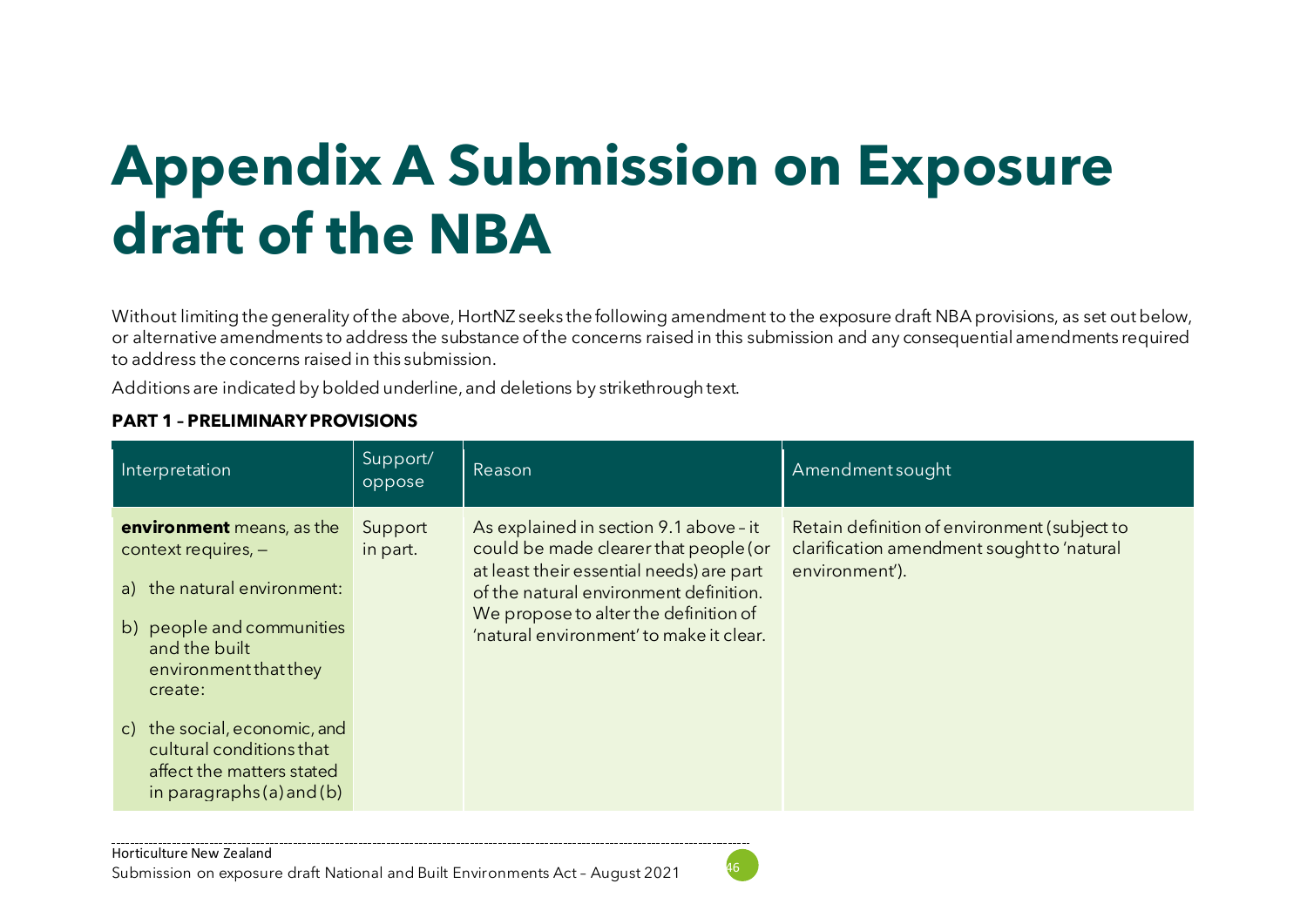| or that are affected by<br>those matters                |                                                                                                                                                                                                                                  |                                                                                                                                                                                                                                                                                                                                                    |
|---------------------------------------------------------|----------------------------------------------------------------------------------------------------------------------------------------------------------------------------------------------------------------------------------|----------------------------------------------------------------------------------------------------------------------------------------------------------------------------------------------------------------------------------------------------------------------------------------------------------------------------------------------------|
| <b>New Definition: Essential</b><br>human health        | As explained in section 9.2 above -<br>there is a need to provide definition<br>and clarity to what is being managed in<br>respect of human health, in terms of<br>the purpose of the NBA,<br>environmental limits and outcomes. | <b>Essential human health: means the</b><br>physiological needs of humans, it includes safe<br>drinking water and sanitation, nutritious food,<br>adequate shelter and warmth.                                                                                                                                                                     |
| <b>New definition: Highly</b><br><b>Productive Land</b> | Refer to discussion in Section 9.3 - this<br>term is used in the environmental<br>outcomes, but not defined.<br>It may be that HPL would be defined<br>within the NPS HPL. A clear definition<br>is required.                    | Include a definition for highly productive land that<br>recognises the range of factors (in addition to soil)<br>which contribute to land being productive. For<br>example:<br><b>Highly productive land: means land that has</b><br>been assessed and identified using the<br>following criteria:                                                 |
|                                                         |                                                                                                                                                                                                                                  | • the capability and versatility of the<br>land to support primary production<br>based on the Land Use Capability<br>classification system (or better<br>information as it becomes available);<br>• Identify specific areas of land that has<br>special characteristics suitable for<br>highly productive value that is<br>regionally significant; |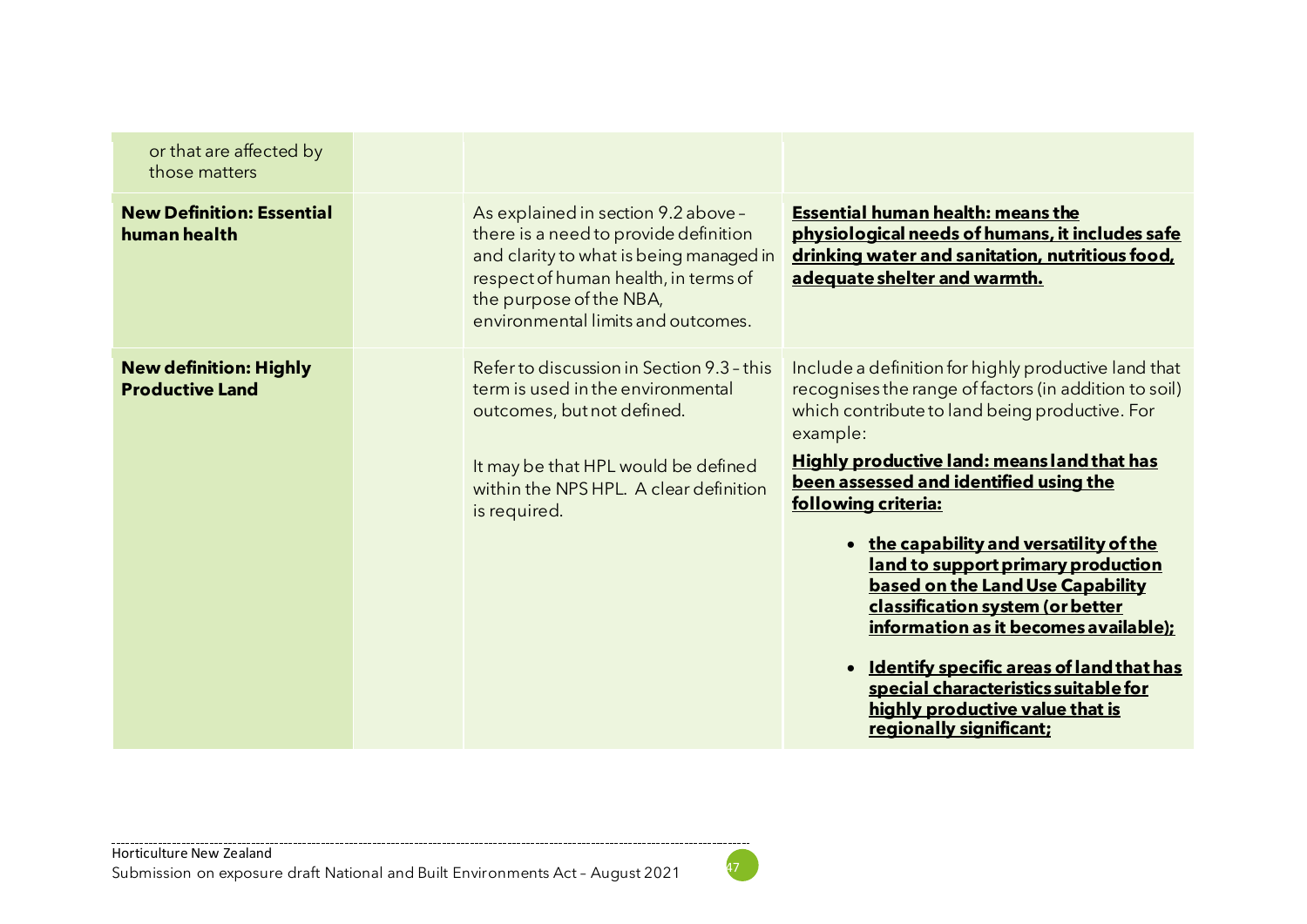|                                                                                                                                                                                                                                                           |                     |                                                                                                                                                                                                                                                                                                                                                                                                                            | • the suitability of the climate for<br>primary production, particularly crop<br>production;<br>• the size and cohesiveness of the area<br>of land to support primary production;<br><b>Existing access to water;</b><br><b>Existing infrastructure:</b><br>$\bullet$<br><b>Sensitivity of receiving environment</b><br>$\bullet$                                                   |
|-----------------------------------------------------------------------------------------------------------------------------------------------------------------------------------------------------------------------------------------------------------|---------------------|----------------------------------------------------------------------------------------------------------------------------------------------------------------------------------------------------------------------------------------------------------------------------------------------------------------------------------------------------------------------------------------------------------------------------|-------------------------------------------------------------------------------------------------------------------------------------------------------------------------------------------------------------------------------------------------------------------------------------------------------------------------------------------------------------------------------------|
| lake means a body of<br>freshwater that is entirely or<br>nearly surrounded by land                                                                                                                                                                       | Support<br>in part. | Refer to discussion in Section 9.5.1 -<br>this is a broad definition which may<br>inadvertently capture unintended<br>waterbodies.                                                                                                                                                                                                                                                                                         | Provide either a clarification, exemption or<br>separate definition for wetlands and waterbodies<br>used as infrastructure.                                                                                                                                                                                                                                                         |
| natural environment<br>$means -$<br>a) the resources of land,<br>water, air, soil, minerals,<br>energy, and all forms of<br>plants, animals, and<br>other living organisms<br>(whether native to New<br>Zealand or introduced)<br>and their habitats; and | Support<br>in part. | As discussed in Section 9.1, humans<br>are included within the definition of<br>the natural environment, which is<br>fundamentally true.<br>However, to ensure the wellbeing<br>needs of people generally are not<br>balanced against other aspects of the<br>natural world, the definition should<br>make it clear it is only the physiological<br>needs of humans (current and future<br>generations) living NZ that are | Natural environment means-<br>a) the resources of land, water, air, soil, minerals,<br>energy, and all forms of plants, animals, and<br>other living organisms (whether native to New<br>Zealand or introduced) and their habitats; and<br>b) ecosystems and their constituent parts:<br>c) limited to the essential human health needs<br>of humans (including the essential human |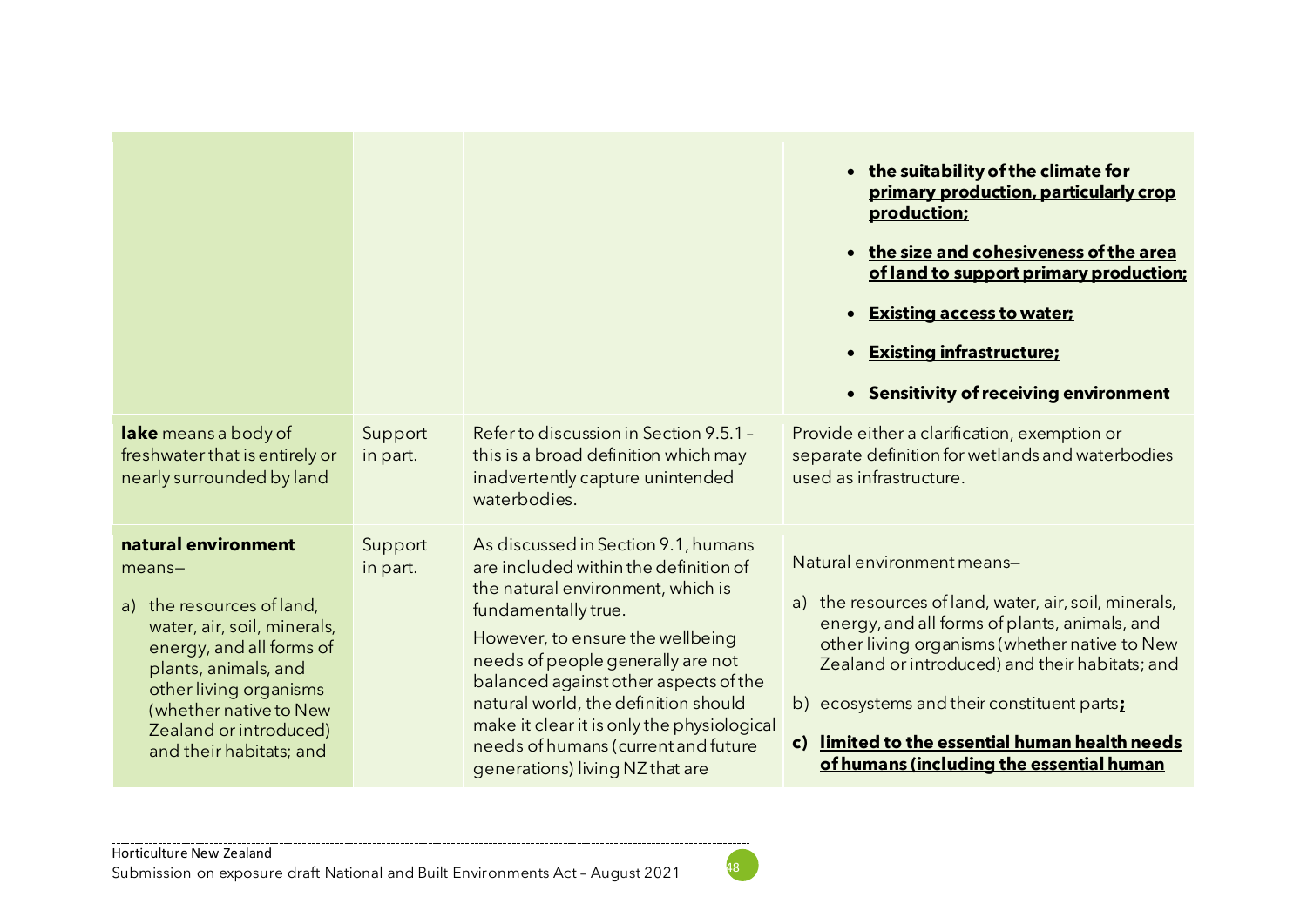| b) ecosystems and their<br>constituent parts                                                                                                                                                                                                                                                                |                    | considered part of the natural<br>environment.<br>Physiological needs include water,<br>food, shelter, warmth (Maslow's<br>Hierarchy). In this way the human's<br>ecosystem and constitute parts are<br>recognised as "natural". All other<br>aspects of the wellbeing of people are<br>provided for, but not within the<br>definition of the natural environment. | health needs of current and future<br>generations).                                                                                                   |
|-------------------------------------------------------------------------------------------------------------------------------------------------------------------------------------------------------------------------------------------------------------------------------------------------------------|--------------------|--------------------------------------------------------------------------------------------------------------------------------------------------------------------------------------------------------------------------------------------------------------------------------------------------------------------------------------------------------------------|-------------------------------------------------------------------------------------------------------------------------------------------------------|
| mitigate, in the phrase<br>"avoid, remedy, or mitigate",<br>includes to offset or pro-<br>vide compensation if that is<br>enabled-<br>a) by a provision in the<br>national planning<br>framework or in a plan;<br><b>or</b><br>as a consent condition<br>b)<br>proposed by the<br>applicant for the consent | Support in<br>part | Refer to discussion in discussion in<br>section 9.4 above.<br>We support the inclusion of the<br>offsetting and compensation, however<br>due to the existing case law, we<br>suggest clarifications of definitions.                                                                                                                                                | We recommend a separate definition for offsetting,<br>compensation (and potentially for avoid and<br>remedy also) to clarify the position and intent. |
| person includes-<br>a) the Crown, a corporation<br>sole, and a body of<br>persons, whether                                                                                                                                                                                                                  | Support            | Supports our GAP Certifier position,<br>which is related to a legal person.                                                                                                                                                                                                                                                                                        | Retain definition of person.                                                                                                                          |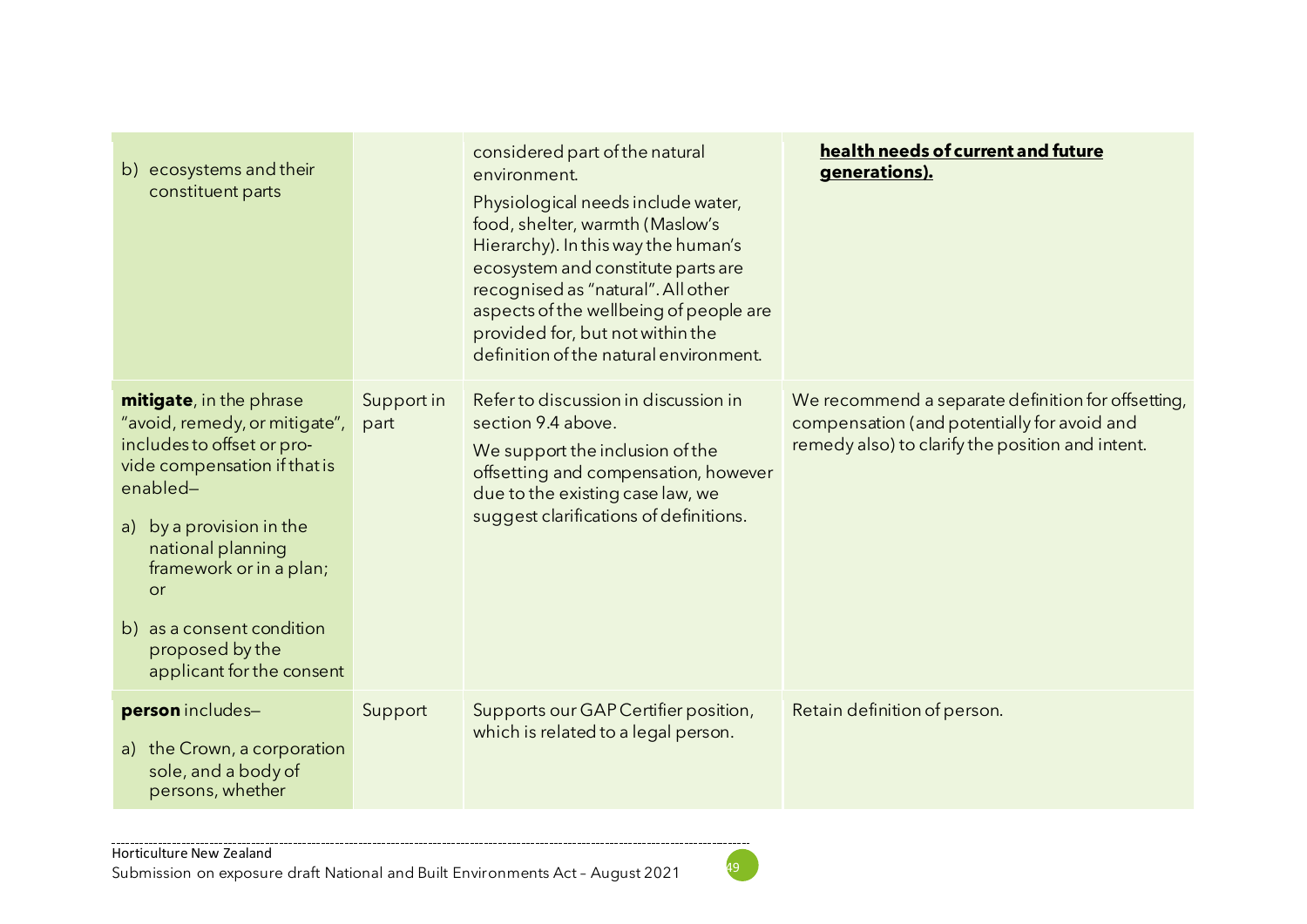| corporate or<br>unincorporate; and<br>b) the successor of that<br>person                                                                                                                                                                                                                                                                                                                  |                   |                                                                                                                                                                                                                                         |                                                                                                                                                                                                                                                                   |
|-------------------------------------------------------------------------------------------------------------------------------------------------------------------------------------------------------------------------------------------------------------------------------------------------------------------------------------------------------------------------------------------|-------------------|-----------------------------------------------------------------------------------------------------------------------------------------------------------------------------------------------------------------------------------------|-------------------------------------------------------------------------------------------------------------------------------------------------------------------------------------------------------------------------------------------------------------------|
| river-<br>means a continually or<br>a)<br>intermittently flowing<br>body of freshwater; and<br>b) includes a stream and<br>modified watercourse;<br>but<br>does not include an<br>$\mathsf{C}$ )<br>irrigation canal, a water<br>supply race, a canal for<br>the supply of water for<br>electric power<br>generation, a farm<br>drainage canal, or any<br>other artificial<br>watercourse | Oppose in<br>part | Refer to discussion above in Section<br>9.5. We are concerned that without<br>additional clarity, unnecessary<br>litigation will result and inconsistent<br>approached applies throughout the<br>country (like in the current system).  | Either a clarification, exemption or separate<br>definition for wetlands, riverbeds, riverbanks,<br>floodplains and waterbodies used as infrastructure.<br>Provide clarity and consistency by defining the<br>subsets of waterbody (and exclusions) within river. |
| well-being means the<br>social, economic,<br>environmental, and cultural<br>well-being of people and                                                                                                                                                                                                                                                                                      | Support           | We agree that wellbeing includes<br>social, economic, environmental and<br>cultural factors - it is critical that these<br>are recognised and part of the<br>purpose of the NBA. We also consider<br>the inclusion of essential health, | Retain definition of wellbeing                                                                                                                                                                                                                                    |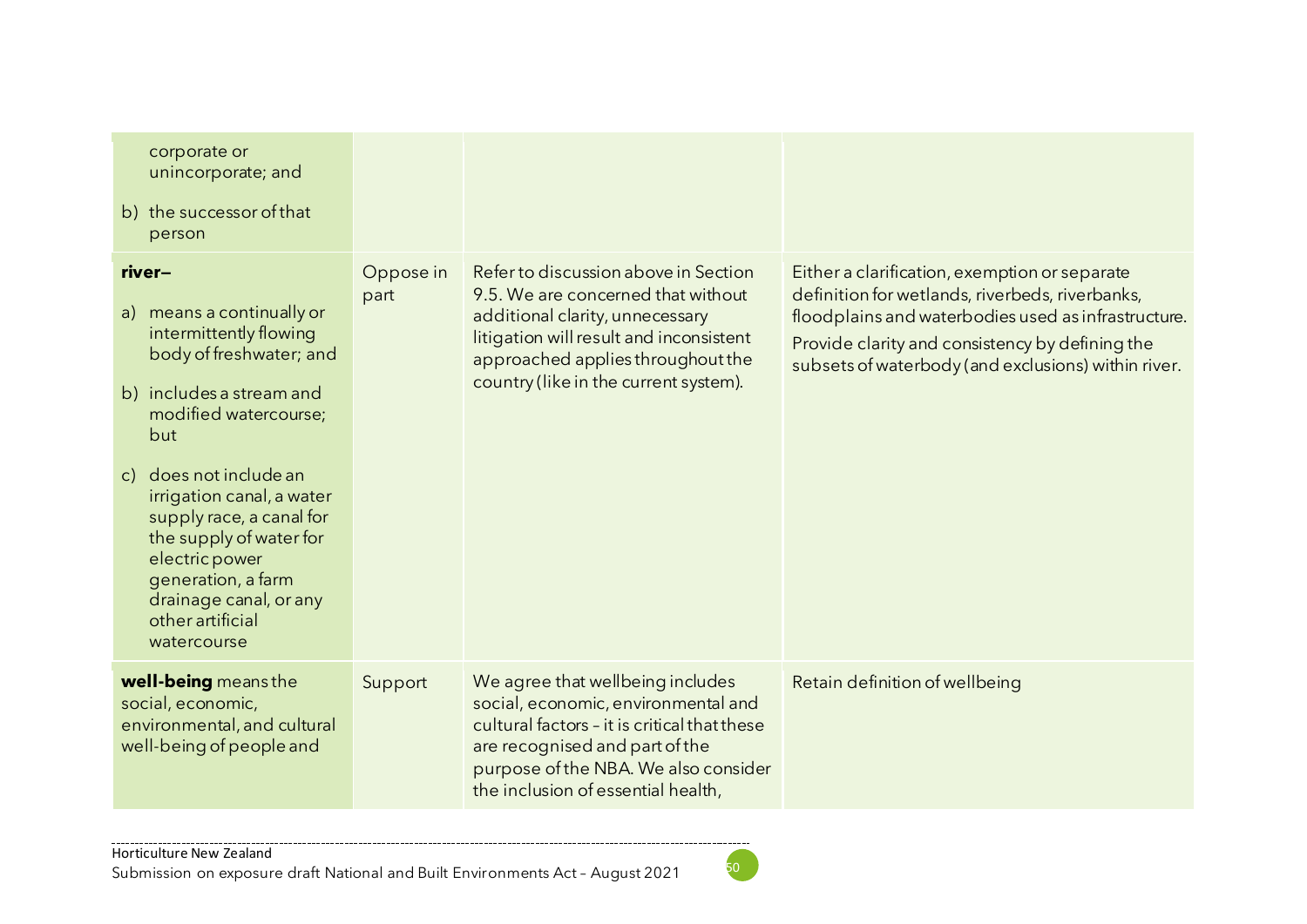|--|

#### **PART 2 – PURPOSE AND RELATED PROVISIONS**

| Provision                                                          | Support/<br>oppose  | Reason                                                                                                                                                                                                                                                                                                                                                                                                                                                                                                                                                                                                                                       | Amendment sought                                                                                                                                                                                                                                                                                                                                                                                                                                                                                                              |
|--------------------------------------------------------------------|---------------------|----------------------------------------------------------------------------------------------------------------------------------------------------------------------------------------------------------------------------------------------------------------------------------------------------------------------------------------------------------------------------------------------------------------------------------------------------------------------------------------------------------------------------------------------------------------------------------------------------------------------------------------------|-------------------------------------------------------------------------------------------------------------------------------------------------------------------------------------------------------------------------------------------------------------------------------------------------------------------------------------------------------------------------------------------------------------------------------------------------------------------------------------------------------------------------------|
| 5. Purpose of this Act<br>The purpose of this Act<br>is to enable- | Support<br>in part. | People are within the definition of natural<br>environment-refer to discussion in Section<br>9.1. Well-being includes health, so health of<br>people is a purpose.<br>It can be made clear that the purpose of the<br>Act is the use of the environment must<br>comply with Natural Environment Limits.<br>There is also some lack of clarity regarding<br>the interface between subsections (a) and<br>(b), particularly the precedence of one over<br>the other.<br>The inclusion of "at a rate" provides a<br>stronger link to RMA case law. It is also<br>important in the context of the rate at which<br>improvements can be achieved. | 5. Purpose of this Act<br>(1) The purpose of this Act is to enable-<br>Te Oranga o te Taiao to be upheld, including<br>a)<br>by protecting and enhancing the natural<br>environment; and<br>b) people and communities to use the<br>environment in a way or at a rate that supports<br>the well-being of present generations without<br>compromising the well-being of future<br>generations.<br>$(2)$ To achieve the purpose of the Act,-<br>a) use of the environment must comply with<br>natural environmental limits; and |

. . . . . . . . . . . . . . . . . . .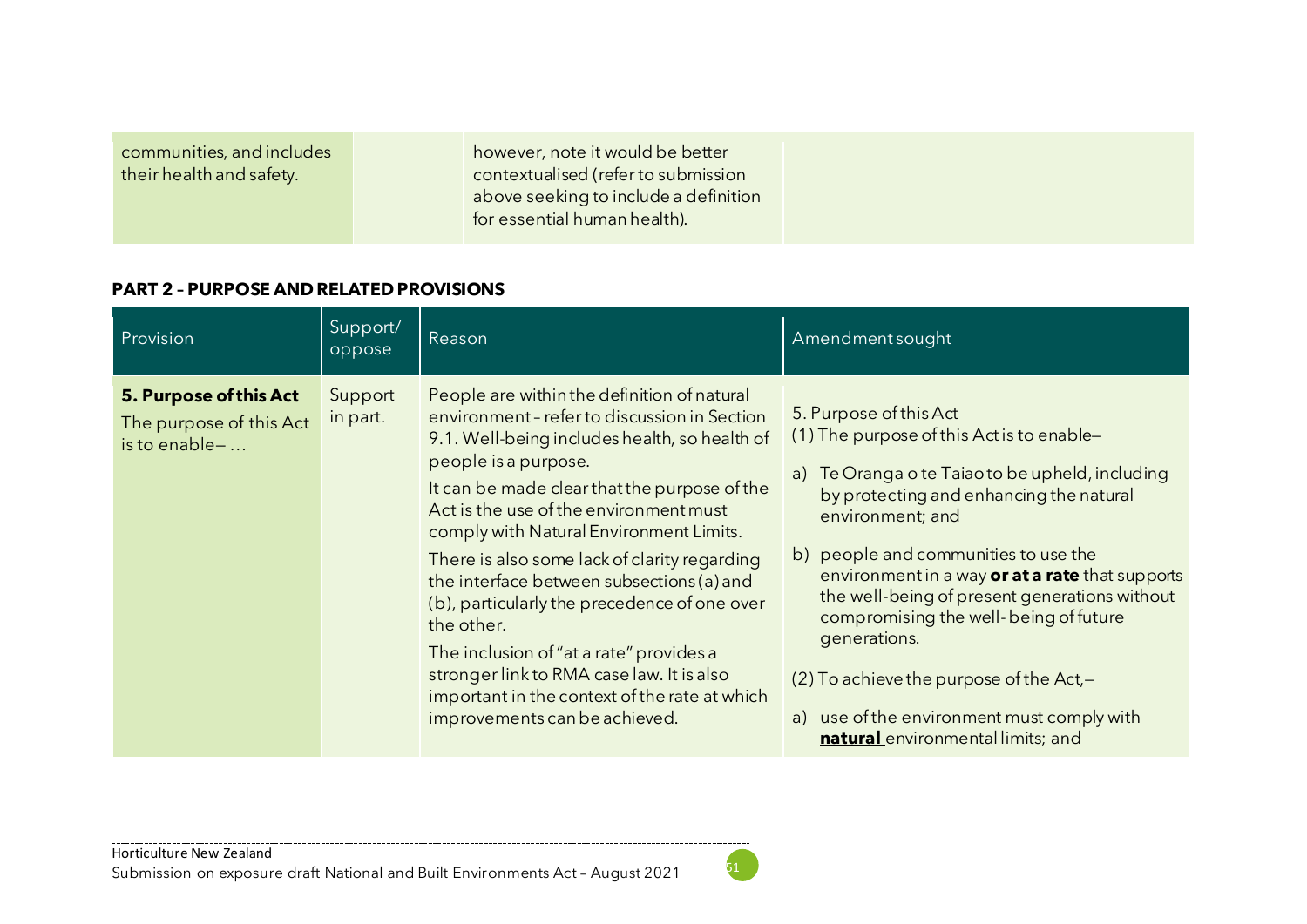|                                |         |                                                                                                                                                                                    | b) outcomes for the benefit of the environment<br>must be promoted; and<br>c) any adverse effects on the natural<br>environment of its use must be avoided,<br>remedied, or mitigated.<br>(3) In this section, TeOranga o te Taiao<br>incorporates-<br>a) the health of the natural environment; and<br>b) the intrinsic relationship between iwi and hapu<br>and te taiao; and<br>c) the interconnectedness of all parts of the<br>natural environment; and<br>d) the essential relationship between the health<br>of the natural environment and its capacity to<br>sustain all life. |
|--------------------------------|---------|------------------------------------------------------------------------------------------------------------------------------------------------------------------------------------|-----------------------------------------------------------------------------------------------------------------------------------------------------------------------------------------------------------------------------------------------------------------------------------------------------------------------------------------------------------------------------------------------------------------------------------------------------------------------------------------------------------------------------------------------------------------------------------------|
| 6. Te Tiriti o Waitangi        | Support | We note the change to 'must give effect to' -<br>this is a strong requirement that will lead to<br>better outcomes than the RMA, particularly<br>for co-governance and management. | Retain, however. there must be clarity on how this<br>is achieved through the NBA.                                                                                                                                                                                                                                                                                                                                                                                                                                                                                                      |
| <b>7. Environmental limits</b> |         |                                                                                                                                                                                    | 7. Natural Environmental limits and biophysical<br>states                                                                                                                                                                                                                                                                                                                                                                                                                                                                                                                               |

----------------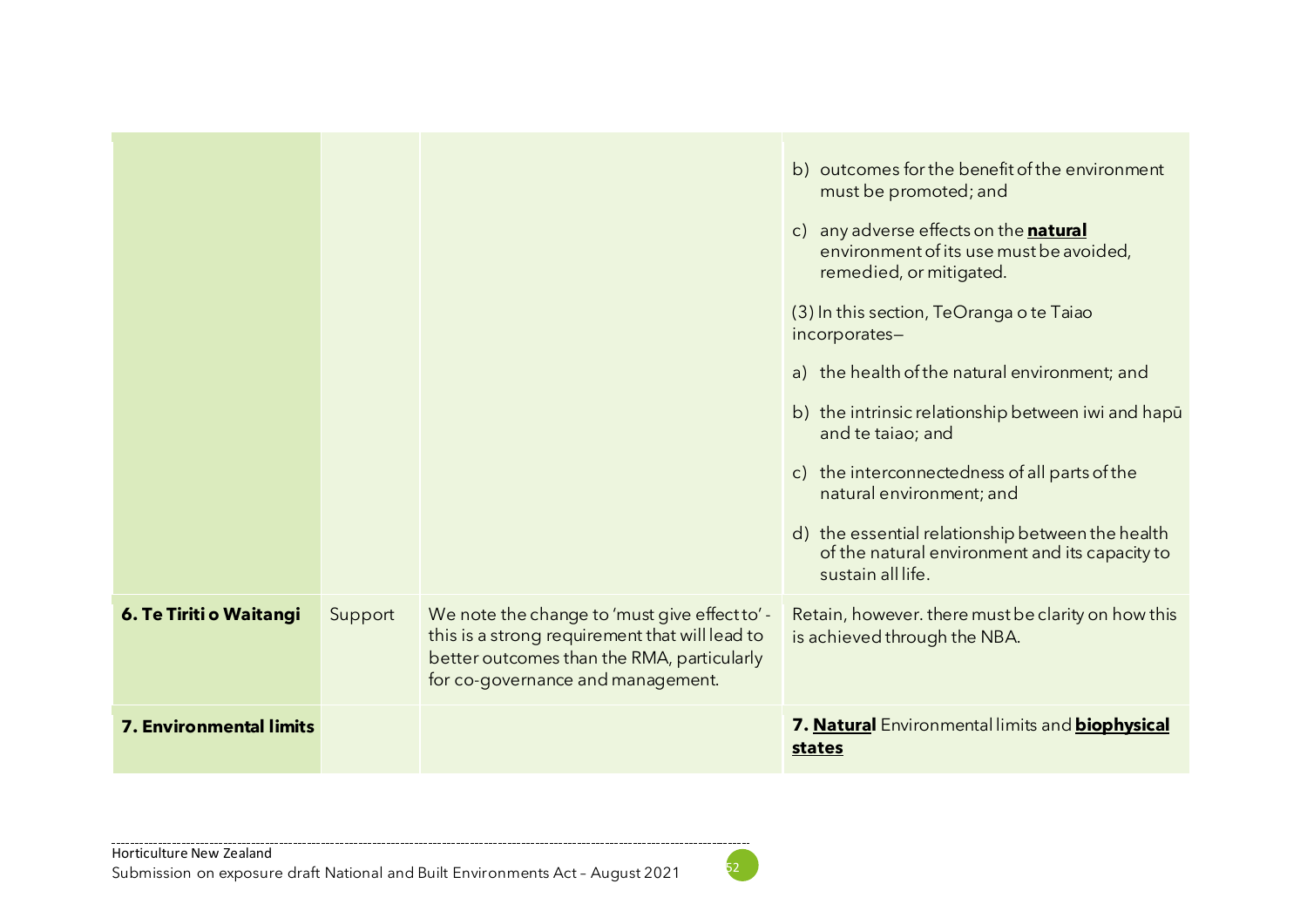| Clause (7.1) The<br>purpose of<br>environmental limits                                        | Support<br>in part. | The limits should relate to the definition of<br>the natural environment (and that definition<br>should include the essential huma health<br>needs of people)                                                                                                                                                                                                                                                  | (1) The purpose of <b>natural</b> environmental limits is<br>to protect either or both of the following:<br>a) the ecological integrity of the natural<br>environment:<br>b) Essential Human health and contact recreation                                                                                                                                                                                                                                                                              |
|-----------------------------------------------------------------------------------------------|---------------------|----------------------------------------------------------------------------------------------------------------------------------------------------------------------------------------------------------------------------------------------------------------------------------------------------------------------------------------------------------------------------------------------------------------|---------------------------------------------------------------------------------------------------------------------------------------------------------------------------------------------------------------------------------------------------------------------------------------------------------------------------------------------------------------------------------------------------------------------------------------------------------------------------------------------------------|
| Clause (7.3)<br><b>Environmental limits</b><br>may be formulated as                           | Support<br>in part. | The wording is conflating, two concepts. (a),<br>describes a state which the limits are<br>designed to achieve.<br>The state (a) should reflect the<br>environmental outcome sought.<br>There needs to be distinction between<br>natural environmental limits (and outcomes<br>and states) and the broader environmental<br>outcomes sought that must be achieved<br>within these natural environmental limits | (3) <b>Natural</b> Environmental limits may be<br>formulated as-<br>the maximum amount of harm or<br>stress that may be permitted<br>allowed on the natural<br>environment or on a specified part<br>of that environment, that will<br>achieve the minimum biophysical<br>state of the natural environment<br>or of a specified part of that<br>environment, consistent with<br>achieving natural environmental<br>outcomes, and other<br>environmental outcomes within<br>natural environmental limits |
| Clause (4)<br><b>Environmental limits</b><br>must be prescribed for<br>the following matters: | Support in<br>part  | Support the recognition of soil, and the link<br>to the environmental outcome of protecting<br>the productive capacity of highly productive<br>land.<br>Consider the wording is unclear, because of<br>two concepts within 7 (3).                                                                                                                                                                              | (4) Environmental <b>biophysical states and</b> limits<br>must be prescribed for the following matters:<br>a) air:<br>b) biodiversity, habitats, and ecosystems:                                                                                                                                                                                                                                                                                                                                        |

. . . . . . .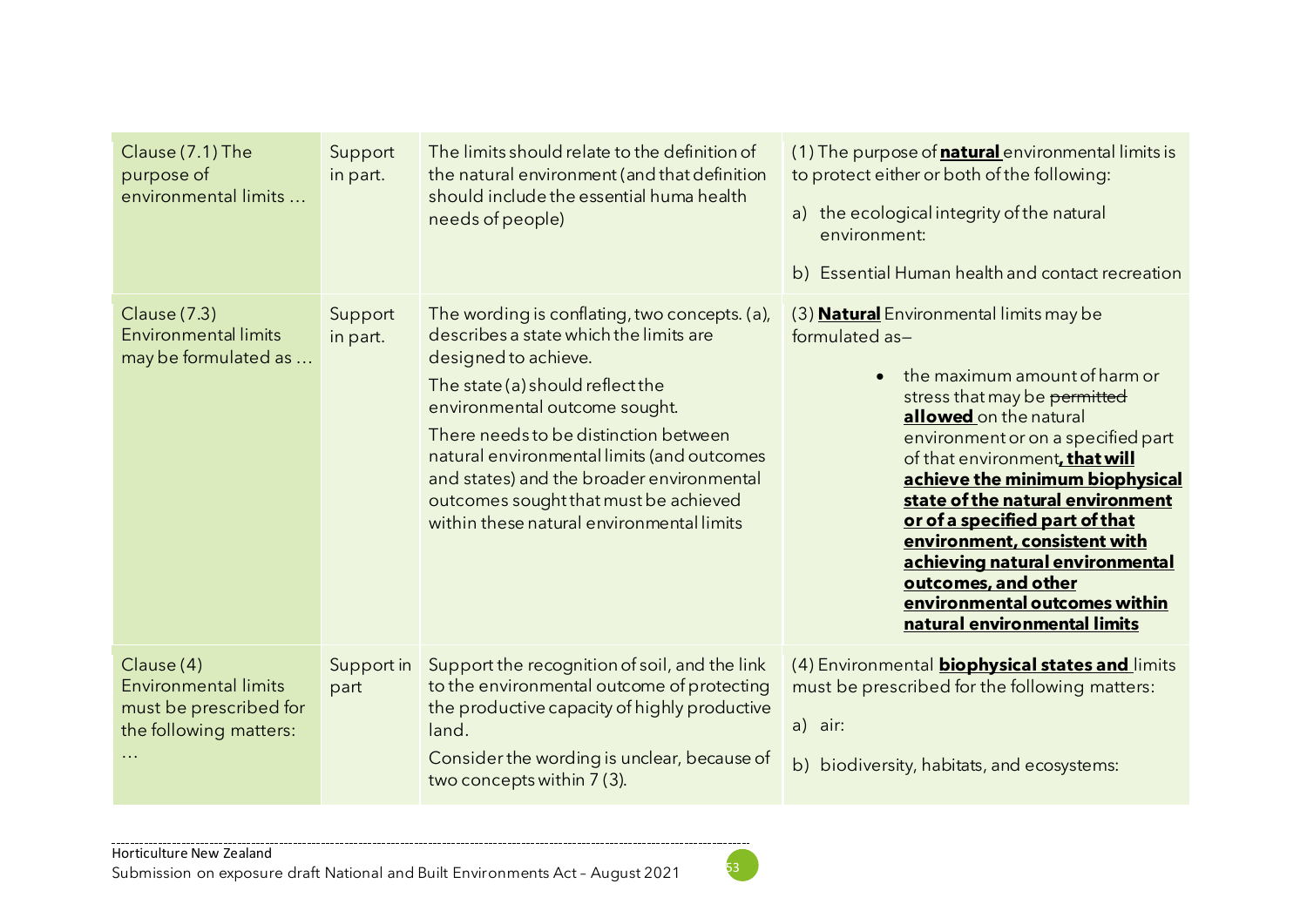|                                                       |                    | We propose wording to provide greater<br>clarity.                                                                                                                                                                                                      | c) coastal waters:<br>d) estuaries:<br>e) freshwater:<br>f<br>soil.                                                                                                                                                              |
|-------------------------------------------------------|--------------------|--------------------------------------------------------------------------------------------------------------------------------------------------------------------------------------------------------------------------------------------------------|----------------------------------------------------------------------------------------------------------------------------------------------------------------------------------------------------------------------------------|
| <b>8.Environmental</b><br>outcomes                    |                    | HortNZ are concerned the unclear structure<br>and range of terms used unnecessarily will<br>create uncertainty ad litigation, we<br>recommend a review and restructure of<br>Section 8, as discussed in Section 10.4.4                                 | HortNZ suggest:<br>grouping the list of 16 environmental<br>$\bullet$<br>outcomes into two (or more) categories,<br>or adopting the structure of the RM<br>Review Panel.<br>• Reviewing and aligning the range of<br>terms used. |
| Clause (j) greenhouse<br>gas emissions are<br>reduced | Support            | The transition to a low emissions economy<br>with lesser emissions is an important<br>outcome that must be promoted through<br>the NBA, with provisions that facilitate land<br>use change to that achieve lesser emissions<br>and increased removals. | Retain environmental outcome (j).<br>(j) greenhouse gas emissions are reduced and<br>there is an increase in the removal of those<br>gases from the atmosphere:                                                                  |
| Clause (m) in relation to<br>rural areas,             | Support in<br>part | Domestic food supply and food security is<br>an essential human health need, similar to<br>water. The ongoing provision of a resilient                                                                                                                 | (m) in relation to rural areas, <b>sustainable use</b><br>and development is pursued that-                                                                                                                                       |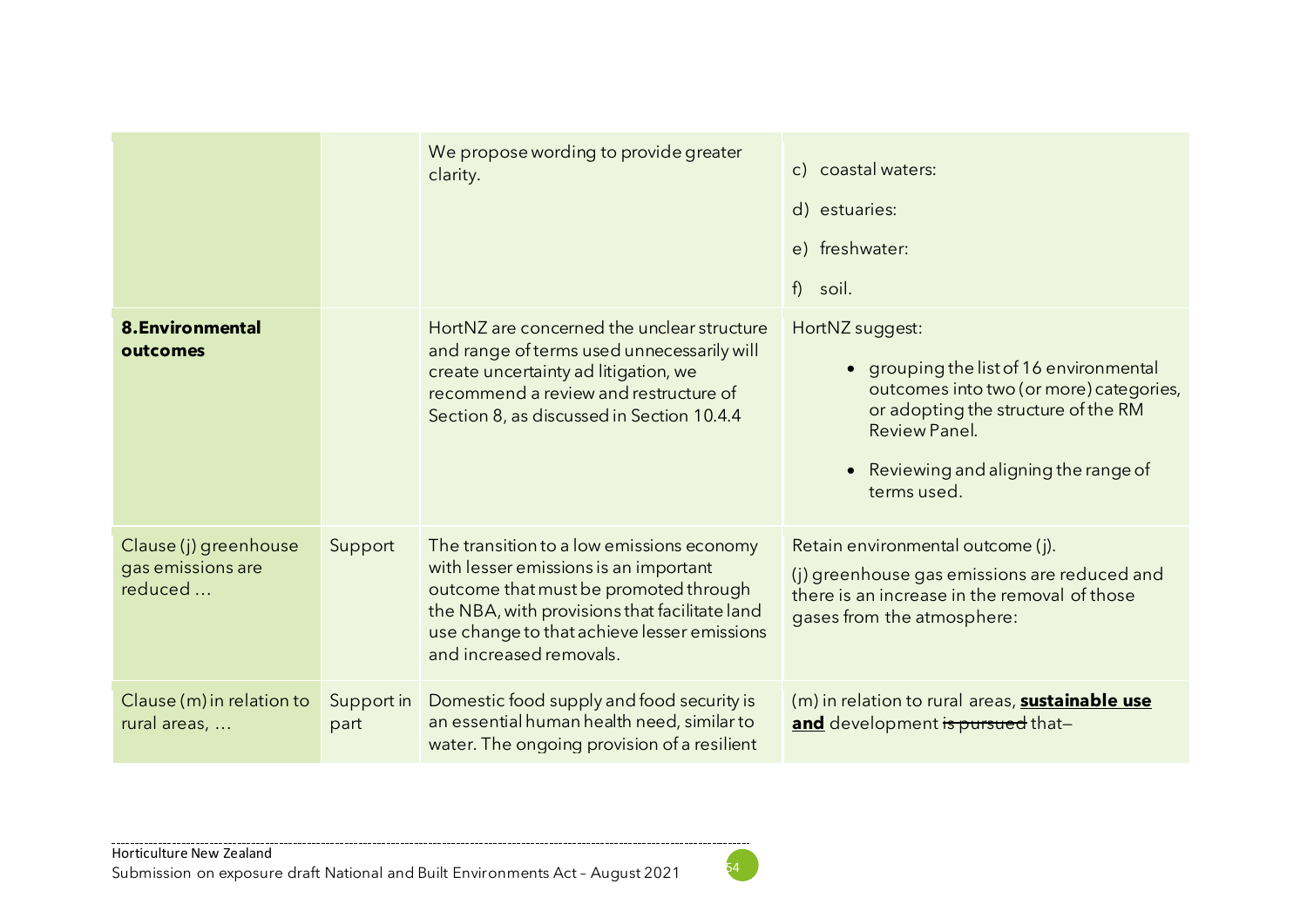|                                                                               |                    | domestic food systems needs to be specially<br>planned for as an outcome.<br>As explained in section 10.4.3 - we seek to<br>delete (ii) as it may result in unintended<br>consequences that do not align with<br>sustainable management of rural<br>environment.<br>The protection of highly productive land is<br>supporting, but it needs to be linked to<br>enabling this land to be used for primary<br>production. | <b>Provides for the essential human health</b><br>needs of people, related to the domestic<br>food system.<br>enables a range of economic, social, and<br>$\overline{\mathsf{H}}$ .<br>cultural activities; and<br>iii.<br>contributes to the development of<br>adaptable and economically resilient<br>communities; and<br>promotes the protection of the productive<br>iv.<br>capacity of highly productive land from<br>inappropriate subdivision, use, and<br>development.<br>enables the use of highly productive<br>V.<br>land for food production that<br>contributes to domestic food supply and<br>land use change to lower agricultural<br>emissions food production. |
|-------------------------------------------------------------------------------|--------------------|-------------------------------------------------------------------------------------------------------------------------------------------------------------------------------------------------------------------------------------------------------------------------------------------------------------------------------------------------------------------------------------------------------------------------|---------------------------------------------------------------------------------------------------------------------------------------------------------------------------------------------------------------------------------------------------------------------------------------------------------------------------------------------------------------------------------------------------------------------------------------------------------------------------------------------------------------------------------------------------------------------------------------------------------------------------------------------------------------------------------|
| Clause (o) the ongoing<br>provision of<br>infrastructure services<br>$\cdots$ | Support in<br>part | Similar to food production, that part of<br>infrastructure services that are related to<br>people's essential human health needs and<br>other elements of the well-being of people<br>should be distinguished.                                                                                                                                                                                                          | (o) the ongoing provision of infrastructure<br>services to support the well-being of people<br>and communities, including by supporting-<br>the essential human health needs<br>İ.<br>related to water, sanitation and warmth.                                                                                                                                                                                                                                                                                                                                                                                                                                                  |

-----------------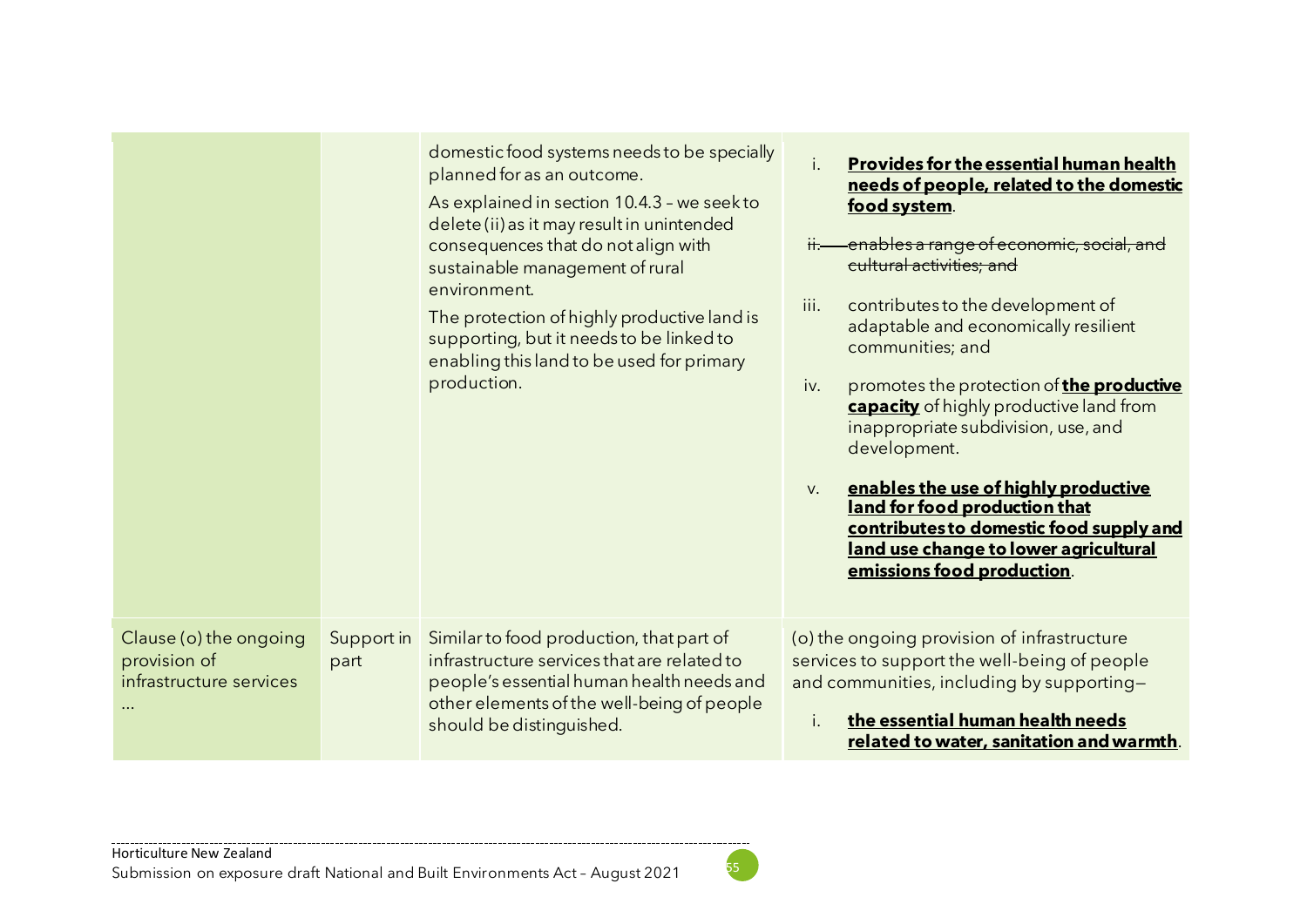|                                                                       |         |                                                                                                                               | ii.<br>the use of land for economic, social, and<br>cultural activities:<br>an increase in the generation, storage,<br>III.<br>transmission, and use of renewable<br>energy: |
|-----------------------------------------------------------------------|---------|-------------------------------------------------------------------------------------------------------------------------------|------------------------------------------------------------------------------------------------------------------------------------------------------------------------------|
| Clause $(p)$ in relation to<br>natural hazards and<br>climate change, | Support | Support the recognition of the need to<br>manage natural resources in a way that is<br>focused on managing significant risks. | Retain environmental outcome (p).                                                                                                                                            |

#### **PART 3 – NATIONAL PLANNING FRAMEWORK**

| Provision <sup>'</sup>             | Support/<br>oppose | Reason                                                                                                                                                                                                           | Amendmentsought                                                                                                                                                                              |
|------------------------------------|--------------------|------------------------------------------------------------------------------------------------------------------------------------------------------------------------------------------------------------------|----------------------------------------------------------------------------------------------------------------------------------------------------------------------------------------------|
| <b>12. Environmental</b><br>limits |                    |                                                                                                                                                                                                                  | 12. Natural Environmental limits                                                                                                                                                             |
| Clause $(1)$ and $(2)$             | Support in<br>part | The limits should be related to the natural<br>environment (where then natural<br>environment is defined to include the<br>essential human health needs of people<br>including food, water, shelter and warmth). | (1) <b>Natural</b> Environmental limits-<br>(a) may be prescribed in the national planning<br>framework; or<br>(b) may be made in plans if the national<br>planning framework prescribes the |

 $\sim$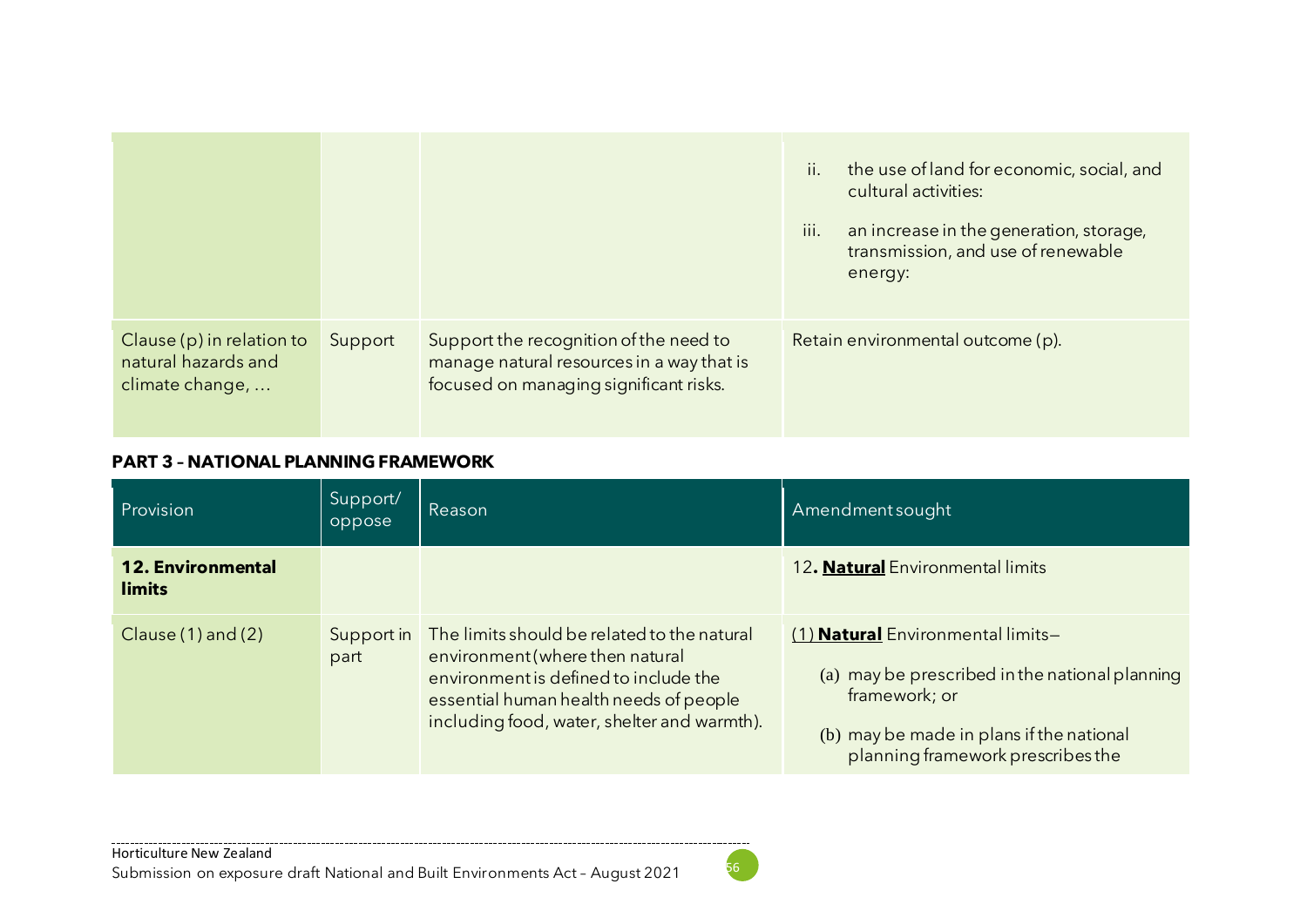|                                                                |                    | It is important that limits can be set at<br>different levels in different circumstances<br>and locations - as they should be<br>ecologically relevant to the area and type of<br>natural resource being measured.<br>We suggest (c) is added - to reflect that<br>limits need to be set in a way and at a rate<br>the enabled people and communities to be<br>met, while also moving towards an improved<br>environmental state and Te Oranga o Te<br>Taiao.<br>As discussed above, it is important the limits<br>are routinely reviewed so that are set on the<br>most current information. | requirements relevant to the setting of<br>limits by planning committees.<br>(2) Natural Environmental limits may be<br>prescribed-<br>(a) qualitatively or quantitatively:<br>(b) at different levels for different<br>circumstances and locations<br>(c) in a way that sets interim biophysical<br>states and limits<br>3. Natural environmental limits must be<br>regularly reviewed, and where necessary<br>updated. |
|----------------------------------------------------------------|--------------------|-----------------------------------------------------------------------------------------------------------------------------------------------------------------------------------------------------------------------------------------------------------------------------------------------------------------------------------------------------------------------------------------------------------------------------------------------------------------------------------------------------------------------------------------------------------------------------------------------|--------------------------------------------------------------------------------------------------------------------------------------------------------------------------------------------------------------------------------------------------------------------------------------------------------------------------------------------------------------------------------------------------------------------------|
| 13. Topics that national<br>planning framework<br>must include | Support in<br>part | HortNZ seeks the inclusion of the domestic<br>food system and highly productive land as<br>matters which the national planning<br>framework must include.<br>Refer to the explanation for this amendment<br>sought in section 11.2                                                                                                                                                                                                                                                                                                                                                            | 13. Topics that national planning framework must<br>include<br>(1) The national planning framework<br>$\bullet$<br>must set out provisions directing the<br>out-comes described in-<br>a) section 8(a) (the quality of air, freshwater,<br>coastal waters, estuaries, and soils); and<br>b) section 8(b) (ecological integrity); and                                                                                     |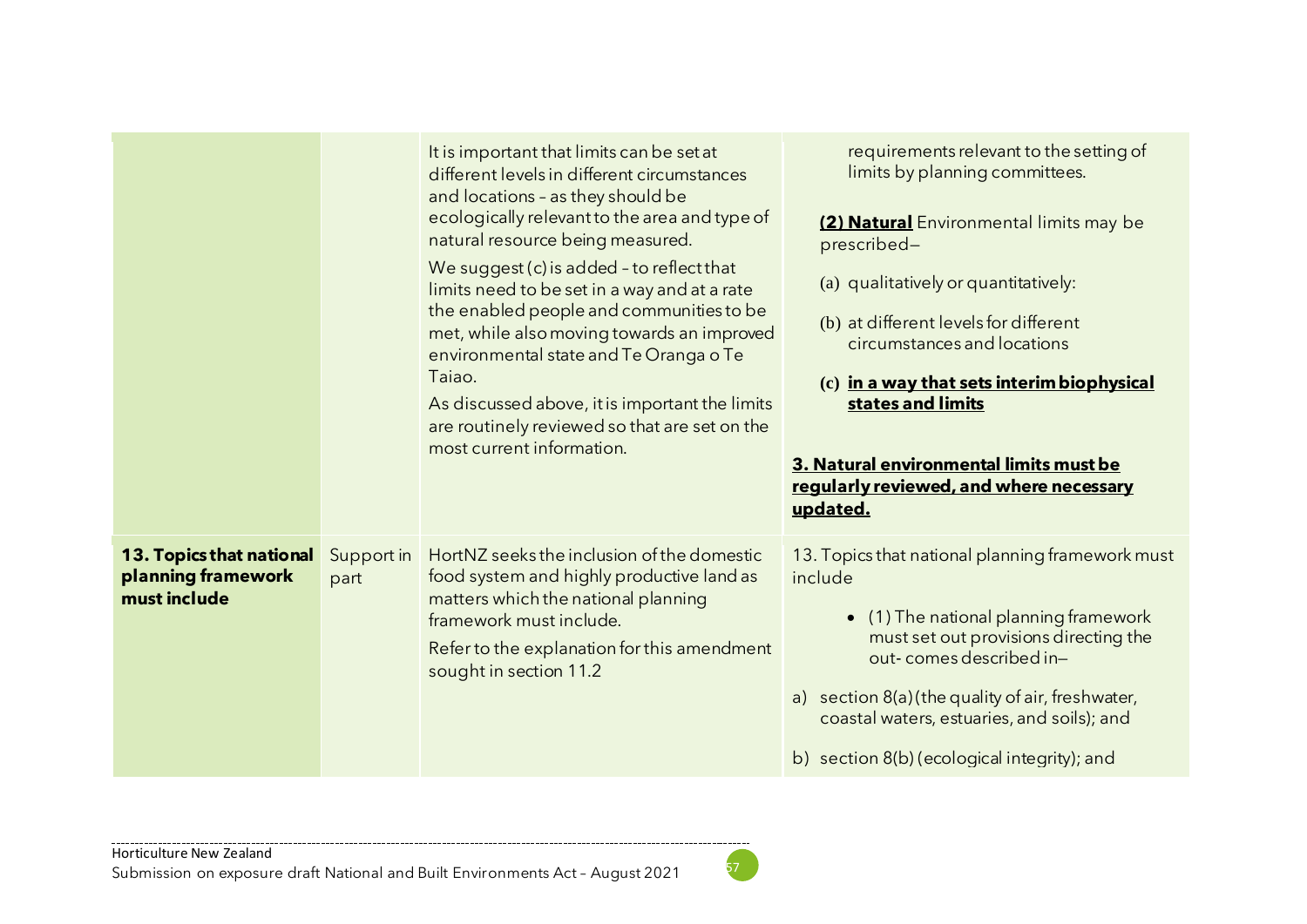|                                                   |                    |                                                                                                                                                                                                                 | c) section 8(c) (outstanding natural features and<br>landscapes); and<br>d) section 8(d) (areas of significant indigenous<br>vegetation and significant habitats of<br>indigenous animals); and<br>e) section 8(j)(greenhouse gas emissions); and<br>section 8(k) (urban areas); and<br>f)<br>g) section 8 (l) (housing supply); and<br>h) section8(o) (infrastructure services); and<br>section 8(p) (natural hazards and<br>climate change);<br>j). Section 8(q) (domestic food<br>$\bullet$<br>system)<br>k) Section 8 (r) (highly productive land) |
|---------------------------------------------------|--------------------|-----------------------------------------------------------------------------------------------------------------------------------------------------------------------------------------------------------------|--------------------------------------------------------------------------------------------------------------------------------------------------------------------------------------------------------------------------------------------------------------------------------------------------------------------------------------------------------------------------------------------------------------------------------------------------------------------------------------------------------------------------------------------------------|
| <b>14. Strategic directions</b><br>to be included | Support in<br>part | The limits should be related to the natural<br>environment (where then natural<br>environment is defined to include the<br>essential human health needs of people<br>including food, water, shelter and warmth) | 14. Strategic directions to be included<br>The provisions required by sections 10, 12, and<br>13 must include strategic goals such as-<br>(a) the vision, direction, and priorities for the<br>integrated management of the<br>environment within the natural<br>environmental limits; and                                                                                                                                                                                                                                                             |

--------------